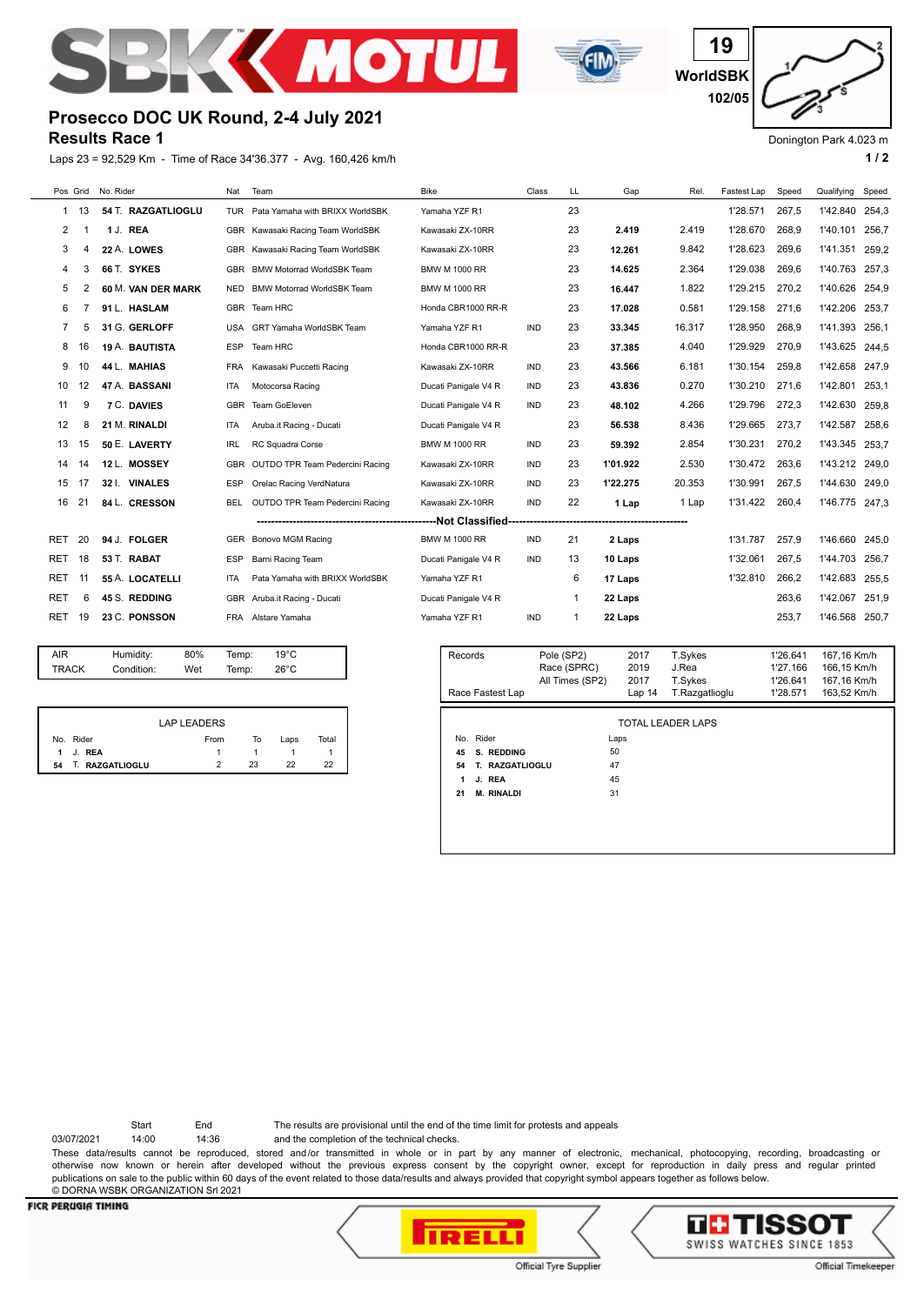





Donington Park 4.023 m **2 / 2**

## **Results Race 1 Prosecco DOC UK Round, 2-4 July 2021**

**Race Highlights** Time No. Rider No. Rider Description 13.48.15 WET RACE<br>13.57.52 Warm-up La Warm-up Lap Start<br>Start 14.00.25<br>14.02.37 45 Redding Crashed - Turn 4 14.02.44 23 Ponsson Crashed - Turn 4 14.03.20 No Jump Start<br>14.03.32 23 Ponsson Not Actively Co 14.03.32 23 Ponsson Not Actively Competing<br>14.03.36 45 Redding Not Actively Competing 14.03.36 45 Redding Not Actively Competing<br>14.04.11 1 Rea Contre Cravel - Re-Join 14.04.11 1 Rea Conte Gravel - Re-Joined - Turn 4<br>14.04.11 1 Rea Crashed - Turn 3 Crashed - Turn 3 14.11.07 55 Locatelli Not Actively Competing<br>14.20.18 53 Rabat Technical Problem 14.20.18 53 Rabat Technical Problem<br>14.21.28 53 Rabat Tentered Pits 14.21.28 53 Rabat Entered Pits<br>14.23.09 2/3 of Race 2/3 of Race Distance Completed<br>Retired 14.23.45 53 Rabat<br>14.24.50 31 Gerloff Crashed - Turn 12 14.25.01 31 Gerloff Re-joined 14.30.05 84 Cresson On the Gravel - Re-Joined - Turn 10 14.32.29 94 Folger On the Gravel - Re-Joined - Turn 12 14.34.05 94 Folger 0.1 Conthe Gravel - Re-Joined - Turn 11<br>14.34.18 94 Folger Entered Pits 14.34.18 94 Folger Entered Pits<br>14.34.51 94 Folger Retired 94 Folger 14.36.46 End Of Session

Start End The results are provisional until the end of the time limit for protests and appeals

03/07/2021 14:00 14:36 and the completion of the technical checks. These data/results cannot be reproduced, stored and/or transmitted in whole or in part by any manner of electronic, mechanical, photocopying, recording, broadcasting or otherwise now known or herein after developed without the previous express consent by the copyright owner, except for reproduction in daily press and regular printed publications on sale to the public within 60 days of the event related to those data/results and always provided that copyright symbol appears together as follows below. © DORNA WSBK ORGANIZATION Srl 2021



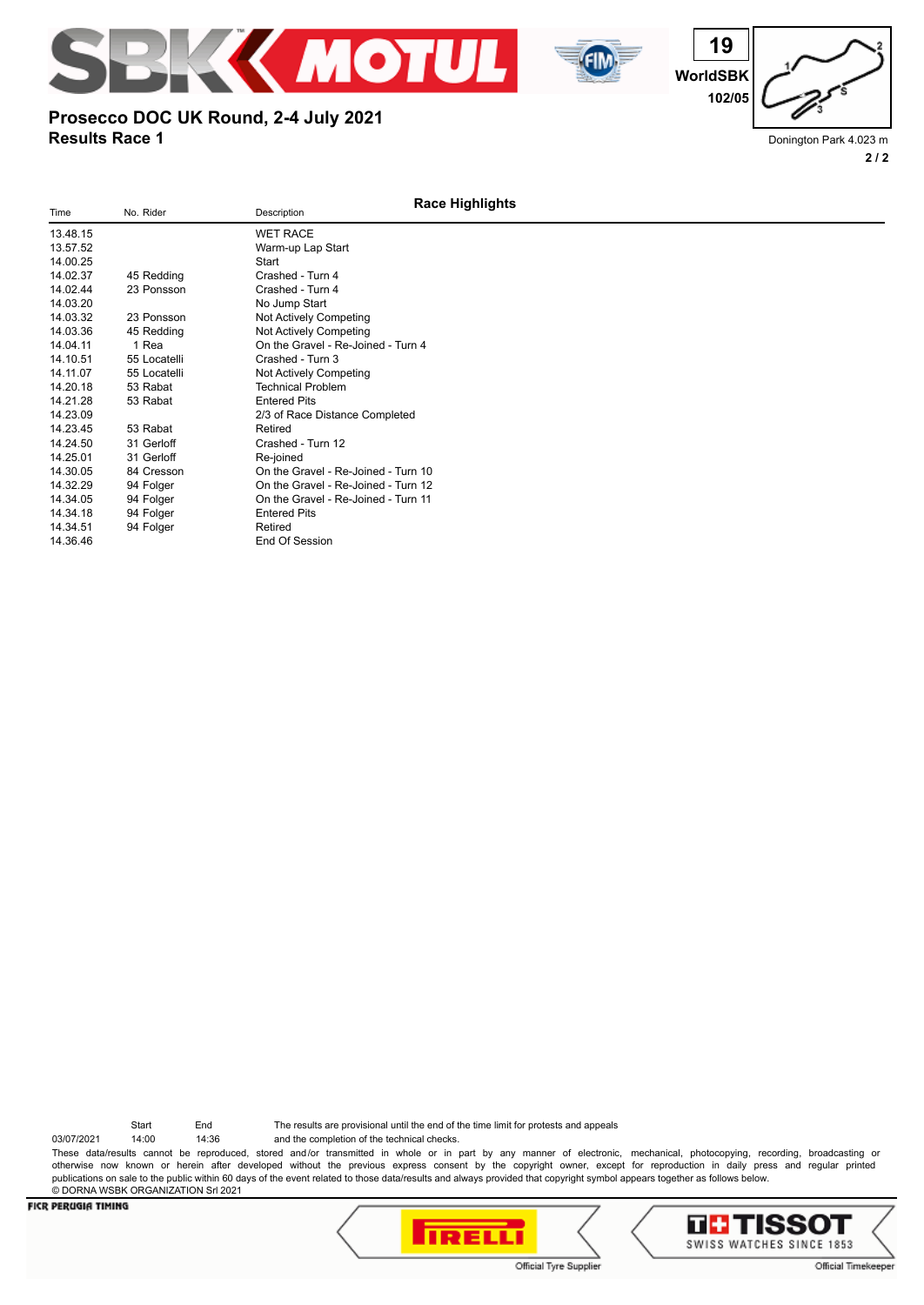

**8 4 4 2 10**

**7 6 1 2**

**3 3 1 1**

 $\begin{array}{|c|c|c|c|c|} \hline \hline \end{array}$  **1** 3

**2**

**2 4 1 3 3 3**

**8**

**1**





Donington Park 4.023 m

|                                  |        |                   |                      |                          |                        |                                       |                            |                    |                                   |                                                        |                                            |                           |                                 |                       |                               |                          | $1/2$ |
|----------------------------------|--------|-------------------|----------------------|--------------------------|------------------------|---------------------------------------|----------------------------|--------------------|-----------------------------------|--------------------------------------------------------|--------------------------------------------|---------------------------|---------------------------------|-----------------------|-------------------------------|--------------------------|-------|
|                                  | Points | Points From First | Points From Previous | ARAGON<br>$23\,$<br>Vay  | ESTORIL<br>May 30      | <b>MISANO</b><br>June 13              | <b>DONINGTON</b><br>July 4 | 25<br>ASSEN<br>ληr | $\infty$<br>August<br><b>MOST</b> | $\boldsymbol{\mathsf{22}}$<br><b>NAVARRA</b><br>August | MAGNY-COURS<br>$\mathfrak{S}$<br>September | September 19<br>BARCELONA | 26<br>September<br><b>JEREZ</b> | PORTIMAO<br>October 3 | October 16<br><b>VILLICUM</b> | November 14<br>MANDALIKA |       |
| 1 REA<br>Jonathan (GBR)          | 169    |                   |                      | 25 20<br>12              | 16 25<br>12            | $16$ 16<br>$\overline{7}$             | 20                         |                    |                                   |                                                        |                                            |                           |                                 |                       |                               |                          |       |
| 2 RAZGATLIOGLU<br>Toprak (TUR)   | 154    | 15                |                      | 16<br>10<br>4            | 20 16<br>9             | $20$ 25<br>9                          | 25                         |                    |                                   |                                                        |                                            |                           |                                 |                       |                               |                          |       |
| 3 REDDING<br>Scott (GBR)         | 104    | 65                | 50                   | 13<br>25<br>$\mathbf 2$  | 25<br>$\overline{7}$   | $13 \quad 13$<br>6                    |                            |                    |                                   |                                                        |                                            |                           |                                 |                       |                               |                          |       |
| 4 LOWES<br>Alex (GBR)            | 104    | 65                | $\mathsf 0$          | 20<br>16<br>9            | 13<br>4                | $11$ 10<br>5                          | 16                         |                    |                                   |                                                        |                                            |                           |                                 |                       |                               |                          |       |
| 5 RINALDI<br>Michael Ruben (ITA) | 86     | 83                | 18                   | 9                        | 11<br>5                | $25$ 20<br>12                         | 4                          |                    |                                   |                                                        |                                            |                           |                                 |                       |                               |                          |       |
| 6 GERLOFF<br>Garrett (USA)       |        | 68 101            | 18                   | $\overline{7}$<br>9<br>7 | 13<br>6                | 4 11<br>$\overline{2}$                | 9                          |                    |                                   |                                                        |                                            |                           |                                 |                       |                               |                          |       |
| 7 SYKES<br>Tom (GBR)             | 64     | 105               | 4                    | 10 13                    | $\mathbf{2}$<br>8<br>3 | 8<br>$\vert$<br>3                     | 13                         |                    |                                   |                                                        |                                            |                           |                                 |                       |                               |                          |       |
| 8 VAN DER MARK<br>Michael (NED)  |        | 63 106            | $\mathbf{1}$         | $5$ 11<br>5              | 9 10                   | 6<br>6 <sup>1</sup>                   | 11                         |                    |                                   |                                                        |                                            |                           |                                 |                       |                               |                          |       |
| 9 DAVIES<br>Chaz (GBR)           | 53     | 116               | 10                   | 11<br>6                  | 10 20<br>1             |                                       | 5                          |                    |                                   |                                                        |                                            |                           |                                 |                       |                               |                          |       |
| 10 BAUTISTA<br>Alvaro (ESP)      | 51     | 118               | $\overline{2}$       | 5<br>3                   | 8<br>9                 | 10<br>8                               | 8                          |                    |                                   |                                                        |                                            |                           |                                 |                       |                               |                          |       |
| 11 LOCATELLI<br>Andrea (ITA)     | 45     | 124               | 6                    | 6<br>$\overline{7}$      | 6 <sub>11</sub>        | $\overline{7}$<br>$\overline{7}$<br>1 |                            |                    |                                   |                                                        |                                            |                           |                                 |                       |                               |                          |       |
| 12 <b>BASSANI</b><br>Axel (ITA)  | 44     | 125               | $\mathbf{1}$         | $\mathbf{2}$<br>4        | 5<br>5                 | 9<br>9<br>4                           | 6                          |                    |                                   |                                                        |                                            |                           |                                 |                       |                               |                          |       |
| <b>13 MAHIAS</b><br>Lucas (FRA)  | 29     | 140               | 15                   | 1<br>6                   | 3<br>$\overline{2}$    | 5<br>5 <sup>1</sup>                   | $\overline{7}$             |                    |                                   |                                                        |                                            |                           |                                 |                       |                               |                          |       |

## **Championship Standings Prosecco DOC UK Round, 2-4 July 2021**

03/07/2021

 *14* **HASLAM 28** 141 1 Leon (GBR)

 *16* **RABAT 16** 153 1 Tito (ESP)

 *18* **FOLGER 8** 161 5 Jonas (GER)

 *19* **VINALES 8** 161 0 Isaac (ESP)

 *20* **MOSSEY 2** 167 6 Luke (GBR)

 *21* **PONSSON 1** 168 1 Christophe (FRA)

 *15* **NOZANE 17** 152 11 Kohta (JPN) **1**

 *17* **LAVERTY 13** 156 3 Eugene (IRL) **2**

These data/results cannot be reproduced, stored and/or transmitted in whole or in part by any manner of electronic, mechanical, photocopying, recording, broadcasting or otherwise now known or herein after developed without the previous express consent by the copyright owner, except for reproduction in daily press and regular printed publications on sale to the public within 60 days of the event related to those data/results and always provided that copyright symbol appears together as follows below. © DORNA WSBK ORGANIZATION Srl 2021



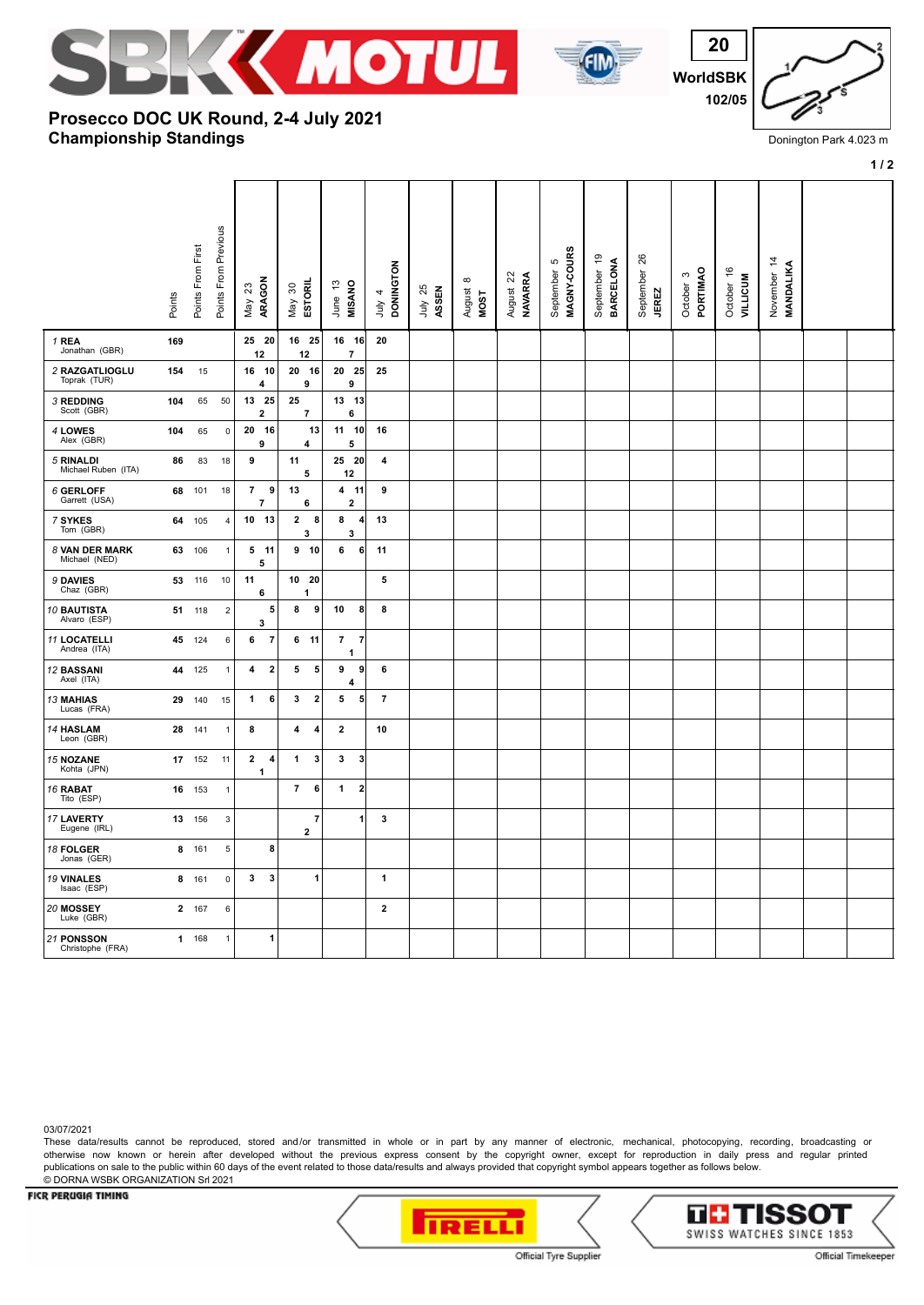





**2 / 2**

# **Championship Standings Prosecco DOC UK Round, 2-4 July 2021**

|                                | Points       | Points From First | Points From Previous | ARAGON<br>$23\,$<br>Nay                 | ESTORIL<br>May 30              | <b>MISANO</b><br>June 13     | <b>DONINGTON</b><br>July $4$ | July 25<br>ASSEN | $\infty$<br>August<br>MOST | August 22<br><b>NAVARRA</b> | MAGNY-COURS<br>Ю<br>September | September 19<br><b>BARCELONA</b> | 26<br>September<br><b>JEREZ</b> | PORTIMAO<br>October 3 | October 16<br><b>AILLICUM</b> | November 14<br>MANDALIKA |  |
|--------------------------------|--------------|-------------------|----------------------|-----------------------------------------|--------------------------------|------------------------------|------------------------------|------------------|----------------------------|-----------------------------|-------------------------------|----------------------------------|---------------------------------|-----------------------|-------------------------------|--------------------------|--|
|                                |              |                   |                      |                                         |                                |                              |                              |                  | <b>Independent Riders</b>  |                             |                               |                                  |                                 |                       |                               |                          |  |
| 1 GERLOFF<br>Garrett (USA)     | 68           |                   |                      | $\overline{7}$<br>9<br>$\overline{7}$   | 13<br>6                        | 4 11<br>$\mathbf{2}$         | 9                            |                  |                            |                             |                               |                                  |                                 |                       |                               |                          |  |
| 2 DAVIES<br>Chaz (GBR)         | 53           | 15                |                      | 11<br>6                                 | 10 20<br>1                     |                              | 5                            |                  |                            |                             |                               |                                  |                                 |                       |                               |                          |  |
| 3 BASSANI<br>Axel (ITA)        | 44           | 24                | 9                    | 4<br>$\overline{2}$                     | 5<br>5                         | 9<br>9<br>4                  | 6                            |                  |                            |                             |                               |                                  |                                 |                       |                               |                          |  |
| 4 MAHIAS<br>Lucas (FRA)        | 29           | 39                | 15                   | $\mathbf{1}$<br>6                       | $\mathbf{3}$<br>$\overline{2}$ | 5<br>5 <sup>1</sup>          | $\overline{7}$               |                  |                            |                             |                               |                                  |                                 |                       |                               |                          |  |
| 5 NOZANE<br>Kohta (JPN)        | 17           | 51                | 12                   | $\mathbf{2}$<br>4<br>1                  | $\mathbf{1}$<br>3              | $\mathbf{3}$<br>$\mathbf{3}$ |                              |                  |                            |                             |                               |                                  |                                 |                       |                               |                          |  |
| 6 RABAT<br>Tito (ESP)          | 16           | 52                | $\overline{1}$       |                                         | $\overline{7}$<br>6            | $\mathbf{1}$<br>$\mathbf{2}$ |                              |                  |                            |                             |                               |                                  |                                 |                       |                               |                          |  |
| 7 LAVERTY<br>Eugene (IRL)      | 13           | 55                | 3                    |                                         | $\overline{7}$<br>$\mathbf{2}$ | 1                            | 3                            |                  |                            |                             |                               |                                  |                                 |                       |                               |                          |  |
| 8 FOLGER<br>Jonas (GER)        | 8            | 60                | 5                    | 8                                       |                                |                              |                              |                  |                            |                             |                               |                                  |                                 |                       |                               |                          |  |
| 9 VINALES<br>Isaac (ESP)       | 8            | 60                | $\mathsf 0$          | $\overline{\mathbf{3}}$<br>$\mathbf{3}$ | $\mathbf{1}$                   |                              | $\mathbf{1}$                 |                  |                            |                             |                               |                                  |                                 |                       |                               |                          |  |
| 10 MOSSEY<br>Luke (GBR)        | $\mathbf{2}$ | 66                | $\,6\,$              |                                         |                                |                              | $\mathbf{2}$                 |                  |                            |                             |                               |                                  |                                 |                       |                               |                          |  |
| 11 PONSSON<br>Christophe (FRA) | $\mathbf{1}$ | 67                | $\overline{1}$       | $\mathbf{1}$                            |                                |                              |                              |                  |                            |                             |                               |                                  |                                 |                       |                               |                          |  |

03/07/2021

These data/results cannot be reproduced, stored and/or transmitted in whole or in part by any manner of electronic, mechanical, photocopying, recording, broadcasting or otherwise now known or herein after developed without the previous express consent by the copyright owner, except for reproduction in daily press and regular printed publications on sale to the public within 60 days of the event related to those data/results and always provided that copyright symbol appears together as follows below. © DORNA WSBK ORGANIZATION Srl 2021

**TRELLI** 

### FICR PERUGIA TIMING



TH TISS(

Official Tyre Supplier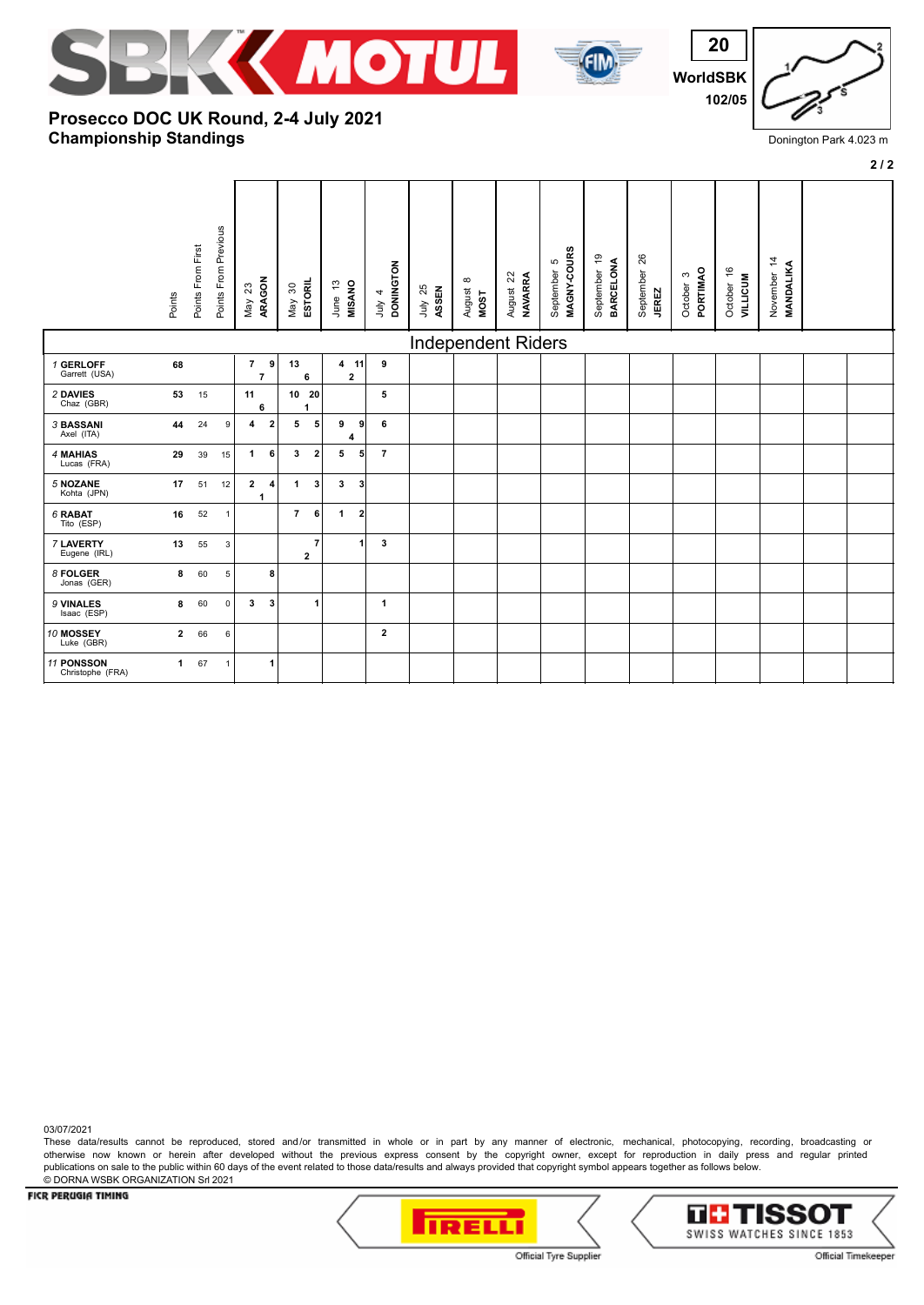



**WorldSBK 21.1 102/05**

Donington Park 4.023 m

**1 / 4**

Lap 2 3 4 5 6 7 8 9 10 11 12 13 14 15 16 17 18 19 20 21 22 23 **1 54 54 54 54 54 54 54 54 54 54 54 54 54 54 54 54 54 54 54 54 54 54 54 1 1 1 1 1 1 1 1 1 1 1 1 1 1 1 1 1 1 1 1 1 1 66 60 60 60 60 60 60 60 60 60 60 66 66 31 31 22 22 22 22 22 22 22 22 60 66 66 66 66 66 66 66 66 66 66 22 22 22 22 66 66 66 66 66 66 66 66 91 91 91 91 91 91 22 22 22 22 22 31 31 66 66 60 60 60 60 60 60 60 60** 6 | 22 22 22 22 22 22 22 91 91 91 91 31 60 60 60 60 91 91 91 91 91 91 91 91 **45 31 31 31 31 31 31 31 31 31 91 91 91 91 91 19 19 19 31 31 31 31 31 31 44 44 44 44 44 44 44 44 44 44 44 19 19 19 31 31 31 19 19 19 19 19 21 55 55 55 47 47 47 47 19 19 19 19 44 44 44 44 44 44 44 44 44 44 44 44 47 47 47 55 55 19 19 47 47 47 47 47 47 47 47 47 47 47 47 47 47 47 55 21 19 19 19 19 7 7 7 7 7 7 7 7 7 7 7 7 7 7 7 7 7** 12 47 19 21 21 7 7 21 12 13 50 50 50 50 21 21 21 21 21 21 21 21 21 21 **7 7 7 7 21 21 12 50 50 12 12 12 21 50 50 50 50 50 50 50 50 50 50 50 50 50 50 50 12 50 21 21 21 21 21 12 12 12 12 12 12 12 12 12 12 12** 15 | 19 12 12 12 12 50 53 53 53 53 53 53 32 32 32 32 32 32 32 32 32 32 32 32 **12 53 53 53 53 53 32 32 32 32 32 32 84 84 84 84 84 84 84 84 84 84 23 32 32 32 32 32 84 84 84 84 84 84 94 94 94 94 94 94 94 94 94 53 84 84 84 84 84 94 94 94 94 94 94 53 84 94 94 94 94 94** 54 66 60 91 22 45 31 21 44 55 47 7 50 19 12 23 53 44 32 1<br>
2<br>
3<br>
4<br>
5<br>
6<br>
7<br>
8<br>
9<br>
10<br>
11<br>
12<br>
13<br>
14<br>
5<br>
10<br>
11<br>
14<br>
5<br>
16<br>
14<br>
14<br>
14<br>
19<br>
22<br>

**Lap Chart Race 1**

**Prosecco DOC UK Round, 2-4 July 2021**

|                | <b>Final Result</b>  |          |
|----------------|----------------------|----------|
|                | 1 54 T. RAZGATLIOGLU | Laps 23  |
|                | 2 1 J. REA           | 2.419    |
|                | 3 22 A. LOWES        | 12.261   |
| $\overline{4}$ | 66 T. SYKES          | 14.625   |
| 5              | 60 M. VAN DER MARK   | 16.447   |
| 6              | 91 L. HASLAM         | 17.028   |
|                | 7 31 G. GERLOFF      | 33.345   |
|                | 8 19 A. BAUTISTA     | 37.385   |
|                | $9.44 L$ MAHIAS      | 43.566   |
|                | 10 47 A. BASSANI     | 43.836   |
|                | 11 7 C. DAVIES       | 48.102   |
|                | 12 21 M. RINALDI     | 56.538   |
|                | 13 50 E. LAVERTY     | 59.392   |
|                | 14 12 L. MOSSEY      | 1'01.922 |
|                | 15 32 I. VINALES     | 1'22.275 |
| 16             | 84 L. CRESSON        | 1 Lap    |
| RET            | 94 J. FOLGER         | 2 Laps   |
|                | RET 53 T. RABAT      | 10 Laps  |
|                | RET 55 A. LOCATELLI  | 17 Laps  |
| RET            | 45 S. REDDING        | 22 Laps  |
| RET            | 23 C. PONSSON        | 22 Laps  |

03/07/2021

These data/results cannot be reproduced, stored and/or transmitted in whole or in part by any manner of electronic, mechanical, photocopying, recording, broadcasting or otherwise now known or herein after developed without the previous express consent by the copyright owner, except for reproduction in daily press and regular printed publications on sale to the public within 60 days of the event related to those data/results and always provided that copyright symbol appears together as follows below. © DORNA WSBK ORGANIZATION Srl 2021



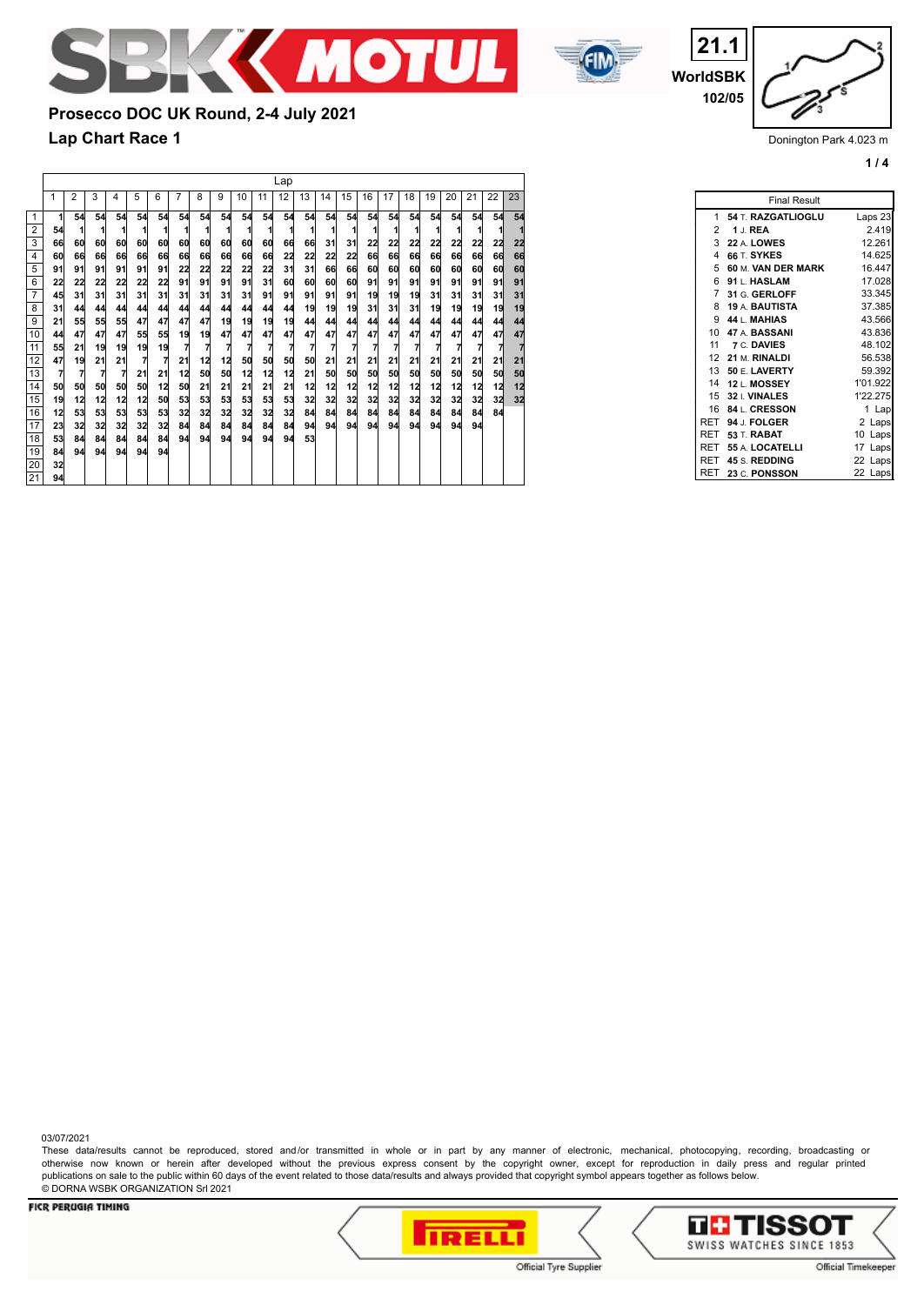



**WorldSBK 21.1 102/05**

Donington Park 4.023 m

**2 / 4**

## **Lap Chart Race 1 Prosecco DOC UK Round, 2-4 July 2021**

|        |            | Lap 1                           |                   | 9            | 55 A.Locatelli    |
|--------|------------|---------------------------------|-------------------|--------------|-------------------|
|        |            | 1 J.Rea                         |                   | 10           | 47 A.Bassani      |
| 1<br>2 |            |                                 | 1'36.790<br>0.954 | 11           | 19 A.Bautista     |
| 3      |            | 54 T.Razgatlioglu               |                   | 12           | 21 M.Rinaldi      |
| 4      |            | 66 T.Sykes<br>60 M.van der Mark | 1.977             | 13           | 7 C.Davies        |
|        |            |                                 | 2.424             | 14           | 50 E.Laverty      |
| 5      |            | 91 L.Haslam                     | 2.763             | 15           | 12 L.Mossey       |
| 6      |            | 22 A.Lowes                      | 3.451             | 16           | 53 T.Rabat        |
| 7      |            | 45 S.Redding                    | 3.864             | 17           | 32 I.Vinales      |
| 8      |            | 31 G.Gerloff                    | 4.170             | 18           | 84 L.Cresson      |
| 9      |            | 21 M.Rinaldi                    | 5.001             | 19           | 94 J.Folger       |
| 10     |            | 44 L.Mahias                     | 5.333             |              |                   |
| 11     |            | 55 A.Locatelli                  | 5.760             |              | Lap 5             |
| 12     |            | 47 A.Bassani                    | 6.103             | $\mathbf{1}$ | 54 T.Razgatlioglu |
| 13     |            | 7 C.Davies                      | 6.465             | 2            | 1 J.Rea           |
| 14     |            | 50 E.Laverty                    | 7.341             | 3            | 60 M.van der Mark |
| 15     |            | 19 A.Bautista                   | 8.248             | 4            | 66 T.Sykes        |
| 16     |            | 12 L.Mossey                     | 8.903             |              | 91 L.Haslam       |
| 17     |            | 23 C.Ponsson                    | 9.395             | 5            |                   |
| 18     |            | 53 T.Rabat                      | 9.670             | 6            | 22 A.Lowes        |
| 19     |            | 84 L.Cresson                    | 13.223            | 7            | 31 G.Gerloff      |
| 20     |            | 32 I.Vinales                    | 13.559            | 8            | 44 L.Mahias       |
| 21     |            | 94 J.Folger                     | 14.097            | 9            | 47 A.Bassani      |
|        |            |                                 |                   | 10           | 55 A.Locatelli    |
|        |            | Lap <sub>2</sub>                |                   | 11           | 19 A.Bautista     |
|        |            |                                 |                   | 12           | 7 C.Davies        |
| 1      |            | 54 T.Razgatlioglu               | 3'11.036          | 13           | 21 M.Rinaldi      |
| 2      |            | 1 J.Rea                         | 0.188             | 14           | 50 E.Laverty      |
| 3      |            | 60 M.van der Mark               | 3.008             | 15           | 12 L.Mossey       |
| 4      |            | 66 T.Sykes                      | 3.485             | 16           | 53 T.Rabat        |
| 5      |            | 91 L.Haslam                     | 3.905             | 17           | 32 I.Vinales      |
| 6      |            | 22 A.Lowes                      | 4.123             | 18           | 84 L.Cresson      |
| 7      |            | 31 G.Gerloff                    | 5.591             | 19           | 94 J.Folger       |
| 8      |            | 44 L.Mahias                     | 6.552             |              |                   |
| 9      |            | 55 A.Locatelli                  | 7.805             |              |                   |
| 10     |            | 47 A.Bassani                    | 8.458             |              | Lap 6             |
| 11     |            | 21 M.Rinaldi                    | 8.918             | 1            | 54 T.Razgatlioglu |
| 12     |            | 19 A.Bautista                   | 10.276            | 2            | 1 J.Rea           |
| 13     |            | 7 C.Davies                      | 10.613            | 3            | 60 M.van der Mark |
| 14     |            | 50 E.Laverty                    | 11.030            | 4            | 66 T.Sykes        |
| 15     |            | 12 L.Mossey                     | 11.885            | 5            | 91 L.Haslam       |
| 16     |            | 53 T.Rabat                      | 15.052            | 6            | 22 A.Lowes        |
| 17     |            |                                 |                   |              | 31 G.Gerloff      |
|        |            |                                 |                   | 7            |                   |
|        |            | 32 I.Vinales                    | 20.269            |              |                   |
| 18     |            | 84 L.Cresson                    | 20.475            | 8            | 44 L.Mahias       |
| 19     |            | 94 J.Folger                     | 22.628            | 9            | 47 A.Bassani      |
|        |            |                                 |                   | 10           | 55 A.Locatelli    |
|        |            | Lap 3                           |                   | 11           | 19 A.Bautista     |
| 1      |            |                                 | 4'43.742          | 12           | 7 C.Davies        |
| 2      |            | 54 T.Razgatlioglu<br>1 J.Rea    | 3.057             | 13           | 21 M.Rinaldi      |
| 3      |            | 60 M.van der Mark               | 3.645             | 14           | 12 L.Mossey       |
| 4      |            |                                 |                   | 15           | 50 E.Laverty      |
|        |            | 66 T.Sykes                      | 4.773             | 16           | 53 T.Rabat        |
| 5      |            | 91 L.Haslam                     | 5.429             | 17           | 32 I.Vinales      |
| 6<br>7 |            | 22 A.Lowes<br>31 G.Gerloff      | 5.538             | 18           | 84 L.Cresson      |
|        |            |                                 | 6.621             | 19           | 94 J.Folger       |
| 8      |            | 44 L.Mahias                     | 7.623             |              |                   |
| 9      |            | 55 A.Locatelli                  | 10.451            |              | Lap 7             |
| 10     |            | 47 A.Bassani                    | 10.973            | 1            | 54 T.Razgatlioglu |
| 11     |            | 19 A.Bautista                   | 12.676            | 2            | 1 J.Rea           |
| 12     |            | 21 M.Rinaldi                    | 13.248            |              |                   |
| 13     |            | 7 C.Davies                      | 14.267            | 3            | 60 M.van der Mark |
| 14     |            | 50 E.Laverty                    | 15.025            | 4            | 66 T.Sykes        |
| 15     |            | 12 L.Mossey                     | 15.690            | 5            | 22 A.Lowes        |
| 16     |            | 53 T.Rabat                      | 20.609            | 6            | 91 L.Haslam       |
| 17     |            | 32 I.Vinales                    | 26.233            | 7            | 31 G.Gerloff      |
| 18     |            | 84 L.Cresson                    | 26.527            | 8            | 44 L.Mahias       |
| 19     |            | 94 J.Folger                     | 31.074            | 9            | 47 A.Bassani      |
|        |            |                                 |                   | 10           | 19 A.Bautista     |
|        |            | Lap 4                           |                   | 11           | 7 C.Davies        |
|        |            |                                 |                   | 12           | 21 M.Rinaldi      |
| 1      |            | 54 T.Razgatlioglu               | 6'15.713          | 13           | 12 L.Mossey       |
| 2      |            | 1 J.Rea                         | 2.527             | 14           | 50 E.Laverty      |
| 3      |            | 60 M.van der Mark               | 3.572             | 15           | 53 T.Rabat        |
| 4      |            | 66 T.Sykes                      | 5.845             | 16           | 32 I.Vinales      |
| 5      |            | 91 L.Haslam                     | 6.516             | 17           | 84 L.Cresson      |
| 6      |            | 22 A.Lowes                      | 6.712             | 18           | 94 J.Folger       |
| 7      |            | 31 G.Gerloff                    | 6.985             |              |                   |
| 8      | 02/07/2004 | 44 L.Mahias                     | 9.159             |              |                   |

| 9            | 55 A.Locatelli       | 12.659    |          |                             |                  |
|--------------|----------------------|-----------|----------|-----------------------------|------------------|
| 10           | 47 A.Bassani         | 13.223    |          | Lap 8                       |                  |
| 11           | <b>19</b> A.Bautista | 14.491    | 1        | 54 T.Razgatlioglu           | 12'16.877        |
| 12           | 21 M.Rinaldi         | 17.571    | 2        | 1 J.Rea                     | 2.888            |
| 13           | 7 C.Davies           | 17.787    | 3        | 60 M.van der Mark           | 7.776            |
| 14           | 50 E.Laverty         | 18.466    | 4        | 66 T.Sykes                  | 9.879            |
| 15           | 12 L.Mossey          | 19.300    | 5        | 22 A.Lowes                  | 10.393           |
| 16           | 53 T.Rabat           | 26.906    | 6        | 91 L.Haslam                 | 10.892           |
| 17           | 32 I.Vinales         | 30.482    | 7        | 31 G.Gerloff                | 11.225           |
| 18           | 84 L.Cresson         | 30.956    | 8        | 44 L.Mahias                 | 17.274           |
| 19           | 94 J.Folger          | 37.075    | 9        | 47 A.Bassani                | 21.366           |
|              |                      |           | 10       | 19 A.Bautista               | 21.984           |
|              |                      |           | 11       | 7 C.Davies                  | 26.560           |
|              | Lap 5                |           | 12       | 12 L.Mossey                 | 31.871           |
| $\mathbf{1}$ | 54 T.Razgatlioglu    | 7'46.834  | 13       | 50 E.Laverty                | 32.129           |
| 2            | 1 J.Rea              | 2.054     | 14       | 21 M.Rinaldi                | 33.223           |
| 3            | 60 M.van der Mark    | 4.150     | 15       | 53 T.Rabat                  | 43.395           |
| 4            | 66 T.Sykes           | 6.401     | 16       | 32 I.Vinales                | 46.260           |
| 5            | 91 L.Haslam          | 7.217     | 17       | 84 L.Cresson                | 47.598           |
| 6            | 22 A.Lowes           | 7.460     | 18       | 94 J.Folger                 | 1'00.853         |
| 7            | 31 G.Gerloff         | 7.761     |          |                             |                  |
| 8            | 44 L.Mahias          | 10.791    |          |                             |                  |
| 9            | 47 A.Bassani         | 15.098    |          | Lap 9                       |                  |
| 10           | 55 A.Locatelli       | 15.434    | 1        | 54 T.Razgatlioglu           | 13'46.078        |
| 11           | 19 A.Bautista        | 16.153    | 2        | 1 J.Rea                     | 2.953            |
| 12           | 7 C.Davies           | 20.882    | 3        | 60 M.van der Mark           | 9.309            |
| 13           | 21 M.Rinaldi         | 21.828    | 4        | 66 T.Sykes                  | 10.642           |
| 14           | 50 E.Laverty         | 22.299    | 5        | 22 A.Lowes                  | 11.163           |
| 15           | 12 L.Mossey          | 22.824    | 6        | 91 L.Haslam                 | 11.599           |
| 16           | 53 T.Rabat           | 32.481    | 7        | 31 G.Gerloff                | 11.991           |
| 17           | 32 I.Vinales         | 35.685    | 8        | 44 L.Mahias                 | 19.627           |
| 18           | 84 L.Cresson         | 36.032    | 9        | 19 A.Bautista               | 23.317           |
| 19           | 94 J.Folger          | 44.060    | 10       | 47 A.Bassani                | 24.065           |
|              |                      |           | 11       | 7 C.Davies                  | 27.977           |
|              |                      |           | 12       | 12 L.Mossey                 | 35.130           |
|              | Lap 6                |           | 13       | 50 E.Laverty                | 35.149           |
| 1            | 54 T.Razgatlioglu    | 9'16.960  | 14       | 21 M.Rinaldi                | 36.258           |
| 2            | 1 J.Rea              | 2.102     | 15       | 53 T.Rabat                  | 47.158           |
| 3            | 60 M.van der Mark    | 5.322     | 16       | 32 I.Vinales                | 49.147           |
|              |                      |           |          |                             |                  |
| 4            | 66 T.Sykes           | 8.149     |          |                             |                  |
| 5            | 91 L.Haslam          | 8.434     | 17       | 84 L.Cresson                | 51.099           |
| 6            | 22 A.Lowes           | 8.649     | 18       | 94 J.Folger                 | 1'06.566         |
| 7            | 31 G.Gerloff         | 8.997     |          |                             |                  |
| 8            | 44 L.Mahias          | 13.387    |          | Lap 10                      |                  |
| 9            | 47 A.Bassani         | 17.461    | 1        | 54 T.Razgatlioglu           | 15'15.294        |
| 10           | 55 A.Locatelli       | 18.118    | 2        | 1 J.Rea                     | 3.174            |
| 11           | 19 A.Bautista        | 18.398    | 3        | 60 M.van der Mark           | 10.985           |
| 12           |                      |           | 4        | 66 T.Sykes                  | 11.535           |
|              | 7 C.Davies           | 23.060    | 5        | 22 A.Lowes                  | 11.931           |
| 13           | 21 M.Rinaldi         | 25.506    | 6        | 91 L.Haslam                 | 12.356           |
| 14           | 12 L.Mossey          | 25.960    | 7        | 31 G.Gerloff                | 12.491           |
| 15           | 50 E.Laverty         | 26.228    | 8        | 44 L.Mahias                 | 22.002           |
| 16           | 53 T.Rabat           | 36.894    | 9        | 19 A.Bautista               | 24.740           |
| 17           | 32 I.Vinales         | 40.100    | 10       | 47 A.Bassani                | 26.695           |
| 18           | 84 L.Cresson         | 40.628    | 11       | 7 C.Davies                  | 29.118           |
| 19           | 94 J.Folger          | 50.265    | 12       |                             | 38.129           |
|              |                      |           | 13       | 50 E.Laverty<br>12 L.Mossey | 38.628           |
|              | Lap 7                |           |          |                             |                  |
| 1            | 54 T.Razgatlioglu    | 10'46.897 | 14       | 21 M.Rinaldi                | 39.748           |
| 2            | 1 J.Rea              | 1.461     | 15       | 53 T.Rabat                  | 50.604           |
| 3            | 60 M.van der Mark    | 6.478     | 16       | 32 I.Vinales                | 51.935           |
| 4            | 66 T.Sykes           | 9.477     | 17       | 84 L.Cresson                | 54.114           |
| 5            | 22 A.Lowes           | 9.853     | 18       | 94 J.Folger                 | 1'11.668         |
| 6            | 91 L.Haslam          | 10.303    |          |                             |                  |
| 7            | 31 G.Gerloff         | 10.358    |          | Lap 11                      |                  |
| 8            | 44 L.Mahias          | 15.356    | 1        | 54 T.Razgatlioglu           | 16'44.781        |
|              |                      |           | 2        | 1 J.Rea                     | 3.121            |
| 9            | 47 A.Bassani         | 20.178    | 3        | 60 M.van der Mark           | 11.610           |
| 10           | 19 A.Bautista        | 20.648    | 4        | 66 T.Sykes                  | 11.925           |
| 11           | 7 C.Davies           | 25.037    | 5        | 22 A.Lowes                  | 12.138           |
| 12           | 21 M.Rinaldi         | 28.538    | 6        | 31 G.Gerloff                | 13.227           |
| 13           | 12 L.Mossey          | 29.069    | 7        | 91 L.Haslam                 | 13.378           |
| 14           | 50 E.Laverty         | 29.433    | 8        | 44 L.Mahias                 | 24.213           |
| 15           | 53 T.Rabat           | 40.253    | 9        | 19 A.Bautista               | 25.491           |
| 16           | 32 I.Vinales         | 43.541    | 10       | 47 A.Bassani                | 29.348           |
| 17           | 84 L.Cresson         | 44.408    | 11       |                             |                  |
| 18           | 94 J.Folger          | 55.816    |          | 7 C.Davies                  | 30.173           |
|              |                      |           | 12<br>13 | 50 E.Laverty<br>12 L.Mossey | 40.359<br>40.991 |

| 1              | Lap 8                               | 12'16.877                            |
|----------------|-------------------------------------|--------------------------------------|
| $\overline{c}$ | T.Razgatlioglu<br>54<br>1<br>J.Rea  | 2.888                                |
| 3              | 60<br>M.van der Mark                | 7.776                                |
| 4              | 66<br>T.Sykes                       | 9.879                                |
| 5              | 22<br>A.Lowes                       | 10.393                               |
| 6              | 91<br>L.Haslam                      | 10.892                               |
| 7              | 31<br>G.Gerloff                     | 11.225                               |
| 8              | L.Mahias<br>44                      | 17.274                               |
| 9<br>10        | 47<br>A.Bassani<br>19<br>A.Bautista | 21.366<br>21.984                     |
| 11             | 7<br>C.Davies                       | 26.560                               |
| 12             | 12<br>L.Mossey                      | 31.871                               |
| 13             | E.Laverty<br>50                     | 32.129                               |
| 14             | 21<br>M.Rinaldi                     | 33.223                               |
| 15             | 53<br>T.Rabat                       | 43.395                               |
| 16             | 32<br>I.Vinales                     | 46.260                               |
| 17             | 84 L.Cresson                        | 47.598                               |
| 18             | 94 J.Folger                         | 1'00.853                             |
|                | Lap 9                               |                                      |
| 1              | T.Razgatlioglu<br>54                | 13'46.078                            |
| 2              | 1<br>J.Rea                          | 2.953                                |
| 3              | 60<br>M.van der Mark                | 9.309                                |
| 4              | 66<br>T.Sykes                       | 10.642                               |
| 5<br>6         | A.Lowes<br>22<br>91<br>L.Haslam     | 11.163<br>11.599                     |
| 7              | G.Gerloff<br>31                     | 11.991                               |
| 8              | 44<br>L.Mahias                      | 19.627                               |
| 9              | 19<br>A.Bautista                    | 23.317                               |
| 10             | 47<br>A.Bassani                     | 24.065                               |
| 11             | C.Davies<br>7                       | 27.977                               |
| 12             | 12<br>L.Mossey                      | 35.130                               |
| 13             | 50<br>E.Laverty                     | 35.149                               |
| 14<br>15       | 21<br>M.Rinaldi<br>53<br>T.Rabat    | 36.258<br>47.158                     |
| 16             | I.Vinales<br>32                     | 49.147                               |
| 17             | 84 L.Cresson                        | 51.099                               |
| 18             | 94 J.Folger                         | 1'06.566                             |
|                | Lap 10                              |                                      |
| 1              | T.Razgatlioglu<br>54                | 15'15.294                            |
| 2              | 1<br>J.Rea                          | 3.174                                |
| 3              | M.van der Mark<br>60                | 10.985                               |
| 4              | T.Sykes<br>66                       | 11.535                               |
| 5              | 22<br>A.Lowes                       | 11.931                               |
| 6              | 91<br>L.Haslam                      | 12.356                               |
| 7<br>8         | 31<br>G.Gerloff<br>44<br>L.Mahias   | 12.491                               |
| 9              | 19<br>A.Bautista                    | 22.002<br>24.740                     |
| 10             | 47<br>A.Bassani                     | 26.695                               |
| 11             | C.Davies<br>7                       | 29.118                               |
| 12             | 50 E.Laverty                        | 38.129                               |
| 13             | 12 L.Mossey                         | 38.628                               |
| 14             | 21 M.Rinaldi                        | 39.748                               |
| 15             | 53 T.Rabat                          | 50.604                               |
| 16             | 32 I.Vinales                        | 51.935                               |
| 17             | 84 L.Cresson                        | 54.114                               |
| 18             | 94 J.Folger                         | 1'11.668                             |
|                | Lap 11                              |                                      |
| 1              | 54<br>T.Razgatlioglu                | 16'44.781                            |
| 2              | J.Rea<br>1                          | 3.121                                |
| 3              | 60<br>M.van der Mark                | 11.610                               |
| 4              | 66 T.Sykes                          | 11.925                               |
|                | 22<br>A.Lowes<br>31                 | 12.138<br>13.227                     |
| 5              |                                     |                                      |
| 6              | G.Gerloff                           |                                      |
| 7              | 91 L.Haslam                         |                                      |
| 8<br>9         | 44 L.Mahias<br>19 A.Bautista        |                                      |
| 10             | 47<br>A.Bassani                     | 13.378<br>24.213<br>25.491<br>29.348 |

| 14 | M.Rinaldi<br>21      | 41.303    |
|----|----------------------|-----------|
| 15 | T.Rabat<br>53        | 53.178    |
| 16 | 32 I.Vinales         | 54.099    |
| 17 | 84 L.Cresson         | 57.655    |
| 18 | 94 J.Folger          | 1'16.321  |
|    |                      |           |
|    |                      |           |
|    | Lap 12               |           |
| 1  | 54<br>T.Razgatlioglu | 18'13.691 |
| 2  | J.Rea<br>1           | 3.119     |
| 3  | T.Sykes<br>66        | 13.189    |
| 4  | A.Lowes<br>22        | 13.509    |
| 5  | G.Gerloff<br>31      | 13.702    |
| 6  | 60 M.van der Mark    | 13.867    |
| 7  | 91<br>L.Haslam       | 14.216    |
| 8  | 44 L.Mahias          | 26.626    |
| 9  | 19 A.Bautista        | 26.989    |
| 10 | 47 A.Bassani         | 31.405    |
| 11 | <b>C.Davies</b><br>7 | 31.729    |
| 12 | 50 E.Laverty         | 43.000    |
| 13 | 12<br>L.Mossey       | 43.559    |
| 14 | M.Rinaldi<br>21      | 43.587    |
| 15 | 53 T.Rabat           | 56.428    |
| 16 | 32 I.Vinales         | 56.693    |
| 17 | 84 L.Cresson         | 1'01.311  |
| 18 | 94 J.Folger          | 1'20.961  |
|    |                      |           |
|    | Lap 13               |           |
| 1  | 54 T.Razgatlioglu    | 19'42.506 |
| 2  | J.Rea<br>1           | 3.468     |
| 3  | 66                   | 14.097    |
| 4  | T.Sykes              | 14.307    |
|    | 22 A.Lowes           |           |
| 5  | 31 G.Gerloff         | 14.614    |
| 6  | M.van der Mark<br>60 | 15.093    |
| 7  | 91 L.Haslam          | 15.249    |
| 8  | 19 A.Bautista        | 29.098    |
| 9  | 44 L.Mahias          | 29.301    |
| 10 | 47<br>A.Bassani      | 33.077    |
| 11 | 7 C.Davies           | 33.647    |
| 12 | 50 E.Laverty         | 45.417    |
| 13 | M.Rinaldi<br>21      | 45.617    |
| 14 | 12<br>L.Mossey       | 46.365    |
| 15 | 32 I.Vinales         | 59.405    |
| 16 | 84 L.Cresson         | 1'04.740  |
| 17 | 94 J.Folger          | 1'25.373  |
| 18 | 53<br>T.Rabat        |           |
|    |                      |           |
|    | Lap 14               |           |
| 1  | T.Razgatlioglu<br>54 | 21'11.077 |
| 2  | J.Rea<br>1           | 3.567     |
| 3  | G.Gerloff<br>31      | 15.306    |
| 4  | 22<br>A.Lowes        | 15.395    |
| 5  | 66<br>T.Sykes        | 15.596    |
| 6  | 60<br>M.van der Mark | 16.500    |
| 7  | 91<br>L.Haslam       | 16.815    |
| 8  | 19 A.Bautista        | 30.992    |
| 9  | L.Mahias<br>44       | 31.612    |
| 10 | A.Bassani<br>47      | 34.728    |
| 11 | <b>C.Davies</b><br>7 | 35.503    |
| 12 | M.Rinaldi<br>21      | 48.146    |
| 13 | E.Laverty<br>50      | 48.512    |
| 14 | 12 L.Mossey          | 49.027    |
| 15 | 32 I.Vinales         | 1'02.588  |
| 16 | 84 L.Cresson         | 1'08.392  |
| 17 | 94 J.Folger          |           |
|    |                      |           |
|    | Lap 15               |           |
| 1  | 54<br>T.Razgatlioglu | 22'40.024 |
| 2  | J.Rea<br>1           | 3.651     |
| 3  | G.Gerloff<br>31      | 15.312    |
| 4  | つつ<br>A I OWAS       | 15672     |

## 03/07/2021

These data/results cannot be reproduced, stored and/or transmitted in whole or in part by any manner of electronic, mechanical, photocopying, recording, broadcasting or otherwise now known or herein after developed without the previous express consent by the copyright owner, except for reproduction in daily press and regular printed publications on sale to the public within 60 days of the event related to those data/results and always provided that copyright symbol appears together as follows below. © DORNA WSBK ORGANIZATION Srl 2021

### **FICR PERUGIA TIMING**





**22** A.Lowes 15.672<br>5 **66** T.Sykes 16.497 **66** T.Sykes 16.497<br>6 **60** M.van der Mark 17.518 **60** M.van der Mark 17.518 L.Haslam 17.866<br>**19** A.Bautista 32.264

**19** A.Bautista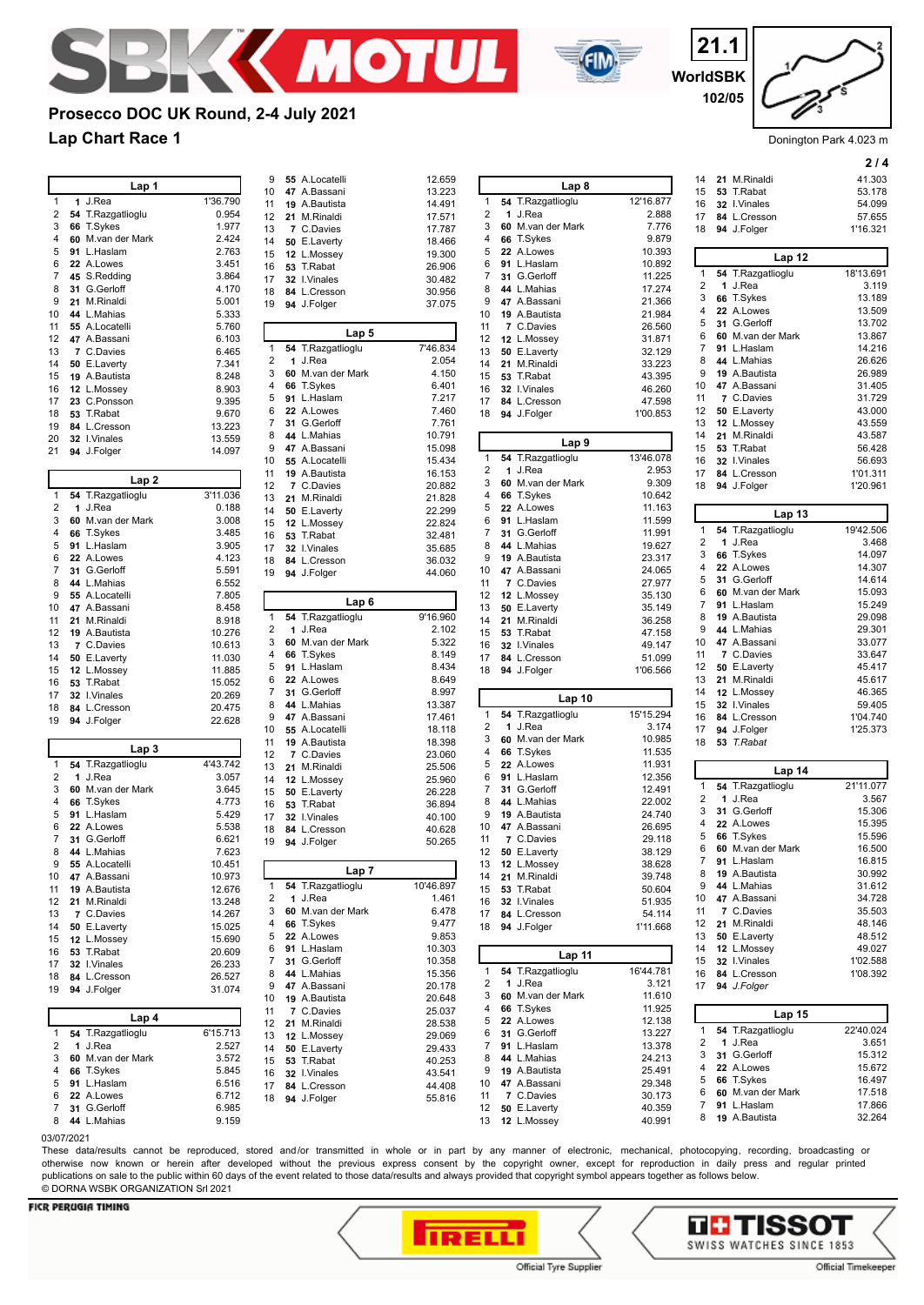

**94** *J.Folger*

22 A.Lowes

47 A.Bassani

12 L.Mossey

60 M.van der Mark

50 E.Laverty

 **84** *L.Cresson J.Folger* 

T.Sykes

21 M.Rinaldi

 I.Vinales **84** *L.Cresson*

 **84** *L.Cresson* **94** *J.Folger*

**Lap 20 54** T.Razgatlioglu 30'04.272 **1** J.Rea 4.908<br>3 **22** A.Lowes 16.488

**66** T.Sykes 18.847<br>5 **60** M van der Mark 20.524 **60** M.van der Mark 20.524<br>6 **91** L.Haslam 20.896 **91** L.Haslam 20.896 G.Gerloff 38.034<br> **19** A.Bautista 39.227 **19** A.Bautista 39.227 **44** L.Mahias 43.200<br>10 **47** A.Bassani 44.203

 **7** C.Davies 47.544 **21** M.Rinaldi 57.861<br>13 **50** E.Laverty 1'00.289 13 **50** E.Laverty 1'00.289<br>14 **12** L.Mossev 1'01.204

**32** I.Vinales 1'18.430

**Lap 21 54** T.Razgatlioglu 31'33.618 **1** J.Rea 4.877<br>3 **22** A.Lowes 16.285 **22** A.Lowes 16.285<br>4 **66** T.Sykes 18.589 **66** T.Sykes 18.589<br>5 **60** M.van der Mark 20.514

 **91** L.Haslam 20.980 **31** G.Gerloff 38.026 **19** A.Bautista **40.068**<br>9 **44** L.Mahias **44.840**  L.Mahias 44.840<br>**47** A.Bassani 45.667 **47** A.Bassani 45.667 **7** C.Davies 48.604<br>12 **21** M.Rinaldi 59.745 **21** M.Rinaldi 59.745<br>13 **50** E.Laverty 1'01.539

**12** L.Mossey **1'02.466** 15 **32** I.Vinales 1'20.525<br>16 **84** *L.Cresson* 

**Lap 22 54** T.Razgatlioglu 33'03.452 **1** J.Rea 4.872<br>3 **22** A.Lowes 15.845 **22** A.Lowes 15.845<br>4 **66** T.Sykes 17.917

 **60** M.van der Mark 20.077 **91** L.Haslam 20.600 **31** G.Gerloff 37.142 19 A.Bautista **40.163**<br>44 L.Mahias **45.526 44** L.Mahias 45.526<br>10 **47** A.Bassani 46.458 **47** A.Bassani 46.458 **7** C.Davies 48.566<br>12 **21** M.Rinaldi 59.576

13 **50** E.Laverty 1'02.086<br>
14 **12** L.Mossey 1'03.231<br>
15 **32** I.Vinales 1'22.659 **12** L.Mossey **1'03.231**<br>**32** L.Vinales **1'22.659** 



**WorldSBK 21.1 102/05**

# **Prosecco DOC UK Round, 2-4 July 2021**

 **44** L.Mahias 33.243 **47** A.Bassani 35.991  $36.781$  **21** M.Rinaldi 49.621  $50.642$  $51.270$  **32** I.Vinales 1'05.346 **84** L.Cresson 1'11.720

16.284 18.039 18.640 **91** L.Haslam 19.648  $35.014$ 36.588 37 278 **47** A.Bassani 39.508 **7** C.Davies 39.986 **21** M.Rinaldi 54.725 55.094 **12** L.Mossey 55.862 **32** I.Vinales 1'11.470 **84** L.Cresson 1'18.320

## **Lap Chart Race 1**

| 9  | 44 L.Mahias  |
|----|--------------|
| 10 | 47 A.Bassani |
| 11 | 7 C.Davies   |
| 12 | 21 M.Rinaldi |
| 13 | 50 E.Laverty |
| 14 | 12 L.Mossey  |
| 15 | 32 I.Vinales |
| 16 | 84 L.Cresson |
| 17 | 94 J.Folger  |

| Lap 16         |    |                   |           |  |  |  |  |  |  |  |  |  |
|----------------|----|-------------------|-----------|--|--|--|--|--|--|--|--|--|
| 1              |    | 54 T.Razgatlioglu | 24'08.768 |  |  |  |  |  |  |  |  |  |
| 2              | 1  | J.Rea             | 4.022     |  |  |  |  |  |  |  |  |  |
| 3              |    | 22 A.Lowes        | 15.551    |  |  |  |  |  |  |  |  |  |
| 4              |    | 66 T.Sykes        | 17.385    |  |  |  |  |  |  |  |  |  |
| 5              | 60 | M.van der Mark    | 18.200    |  |  |  |  |  |  |  |  |  |
| 6              | 91 | L.Haslam          | 18.692    |  |  |  |  |  |  |  |  |  |
| $\overline{7}$ |    | 19 A.Bautista     | 33.571    |  |  |  |  |  |  |  |  |  |
| 8              |    | 31 G.Gerloff      | 33.976    |  |  |  |  |  |  |  |  |  |
| 9              |    | 44 L.Mahias       | 34.653    |  |  |  |  |  |  |  |  |  |
| 10             |    | 47 A.Bassani      | 37.750    |  |  |  |  |  |  |  |  |  |
| 11             | 7  | C.Davies          | 38.129    |  |  |  |  |  |  |  |  |  |
| 12             | 21 | M.Rinaldi         | 52.970    |  |  |  |  |  |  |  |  |  |
| 13             |    | 50 E.Laverty      | 53.317    |  |  |  |  |  |  |  |  |  |
| 14             | 12 | L.Mossey          | 53.848    |  |  |  |  |  |  |  |  |  |
| 15             |    | 32 I.Vinales      | 1'08.492  |  |  |  |  |  |  |  |  |  |
| 16             |    | 84 L.Cresson      | 1'15.210  |  |  |  |  |  |  |  |  |  |
| 17             |    | 94 J.Folger       |           |  |  |  |  |  |  |  |  |  |
|                |    | Lap 17            |           |  |  |  |  |  |  |  |  |  |
| 1              |    | 54 T.Razgatlioglu | 25'37.543 |  |  |  |  |  |  |  |  |  |
| 2              | 1  | J.Rea             | 4.244     |  |  |  |  |  |  |  |  |  |

| 3              | 22 A.Lowes        |
|----------------|-------------------|
| 4              | 66 T.Sykes        |
| 5              | 60 M.van der Mark |
| 6              | 91 L.Haslam       |
| $\overline{7}$ | 19 A.Bautista     |
| 8              | 31 G. Gerloff     |
| 9              | 44 L.Mahias       |
| 10             | 47 A.Bassani      |
| 11             | 7 C.Davies        |
| 12             | 21 M.Rinaldi      |
| 13             | 50 E.Laverty      |
|                |                   |

|  | 12 21 M.Rinaldi       |  |
|--|-----------------------|--|
|  | 13 50 E.Laverty       |  |
|  | 14 12 L.Mossey        |  |
|  | 15 32 I.Vinales       |  |
|  | 16 84 L.Cresson       |  |
|  | 17 <b>94</b> J.Folger |  |

| Lap 18 |     |                   |           |  |  |  |  |  |  |  |  |  |
|--------|-----|-------------------|-----------|--|--|--|--|--|--|--|--|--|
| 1      |     | 54 T.Razgatlioglu | 27'06.351 |  |  |  |  |  |  |  |  |  |
| 2      | 1   | J.Rea             | 4.330     |  |  |  |  |  |  |  |  |  |
| 3      |     | 22 A.Lowes        | 16.552    |  |  |  |  |  |  |  |  |  |
| 4      |     | 66 T.Sykes        | 18.269    |  |  |  |  |  |  |  |  |  |
| 5      | ĥ۵  | M.van der Mark    | 19.602    |  |  |  |  |  |  |  |  |  |
| 6      | 91  | L.Haslam          | 19.998    |  |  |  |  |  |  |  |  |  |
| 7      |     | 19 A.Bautista     | 36.591    |  |  |  |  |  |  |  |  |  |
| 8      | 31. | G.Gerloff         | 37.113    |  |  |  |  |  |  |  |  |  |
| 9      | 44  | L.Mahias          | 39.516    |  |  |  |  |  |  |  |  |  |
| 10     |     | 47 A.Bassani      | 41.153    |  |  |  |  |  |  |  |  |  |
| 11     | 7   | C.Davies          | 41.687    |  |  |  |  |  |  |  |  |  |
| 12     | 21  | M.Rinaldi         | 55.860    |  |  |  |  |  |  |  |  |  |
| 13     | 50  | E.Laverty         | 56.748    |  |  |  |  |  |  |  |  |  |
| 14     | 12  | L.Mossey          | 58.001    |  |  |  |  |  |  |  |  |  |
| 15     |     | 32 I.Vinales      | 1'14.047  |  |  |  |  |  |  |  |  |  |
| 16     | 84  | L.Cresson         | 1'21.311  |  |  |  |  |  |  |  |  |  |
| 17     |     | 94 J.Folger       |           |  |  |  |  |  |  |  |  |  |

| 34'36.377 |
|-----------|
| 2.419     |
| 12.261    |
| 14.625    |
| 16.447    |
|           |

#### 03/07/2021

These data/results cannot be reproduced, stored and/or transmitted in whole or in part by any manner of electronic, mechanical, photocopying, recording, broadcasting or otherwise now known or herein after developed without the previous express consent by the copyright owner, except for reproduction in daily press and regular printed publications on sale to the public within 60 days of the event related to those data/results and always provided that copyright symbol appears together as follows below. © DORNA WSBK ORGANIZATION Srl 2021

#### **FICR PERUGIA TIMING**







Donington Park 4.023 m

|    | 31 G.Gerloff    | 37.753   |    | 6 91 L.Haslam        | 17.028   |
|----|-----------------|----------|----|----------------------|----------|
| 8  | 19 A.Bautista   | 37,800   | 7  | 31 G.Gerloff         | 33.345   |
| 9  | 44 L.Mahias     | 41.279   | 8  | <b>19</b> A.Bautista | 37.385   |
|    | 10 47 A.Bassani | 42.591   | 9  | 44 L.Mahias          | 43.566   |
| 11 | 7 C.Davies      | 44.144   |    | 10 47 A.Bassani      | 43.836   |
|    | 12 21 M.Rinaldi | 56.646   | 11 | 7 C.Davies           | 48.102   |
| 13 | 50 E.Laverty    | 58.429   |    | 12 21 M.Rinaldi      | 56.538   |
|    | 14 12 L.Mossey  | 59.440   |    | 13 50 E.Laverty      | 59.392   |
| 15 | 32 I.Vinales    | 1'16.005 |    | 14 12 L.Mossey       | 1'01.922 |
| 16 | 84 L.Cresson    | 1'25.635 |    | 15 32 I.Vinales      | 1'22.275 |
| 17 | 94 J.Folger     |          |    |                      |          |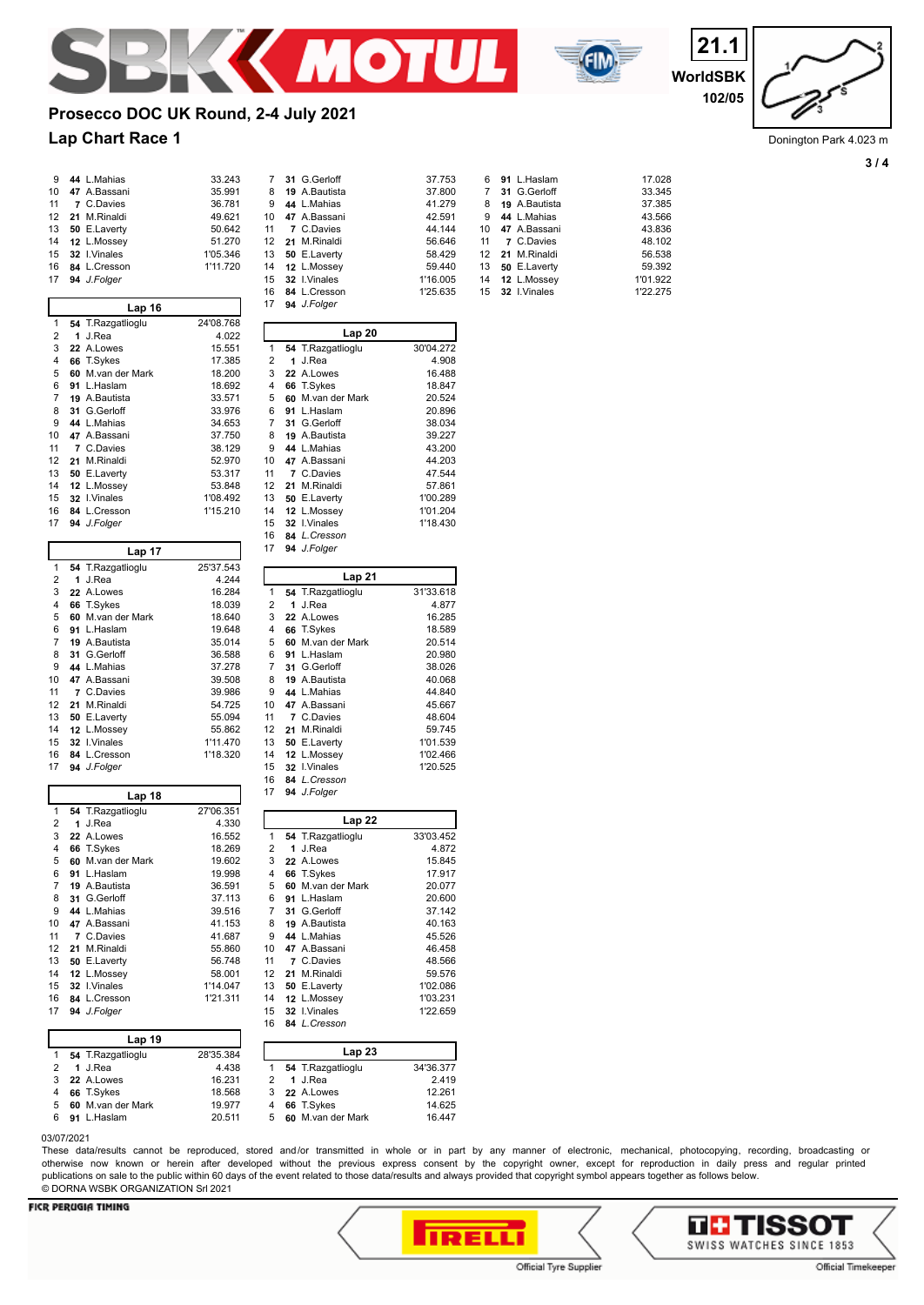



**WorldSBK 21.1 102/05**

# **Prosecco DOC UK Round, 2-4 July 2021**

**Lap Chart Race 1**

Donington Park 4.023 m

**4 / 4**

## **Race Pace Comparison** 54 Raz | 1 Rea | 22 Low | 66 Syk | 60 vdM | 91 Has | 31 Ger | 19 Bau | 44 Mah | 47 Bas | 7 Dav | 21 Rin | 50 Lav | 12 Mos 1 | 1'37.744 | 1'36.790 | 1'40.241 | 1'38.767 | 1'39.214 | 1'39.553 | 1'40.960 | 1'45.038 | 1'42.123 | 1'42.893 | 1'43.255 | 1'41.791 | 1'44.131 | 1'45.693 2 1'33.292 1'34.434 1'34.918 1'35.754 1'34.830 1'35.388 1'35.667 1'36.274 1'35.465 1'36.601 1'38.394 1'38.163 1'37.935 1'37.228 3 | 1'32.706 | 1'35.575 | 1'34.121 | 1'33.994 | 1'33.343 | 1'34.230 | 1'33.736 | 1'35.106 | 1'33.777 | 1'35.221 | 1'36.360 | 1'37.036 | 1'36.701 | 1'36.511 4 | 1'31.971 | 1'31.441 | 1'33.145 | 1'33.043 | 1'31.898 | 1'33.058 | 1'32.335 | 1'33.786 | 1'33.507 | 1'34.221 | 1'35.491 | 1'36.294 | 1'35.412 | 1'35.581 5 | 1'31.121 | 1'30.648 | 1'31.869 | 1'31.677 | 1'31.699 | 1'31.822 | 1'31.897 | 1'32.783 | 1'32.753 | 1'32.996 | 1'34.216 | 1'35.378 | 1'34.954 | 1'34.645 6 | 1'30.126 | 1'30.174 | 1'31.315 | 1'31.874 | 1'31.298 | 1'31.343 | 1'31.362 | 1'32.371 | 1'32.722 | 1'32.489 | 1'32.304 | 1'33.804 | 1'34.055 | 1'33.262 7 | 1'29.937 | 1'29.296 | 1'31.141 | 1'31.265 | 1'31.093 | 1'31.806 | 1'31.298 | 1'32.187 | 1'31.906 | 1'32.654 | 1'31.914 | 1'32.969 | 1'33.142 | 1'33.046 8 | 1'29.980 | 1'31.407 | 1'30.520 | 1'30.382 | 1'31.278 | 1'30.569 | 1'30.847 | 1'31.316 | 1'31.898 | 1'31.168 | 1'31.503 | 1'34.665 | 1'32.676 | 1'32.782 9 | 1'29.201 | 1'29.266 | 1'29.971 | 1'29.964 | 1'30.734 | 1'29.908 | 1'29.967 | 1'30.534 | 1'31.554 | 1'31.900 | 1'30.618 | 1'32.236 | 1'32.221 | 1'32.460 10 1'29.216 1'29.437 1'29.984 1'30.109 1'30.892 1'29.973 1'29.716 1'30.639 1'31.591 1'31.846 1'30.357 1'32.706 1'32.196 1'32.714 11| 1'29.487 | 1'29.434 | 1'29.694 | 1'29.877 | 1'30.112 | 1'30.509 | 1'30.223 | 1'30.238 | 1'31.698 | 1'32.140 | 1'30.542 | 1'31.042 | 1'31.717 | 1'31.850 12 1'28.910 1'28.908 1'30.281 1'30.174 1'31.167 1'29.748 1'29.385 1'30.408 1'31.323 1'30.967 1'30.466 1'31.194 1'31.551 1'31.478 13 1'28.815 1'29.164 1'29.613 1'29.723 1'30.041 1'29.848 1'29.727 1'30.924 1'31.490 1'30.487 1'30.733 1'30.845 1'31.232 1'31.621 14 **1'28.571 1'28.670** 1'29.659 1'30.070 1'29.978 1'30.137 1'29.263 1'30.465 1'30.882 1'30.222 1'30.427 1'31.100 1'31.666 1'31.233 15 1'28.947 1'29.031 1'29.224 1'29.848 1'29.965 1'29.998 1'28.953 1'30.219 1'30.578 **1'30.210** 1'30.225 1'30.422 1'31.077 1'31.190 16 1'28.744 1'29.115 **1'28.623** 1'29.632 1'29.426 1'29.570 1'47.408 1'30.051 **1'30.154** 1'30.503 1'30.092 1'32.093 1'31.419 1'31.322 17 1'28.775 1'28.997 1'29.508 1'29.429 **1'29.215** 1'29.731 1'31.387 1'30.218 1'31.400 1'30.533 1'30.632 1'30.530 1'30.552 1'30.789 18 1'28.808 1'28.894 1'29.076 **1'29.038** 1'29.770 **1'29.158** 1'29.333 1'30.385 1'31.046 1'30.453 1'30.509 1'29.943 1'30.462 1'30.947 19 1'29.033 1'29.141 1'28.712 1'29.332 1'29.408 1'29.546 1'29.673 1'30.242 1'30.796 1'30.471 1'31.490 1'29.819 1'30.714 **1'30.472**  20| 1'28.888 | 1'29.358 | 1'29.145 | 1'29.167 | 1'29.435 | 1'29.273 | 1'29.169 | 1'30.315 | 1'30.809 | 1'30.500 | 1'32.288 | 1'30.103 | 1'30.748 | 1'30.652 21 1'29.346 1'29.315 1'29.143 1'29.088 1'29.336 1'29.430 1'29.338 1'30.187 1'30.986 1'30.810 1'30.406 1'31.230 1'30.596 1'30.608 22 1'29.834 1'29.829 1'29.394 1'29.162 1'29.397 1'29.454 **1'28.950 1'29.929** 1'30.520 1'30.625 **1'29.796 1'29.665** 1'30.381 1'30.599 23 1'32.925 1'30.472 1'29.341 1'29.633 1'29.295 1'29.353 1'29.128 1'30.147 1'30.965 1'30.303 1'32.461 1'29.887 **1'30.231** 1'31.616 **32 Vin 84 Cre 94 Fol 53 Rab 55 Loc 45 Red 23 Pon**  1 1'50.349 1'50.013 1'50.887 1'46.460 1'42.550 1'40.654 1'46.185 2 1'40.956 1'41.498 1'42.777 1'39.628 1'36.291 3 1'38.670 1'38.758 1'41.152 1'38.263 1'35.352 4 1'36.220 1'36.400 1'37.972 1'38.268 1'34.179 5 1'36.324 1'36.197 1'38.106 1'36.696 1'33.896 6 1'34.541 1'34.722 1'36.331 1'34.539 **1'32.810**  7 1'33.378 1'33.717 1'35.488 1'33.296 8 1'32.699 1'33.170 1'35.017 1'33.122 9 1'32.088 1'32.702 1'34.914 1'32.964 10 1'32.004 1'32.231 1'34.318 1'32.662 11 1'31.651 1'33.028 1'34.140 **1'32.061**  12 1'31.504 1'32.566 1'33.550 1'32.160 13 1'31.527 1'32.244 1'33.227 2'01.652 14 1'31.754 1'32.223 1'33.420 15 1'31.705 1'32.275 1'33.877 16 1'31.890 1'32.234 1'32.378 17 1'31.753 1'31.885 1'32.397 18 1'31.385 1'31.799 1'37.152 19 **1'30.991** 1'33.357 **1'31.787**

03/07/2021

23 1'32.541

These data/results cannot be reproduced, stored and/or transmitted in whole or in part by any manner of electronic, mechanical, photocopying, recording, broadcasting or otherwise now known or herein after developed without the previous express consent by the copyright owner, except for reproduction in daily press and regular printed publications on sale to the public within 60 days of the event related to those data/results and always provided that copyright symbol appears together as follows below. © DORNA WSBK ORGANIZATION Srl 2021

#### **FICR PERUGIA TIMING**

20 1'31.313 1'32.907 1'43.836 21 1'31.441 **1'31.422** 1'47.592

22 1'31.968 1'31.643



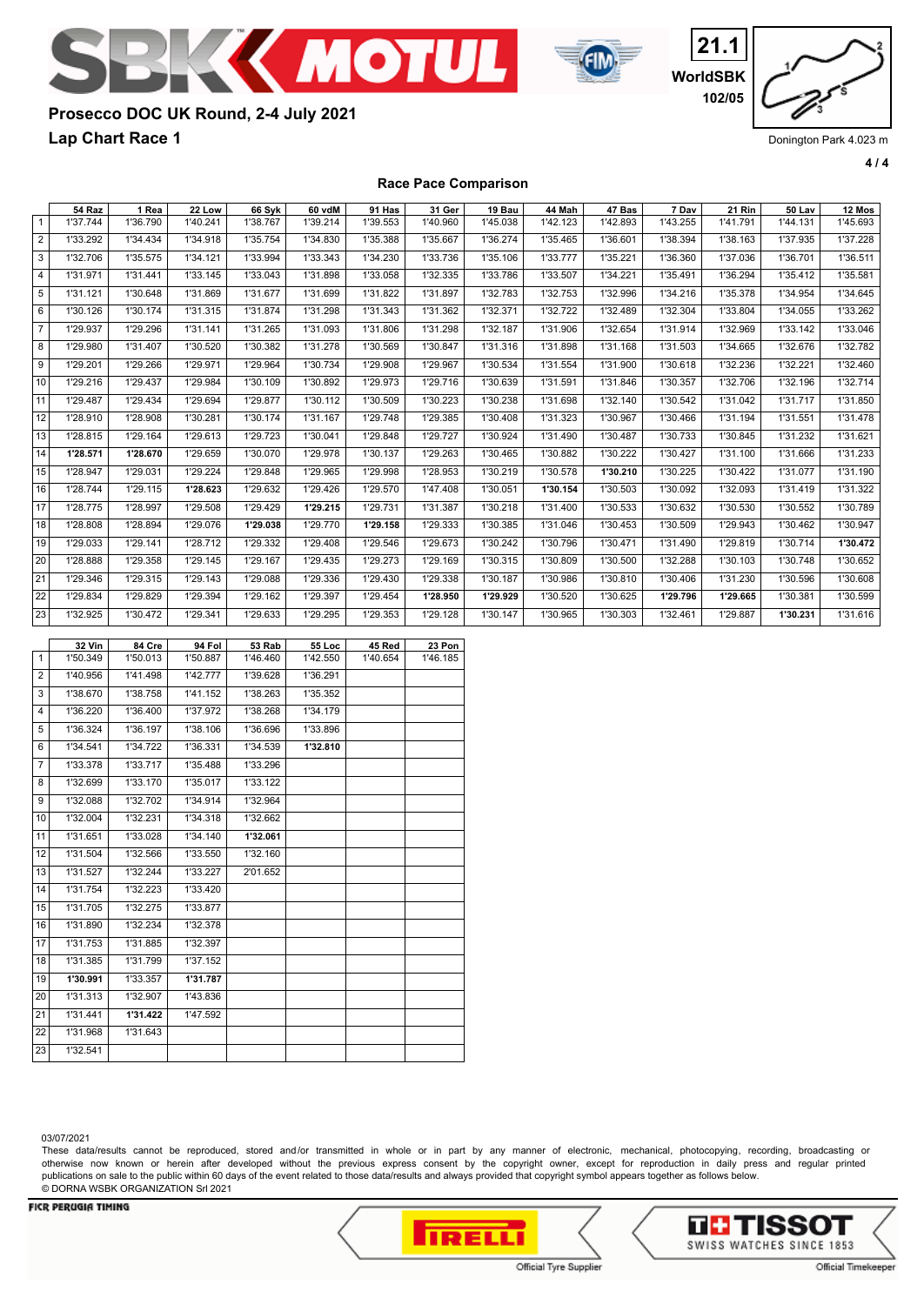



**21.2 WorldSBK 102/05**

## **Best Sectors & Speed Race 1** Donington Park 4.023 m **Prosecco DOC UK Round, 2-4 July 2021**

|                |                                | <b>RESULTS</b>                                                 |                  |                                      | <b>SPEED</b>                    |                      |                                            |                  |  |  |
|----------------|--------------------------------|----------------------------------------------------------------|------------------|--------------------------------------|---------------------------------|----------------------|--------------------------------------------|------------------|--|--|
| $\mathbf{1}$   | 54 T. RAZGATLIOGLU             | Yamaha YZF R1                                                  | Laps 23          |                                      | 21 M. RINALDI<br>$\mathbf{1}$   |                      | Ducati Panigale V4 R                       | 273.7            |  |  |
| $\overline{c}$ | 1 J. REA                       | Kawasaki ZX-10RR                                               | 2.419            |                                      | 7 C. DAVIES<br>$\overline{c}$   |                      | Ducati Panigale V4 R                       | 272,3            |  |  |
| 3              | 22 A. LOWES                    | Kawasaki ZX-10RR                                               | 12.261           |                                      | 3<br>91 L. HASLAM               |                      | Honda CBR1000 RR-R                         | 271,6            |  |  |
| $\overline{4}$ | 66 T. SYKES                    | <b>BMW M 1000 RR</b>                                           | 14.625           |                                      | 47 A. BASSANI<br>$\overline{4}$ | Ducati Panigale V4 R | 271,6                                      |                  |  |  |
| 5              | 60 M. VAN DER MARK             | <b>BMW M 1000 RR</b>                                           | 16.447           |                                      | 5<br>19 A. BAUTISTA             |                      | Honda CBR1000 RR-R                         | 270,9            |  |  |
| 6              | 91 L. HASLAM                   | Honda CBR1000 RR-R                                             | 17.028           |                                      | 60 M. VAN DER MARK<br>6         | <b>BMW M 1000 RR</b> | 270,2                                      |                  |  |  |
| $\overline{7}$ | 31 G. GERLOFF                  | Yamaha YZF R1                                                  | 33.345           |                                      | $\overline{7}$<br>50 E. LAVERTY |                      | <b>BMW M 1000 RR</b>                       | 270,2            |  |  |
| 8              | <b>19 A. BAUTISTA</b>          | Honda CBR1000 RR-R                                             | 37.385           |                                      | 8<br><b>66 T. SYKES</b>         |                      | <b>BMW M 1000 RR</b>                       | 269,6            |  |  |
| 9              | 44 L. MAHIAS                   | Kawasaki ZX-10RR                                               | 43.566           |                                      | 9<br>22 A. <b>LOWES</b>         |                      | Kawasaki ZX-10RR                           | 269,6            |  |  |
| 10             | 47 A. BASSANI                  | Ducati Panigale V4 R                                           | 43.836           |                                      | 31 G. GERLOFF<br>10             |                      | Yamaha YZF R1                              | 268,9            |  |  |
| 11             | 7 C. DAVIES                    | Ducati Panigale V4 R                                           | 48.102           |                                      | 1 J. REA<br>11                  |                      | Kawasaki ZX-10RR                           | 268,9            |  |  |
| 12             | 21 M. RINALDI                  | Ducati Panigale V4 R                                           | 56.538           |                                      | 53 T. RABAT<br>12               |                      | Ducati Panigale V4 R                       | 267,5            |  |  |
| 13             | 50 E. LAVERTY                  | <b>BMW M 1000 RR</b>                                           | 59.392           |                                      | 32 I. VINALES<br>13             |                      | Kawasaki ZX-10RR                           | 267,5            |  |  |
| 14             | 12 L. MOSSEY                   | Kawasaki ZX-10RR                                               | 1'01.922         |                                      | 54 T. RAZGATLIOGLU<br>14        |                      | Yamaha YZF R1                              | 267,5            |  |  |
| 15             | 32 I. VINALES                  | Kawasaki ZX-10RR                                               | 1'22.275         |                                      | 55 A. LOCATELLI<br>15           |                      | Yamaha YZF R1                              | 266,2            |  |  |
| 16             | 84 L. CRESSON                  | Kawasaki ZX-10RR                                               | 1 Lap            |                                      | 45 S. REDDING<br>16             |                      | Ducati Panigale V4 R                       | 263,6            |  |  |
| <b>RET</b>     | 94 J. FOLGER                   | <b>BMW M 1000 RR</b>                                           | 2 Laps           |                                      | <b>12 L. MOSSEY</b><br>17       |                      | Kawasaki ZX-10RR                           | 263,6            |  |  |
| <b>RET</b>     | 53 T. RABAT                    | Ducati Panigale V4 R                                           | 10 Laps          |                                      | 18<br>84 L. CRESSON             |                      | Kawasaki ZX-10RR                           | 260,4            |  |  |
| <b>RET</b>     | 55 A. LOCATELLI                | Yamaha YZF R1                                                  | 17 Laps          |                                      | 44 L. MAHIAS<br>19              |                      | Kawasaki ZX-10RR                           | 259,8            |  |  |
| <b>RET</b>     | 45 S. REDDING                  | Ducati Panigale V4 R                                           | 22 Laps          |                                      | 94 J. FOLGER<br>20              |                      | <b>BMW M 1000 RR</b>                       | 257,9            |  |  |
| <b>RET</b>     | 23 C. PONSSON                  | Yamaha YZF R1                                                  | 22 Laps          | 23 C. PONSSON<br>21<br>Yamaha YZF R1 |                                 |                      |                                            |                  |  |  |
|                | <b>SEG. 1</b>                  | <b>SEG. 2</b>                                                  |                  |                                      | SEG.3                           |                      | <b>SEG. 4</b>                              |                  |  |  |
| $\mathbf{1}$   | 31 G. GERLOFF                  |                                                                |                  |                                      |                                 |                      |                                            |                  |  |  |
|                |                                | 54 T. RAZGATLIOGLU<br>19.015                                   | 24.117           | $\mathbf{1}$                         | 1 J. REA                        | 22.021               | 22 A. LOWES<br>$\mathbf{1}$                | 22.994           |  |  |
| $\overline{c}$ | 66 T. SYKES                    | 19.017<br>$\overline{c}$<br>22 A. LOWES                        | 24.280           | $\overline{c}$                       | 31 G. GERLOFF                   | 22.083               | $\overline{c}$<br>54 T. RAZGATLIOGLU       | 23.019           |  |  |
| 3              | 22 A. LOWES                    | 19.040<br>1 J. REA<br>3                                        | 24.290           | 3                                    | 54 T. RAZGATLIOGLU              | 22.085               | 3<br>1 J. REA                              | 23.046           |  |  |
| $\overline{4}$ | 91 L. HASLAM                   | 19.073<br>91 L. HASLAM<br>$\overline{4}$                       | 24.302           | $\overline{4}$                       | 60 M. VAN DER MARK              | 22.093               | $\overline{4}$<br>31 G. GERLOFF            | 23.052           |  |  |
| 5              | 60 M. VAN DER MARK             | 19.106<br>5<br>31 G. GERLOFF                                   | 24.336           | 5                                    | 22 A. LOWES                     | 22.122               | 5<br>66 T. SYKES                           | 23.192           |  |  |
| 6              | 54 T. RAZGATLIOGLU             | 19.145<br>66 T. SYKES<br>6                                     | 24.373           | 6                                    | 91 L. HASLAM                    | 22.142               | 6<br>7 C. DAVIES                           | 23.257           |  |  |
| $\overline{7}$ | 1 J. REA                       | 19.145<br>$\overline{7}$<br>60 M. VAN DER MARK                 | 24.374           | $\overline{7}$                       | 66 T. SYKES                     | 22.245               | $\overline{7}$<br>60 M. VAN DER MARK       | 23.285           |  |  |
| 8              | 21 M. RINALDI                  | 19.198<br>8<br>47 A. BASSANI                                   | 24.486           | 8                                    | 19 A. BAUTISTA                  | 22.288               | 8<br>21 M. RINALDI                         | 23.316           |  |  |
| 9              | 12 L. MOSSEY                   | 19.264<br>7 C. DAVIES<br>9                                     | 24.564           | 9                                    | 47 A. BASSANI                   | 22.343               | 9<br>53 T. RABAT                           | 23.417           |  |  |
| 10             | 19 A. BAUTISTA                 | 19.274<br>10<br>21 M. RINALDI                                  | 24.575           | 10                                   | 44 L. MAHIAS                    | 22.377               | 10<br>50 E. LAVERTY                        | 23.435           |  |  |
| 11             | 44 L. MAHIAS                   | 19.331<br>11<br>19 A. BAUTISTA                                 | 24.622           | 11<br>12                             | 7 C. DAVIES                     | 22.411               | 11<br>19 A. BAUTISTA                       | 23.441           |  |  |
| 12<br>13       | 50 E. LAVERTY<br>7 C. DAVIES   | 19.360<br>12<br>12 L. MOSSEY<br>13<br>55 A. LOCATELLI          | 24.666           | 13                                   | 21 M. RINALDI<br>50 E. LAVERTY  | 22.433               | 12<br>91 L. HASLAM<br>13<br>47 A. BASSANI  | 23.443           |  |  |
| 14             | 47 A. BASSANI                  | 19.388<br>14<br>50 E. LAVERTY                                  | 24.668           | 14                                   | 32 I. VINALES                   | 22.561<br>22.703     | 14<br>94 J. FOLGER                         | 23.502           |  |  |
| 15             | 32 I. VINALES                  | 19.447<br>19.563<br>15<br>44 L. MAHIAS                         | 24.810<br>24.829 | 15                                   | 12 L. MOSSEY                    | 22.719               | 15<br>44 L. MAHIAS                         | 23.511<br>23.560 |  |  |
| 16             | 84 L. CRESSON                  | 19.657<br>16<br>32 I. VINALES                                  | 24.977           | 16                                   | 84 L. CRESSON                   | 22.776               | 16<br>12 L. MOSSEY                         | 23.635           |  |  |
| 17             | 94 J. FOLGER                   | 19.726<br>17<br>94 J. FOLGER                                   | 25.105           | 17                                   | 55 A. LOCATELLI                 | 22.874               | 17<br>32 I. VINALES                        | 23.638           |  |  |
| 18             | 53 T. RABAT                    | 18<br>19.939<br>84 L. CRESSON                                  | 25.143           | 18                                   | 53 T. RABAT                     | 22.953               | 18<br>84 L. CRESSON                        | 23.725           |  |  |
| 19             | 55 A. LOCATELLI                | 19<br>21.176<br>53 T. RABAT                                    | 25.202           | 19                                   | 94 J. FOLGER                    | 23.061               | 19<br>55 A. LOCATELLI                      | 24.092           |  |  |
| 20<br>21       | 45 S. REDDING<br>23 C. PONSSON | 26.612<br>20<br>45 S. REDDING<br>28.459<br>21<br>23 C. PONSSON | 25.782<br>27.461 | 20<br>21                             | 45 S. REDDING<br>23 C. PONSSON  | 23.383<br>24.518     | 20<br>45 S. REDDING<br>21<br>23 C. PONSSON | 24.877<br>25.747 |  |  |

03/07/2021

These data/results cannot be reproduced, stored and/or transmitted in whole or in part by any manner of electronic, mechanical, photocopying, recording, broadcasting or otherwise now known or herein after developed without the previous express consent by the copyright owner, except for reproduction in daily press and regular printed publications on sale to the public within 60 days of the event related to those data/results and always provided that copyright symbol appears together as follows below. © DORNA WSBK ORGANIZATION Srl 2021



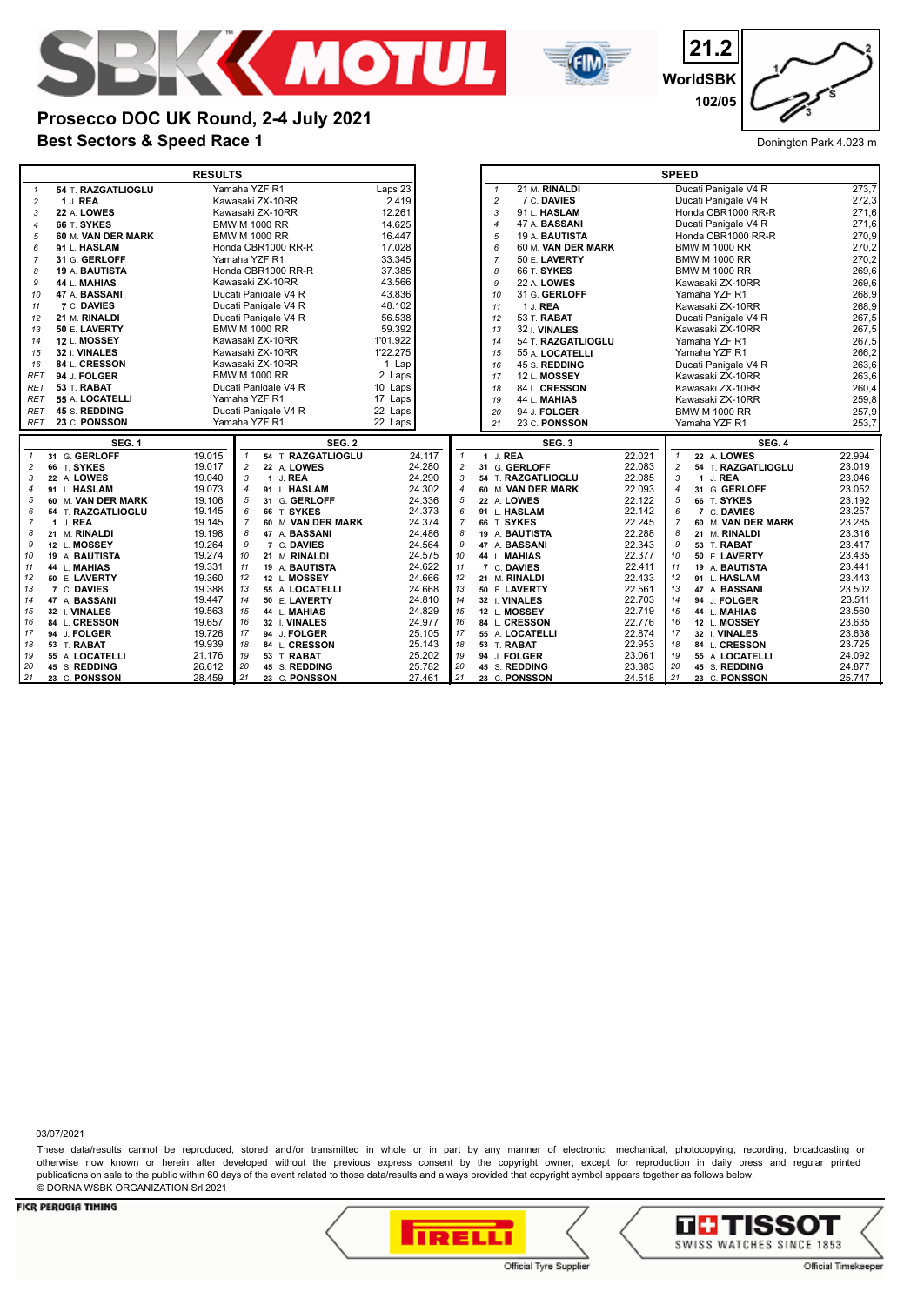



**WorldSBK 21.3 102/05**

Donington Park 4.023 m

## **Chronological Analysis Race 1 Prosecco DOC UK Round, 2-4 July 2021**

Start at 14:00'20.774 **1 / 4**

| $1^{\circ}$    |                  |                  | 54 T. RAZGATLIOGLU (1'28.571) |                  |                      |                |                              | 10             | 19.764           | 24.376           | 22.278                        | 23.566           | 1'29.984             | 268,9          | 14:15'47.999                 |
|----------------|------------------|------------------|-------------------------------|------------------|----------------------|----------------|------------------------------|----------------|------------------|------------------|-------------------------------|------------------|----------------------|----------------|------------------------------|
| Lap            | Seg.1            | Seg.2            | Seg.3                         | Seg.4            | Lap Time             | km/h           | Local Time                   | 11             | 19.574           | 24.374           | 22.307                        | 23.439           | 1'29.694             | 266,2          | 14:17'17.693                 |
| $\overline{1}$ |                  | 25.368           | 22.875                        | 23.867           | 1'37.744             | 267,5          | 14:01'58.518                 | 12             | 19.461           | 24.621           | 22.388                        | 23.811           | 1'30.281             | 267,5          | 14:18'47.974                 |
| $\sqrt{2}$     | 21.826           | 24.759           | 22.807                        | 23.900           | 1'33.292             | 266,2          | 14:03'31.810                 | 13             | 19.429           | 24.337           | 22.210                        | 23.637           | 1'29.613             | 268,9          | 14:20'17.587                 |
| 3              | 21.706           | 24.617           | 22.553                        | 23.830           | 1'32.706             | 266,2          | 14:05'04.516                 | 14             | 19.268           | 24.549           | 22.218                        | 23.624           | 1'29.659             | 266,2          | 14:21'47.246                 |
| $\overline{4}$ | 21.289           | 24.460           | 22.537                        | 23.685           | 1'31.971             | 261,7          | 14:06'36.487                 | 15             | 19.408           | 24.362           | 22.216                        | 23.238           | 1'29.224             | 268,2          | 14:23'16.470                 |
| 5              | 20.986           | 24.304           | 22.381                        | 23.450           | 1'31.121             | 266,2          | 14:08'07.608                 | 16             | 19.040           | 24.280           | 22.122                        | 23.181           | 1'28.623             | 269,6          | 14:24'45.093                 |
| 6              | 20.234           | 24.261           | 22.185                        | 23.446           | 1'30.126             | 265,6          | 14:09'37.734                 | 17             | 19.198           | 24.665           | 22.380                        | 23.265           | 1'29.508             | 266,2          | 14:26'14.601                 |
| $\overline{7}$ | 20.089           | 24.243           | 22.244                        | 23.361           | 1'29.937             | 262,3          | 14:11'07.671                 | 18             | 19.195           | 24.528           | 22.212                        | 23.141           | 1'29.076             | 265,6          | 14:27'43.677                 |
| 8              | 20.022           | 24.296           | 22.357                        | 23.305           | 1'29.980             | 264,9          | 14:12'37.651                 | 19             | 19.178           | 24.375           | 22.165                        | 22.994           | 1'28.712             | 266,2          | 14:29'12.389                 |
| 9              | 19.731           | 24.117           | 22.129                        | 23.224           | 1'29.201             | 265,6          | 14:14'06.852                 | 20             | 19.228           | 24.510           | 22.244                        | 23.163           | 1'29.145             | 266,9          | 14:30'41.534                 |
| 10             | 19.585           | 24.180           | 22.203                        | 23.248           | 1'29.216             | 266,2          | 14:15'36.068                 | 21             | 19.177           | 24.568           | 22.284                        | 23.114           | 1'29.143             | 264,3          | 14:32'10.677                 |
| 11             | 19.803           | 24.303           | 22.195                        | 23.186           | 1'29.487             | 263,0          | 14:17'05.555                 | 22             | 19.186           | 24.654           | 22.388                        | 23.166           | 1'29.394             | 264,3          | 14:33'40.071                 |
| 12             | 19.531           | 24.150           | 22.085                        | 23.144           | 1'28.910             | 265,6          | 14:18'34.465                 | 23             | 19.238           | 24.658           | 22.340                        | 23.105           | 1'29.341             | 264,9          | 14:35'09.412                 |
| 13             | 19.431           | 24.179           | 22.186                        | 23.019           | 1'28.815             | 263,0          | 14:20'03.280                 |                |                  |                  |                               |                  |                      |                | Race Time 34'48.638          |
| 14             | 19.270           | 24.138           | 22.116                        | 23.047           | 1'28.571             | 266,9          | 14:21'31.851                 | $4^\circ$      |                  |                  | 66 T. SYKES (1'29.038)        |                  |                      |                |                              |
| 15             | 19.283           | 24.212           | 22.382                        | 23.070           | 1'28.947             | 259,8          | 14:23'00.798                 | Lap            | Seg.1            | Seg.2            | Seg.3                         | Seg.4            | Lap Time             | km/h           | Local Time                   |
| 16             | 19.145           | 24.175           | 22.370                        | 23.054           | 1'28.744             | 266,2          | 14:24'29.542                 | $\mathbf{1}$   |                  | 26.008           | 23.335                        | 24.400           | 1'38.767             | 264,3          | 14:01'59.541                 |
| 17             | 19.170           | 24.289           | 22.237                        | 23.079           | 1'28.775             | 265,6          | 14:25'58.317                 | $\overline{2}$ | 22.128           | 25.674           | 23.331                        | 24.621           | 1'35.754             | 266,9          | 14:03'35.295                 |
| 18             | 19.157           | 24.329           | 22.170                        | 23.152           | 1'28.808             | 265,6          | 14:27'27.125                 | 3              | 21.750           | 25.248           | 22.913                        | 24.083           | 1'33.994             | 268,2          | 14:05'09.289                 |
| 19             | 19.238           | 24.420           | 22.276                        | 23.099           | 1'29.033             | 264,3          | 14:28'56.158                 | $\overline{4}$ | 21.261           | 24.940           | 22.792                        | 24.050           | 1'33.043             | 267,5          | 14:06'42.332                 |
| 20             | 19.208           | 24.293           | 22.242                        | 23.145           | 1'28.888             | 263,0          | 14:30'25.046                 | 5              | 20.713           | 24.655           | 22.527                        | 23.782           | 1'31.677             | 268,9          | 14:08'14.009                 |
| 21             | 19.237           | 24.431           | 22.356                        | 23.322           | 1'29.346             | 265,6          | 14:31'54.392                 | 6              | 20.397           | 24.810           | 22.609                        | 24.058           | 1'31.874             | 266,9          | 14:09'45.883                 |
| 22             | 19.332           | 24.608           | 22.497                        | 23.397           | 1'29.834             | 261,7          | 14:33'24.226                 | $\overline{7}$ | 20.255           | 24.755           | 22.491                        | 23.764           | 1'31.265             | 268,2          | 14:11'17.148                 |
| 23             | 19.601           | 24.536           | 22.616                        | 26.172           | 1'32.925             | 265,6          | 14:34'57.151                 | 8              | 19.803           | 24.562           | 22.491                        | 23.526           | 1'30.382             | 268,9          | 14:12'47.530                 |
|                |                  |                  |                               |                  |                      |                | Race Time 34'36.377          | 9              | 19.630           | 24.521           | 22.305                        | 23.508           | 1'29.964             | 268,2          | 14:14'17.494                 |
| $2^{\circ}$    |                  |                  | 1 J. REA (1'28.670)           |                  |                      |                |                              | 10             | 19.692           | 24.529           | 22.428                        | 23.460           | 1'30.109             | 268,2          | 14:15'47.603                 |
| Lap            | Seg.1            | Seg.2            | Seg.3                         | Seg.4            | Lap Time             | km/h           | Local Time                   | 11             | 19.504           | 24.569           | 22.295                        | 23.509           | 1'29.877             | 268,2          | 14:17'17.480                 |
| $\mathbf{1}$   |                  | 25.620           | 22.878                        | 23.919           | 1'36.790             | 263,0          | 14:01'57.564                 | 12             | 19.517           | 24.544           | 22.549                        | 23.564           | 1'30.174             | 267,5          | 14:18'47.654                 |
| $\sqrt{2}$     | 22.119           | 25.433           | 22.869                        | 24.013           | 1'34.434             | 268,2          | 14:03'31.998                 | 13             | 19.315           | 24.551           | 22.342                        | 23.515           | 1'29.723             | 268,2          | 14:20'17.377                 |
| 3              |                  |                  | 22.483                        | 23.758           | 1'35.575             | 266,2          | 14:05'07.573                 | 14             | 19.377           | 24.444           | 22.362                        | 23.887           | 1'30.070             | 268,2          | 14:21'47.447                 |
| $\overline{4}$ | 21.012           | 24.711           | 22.336                        | 23.382           | 1'31.441             | 266,9          | 14:06'39.014                 | 15             | 19.486           | 24.561           | 22.245                        | 23.556           | 1'29.848             | 269,6          | 14:23'17.295                 |
| 5              | 20.498           | 24.444           | 22.266                        | 23.440           | 1'30.648             | 267,5          | 14:08'09.662                 | 16             | 19.187           | 24.526           | 22.465                        | 23.454           | 1'29.632             | 269,6          | 14:24'46.927                 |
| 6              | 20.121           | 24.480           | 22.185                        | 23.388           | 1'30.174             | 267,5          | 14:09'39.836                 | 17             | 19.169           | 24.603           | 22.331                        | 23.326           | 1'29.429             | 268,2          | 14:26'16.356                 |
| $\overline{7}$ | 19.609           | 24.332           | 22.051                        | 23.304           | 1'29.296             | 268,9          | 14:11'09.132                 | 18             | 19.082           | 24.481           | 22.283                        | 23.192           | 1'29.038             | 268,9          | 14:27'45.394                 |
| 8              | 21.237           | 24.670           | 22.210                        | 23.290           | 1'31.407             | 266,9          | 14:12'40.539                 | 19             | 19.121           | 24.575           | 22.305                        | 23.331           | 1'29.332             | 268,2          | 14:29'14.726                 |
| 9              | 19.526           | 24.315           | 22.080                        | 23.345           | 1'29.266             | 266,9          | 14:14'09.805                 | 20             | 19.133<br>19.020 | 24.373<br>24.483 | 22.340<br>22.287              | 23.321<br>23.298 | 1'29.167<br>1'29.088 | 269,6<br>267,5 | 14:30'43.893<br>14:32'12.981 |
| 10             | 19.551           | 24.353           | 22.243                        | 23.290           | 1'29.437             | 266,2          | 14:15'39.242                 | 21             | 19.017           | 24.441           | 22.319                        | 23.385           | 1'29.162             | 268,2          | 14:33'42.143                 |
| 11             | 19.674           | 24.290           | 22.188                        | 23.282           | 1'29.434             | 263,6          | 14:17'08.676                 | 22<br>23       | 19.066           | 24.639           | 22.448                        | 23.480           | 1'29.633             | 268,9          | 14:35'11.776                 |
| 12             | 19.331           | 24.348           | 22.144                        | 23.085           | 1'28.908             | 265,6          | 14:18'37.584                 |                |                  |                  |                               |                  |                      |                | Race Time 34'51.002          |
| 13             | 19.516           | 24.341           | 22.151                        | 23.156           | 1'29.164             | 262,3          | 14:20'06.748                 |                |                  |                  |                               |                  |                      |                |                              |
| 14             | 19.236           | 24.367           | 22.021                        | 23.046           | 1'28.670             | 266,9          | 14:21'35.418<br>14:23'04.449 | $5^\circ$      |                  |                  | 60 M. VAN DER MARK (1'29.215) |                  |                      |                |                              |
| 15             | 19.214           | 24.375           | 22.174                        | 23.268           | 1'29.031<br>1'29.115 | 264,9<br>264,9 |                              | Lap            | Seg.1            | Seg.2            | Seg.3                         | Seg.4            | Lap Time             | km/h           | Local Time                   |
| 16<br>17       | 19.258<br>19.145 | 24.398<br>24.521 | 22.246<br>22.216              | 23.213<br>23.115 | 1'28.997             | 265,6          | 14:24'33.564<br>14:26'02.561 | $\mathbf{1}$   |                  | 26.144           | 23.579                        | 24.277           | 1'39.214             | 261,1          | 14:01'59.988                 |
| 18             | 19.185           | 24.377           | 22.124                        | 23.208           | 1'28.894             | 266,9          | 14:27'31.455                 | $\mathbf 2$    | 22.010           | 25.488           | 23.111                        | 24.221           | 1'34.830             | 269,6          | 14:03'34.818                 |
| 19             | 19.227           | 24.532           | 22.281                        | 23.101           | 1'29.141             | 266,9          | 14:29'00.596                 | $\mathbf{3}$   | 21.580           | 25.029           | 22.872                        | 23.862           | 1'33.343             | 266,9          | 14:05'08.161                 |
| 20             | 19.215           | 24.598           | 22.388                        | 23.157           | 1'29.358             | 264,9          | 14:30'29.954                 | $\overline{4}$ | 20.936           | 24.686           | 22.558                        | 23.718           | 1'31.898             | 267,5          | 14:06'40.059                 |
| 21             | 19.290           | 24.483           | 22.300                        | 23.242           | 1'29.315             | 265,6          | 14:31'59.269                 | 5              | 20.710           | 24.623           | 22.677                        | 23.689           | 1'31.699             | 268,9          | 14:08'11.758                 |
| 22             | 19.209           | 24.873           | 22.382                        | 23.365           | 1'29.829             | 262,3          | 14:33'29.098                 | 6              | 20.551           | 24.668           | 22.481                        | 23.598           | 1'31.298             | 268,2          | 14:09'43.056                 |
| 23             | 19.442           | 24.966           | 22.445                        | 23.619           | 1'30.472             | 264,9          | 14:34'59.570                 | $\overline{7}$ | 20.362           | 24.655           | 22.453                        | 23.623           | 1'31.093             | 267,5          | 14:11'14.149                 |
|                |                  |                  |                               |                  |                      |                | Race Time 34'38.796          | 8              | 20.522           | 24.802           | 22.387                        | 23.567           | 1'31.278             | 267,5          | 14:12'45.427                 |
|                |                  |                  |                               |                  |                      |                |                              | 9              | 20.032           | 24.648           | 22.500                        | 23.554           | 1'30.734             | 267,5          | 14:14'16.161                 |
| $3^{\circ}$    |                  |                  | 22 A. LOWES (1'28.623)        |                  |                      |                |                              | $10$           | 20.168           | 24.627           | 22.635                        | 23.462           | 1'30.892             | 261,1          | 14:15'47.053                 |
| Lap            | Seg.1            | Seg.2            | Seg.3                         | Seg.4            | Lap Time             | km/h           | Local Time                   | 11             | 19.794           | 24.574           | 22.348                        | 23.396           | 1'30.112             | 267,5          | 14:17'17.165                 |
| $\mathbf{1}$   |                  | 25.749           | 23.505                        | 24.650           | 1'40.241             | 260,4          | 14:02'01.015                 | 12             | 19.565           | 24.921           | 22.635                        | 24.046           | 1'31.167             | 265,6          | 14:18'48.332                 |
| $\overline{c}$ | 21.629           | 25.265           | 23.286                        | 24.738           | 1'34.918             | 259,8          | 14:03'35.933                 | 13             | 19.661<br>19.523 | 24.374<br>24.547 | 22.302<br>22.370              | 23.704<br>23.538 | 1'30.041<br>1'29.978 | 266,2<br>268,2 | 14:20'18.373<br>14:21'48.351 |
| 3              | 21.878           | 24.936           | 23.030                        | 24.277           | 1'34.121             | 265,6          | 14:05'10.054                 | 14             | 19.550           | 24.631           | 22.279                        | 23.505           | 1'29.965             | 268,2          | 14:23'18.316                 |
| $\overline{4}$ | 21.642           | 24.607           | 22.831                        | 24.065           | 1'33.145             | 268,2          | 14:06'43.199                 | 15             | 19.237           | 24.578           | 22.184                        | 23.427           | 1'29.426             | 268,9          | 14:24'47.742                 |
| 5              | 20.882           | 24.452           | 22.621                        | 23.914           | 1'31.869             | 264,3          | 14:08'15.068                 | 16             | 19.174           | 24.560           |                               | 23.388           | 1'29.215             | 270,2          | 14:26'16.957                 |
| 6              | 20.345           | 24.344           | 22.492                        | 24.134           | 1'31.315             | 266,9          | 14:09'46.383                 | 17<br>18       | 19.637           | 24.562           | 22.093<br>22.188              | 23.383           | 1'29.770             | 270,2          | 14:27'46.727                 |
| $\overline{7}$ | 20.030           | 24.659           | 22.444                        | 24.008           | 1'31.141             | 265,6          | 14:11'17.524                 | 19             | 19.289           | 24.488           | 22.241                        | 23.390           | 1'29.408             | 268,2          | 14:29'16.135                 |
| 8              | 20.040           | 24.386           | 22.404                        | 23.690           | 1'30.520             | 267,5          | 14:12'48.044                 | 20             | 19.252           | 24.570           | 22.146                        | 23.467           | 1'29.435             | 270,2          | 14:30'45.570                 |
| 9              | 19.600           | 24.496           | 22.351                        | 23.524           | 1'29.971             | 267,5          | 14:14'18.015                 |                |                  |                  |                               |                  |                      |                |                              |

03/07/2021 P = Pits In/Out - C = Lap Time Cancelled

These data/results cannot be reproduced, stored and/or transmitted in whole or in part by any manner of electronic, mechanical, photocopying, recording, broadcasting or otherwise now known or herein after developed without the previous express consent by the copyright owner, except for reproduction in daily press and regular printed publications on sale to the public within 60 days of the event related to those data/results and always provided that copyright symbol appears together as follows below. © DORNA WSBK ORGANIZATION Srl 2021

#### **FICR PERUGIA TIMING**



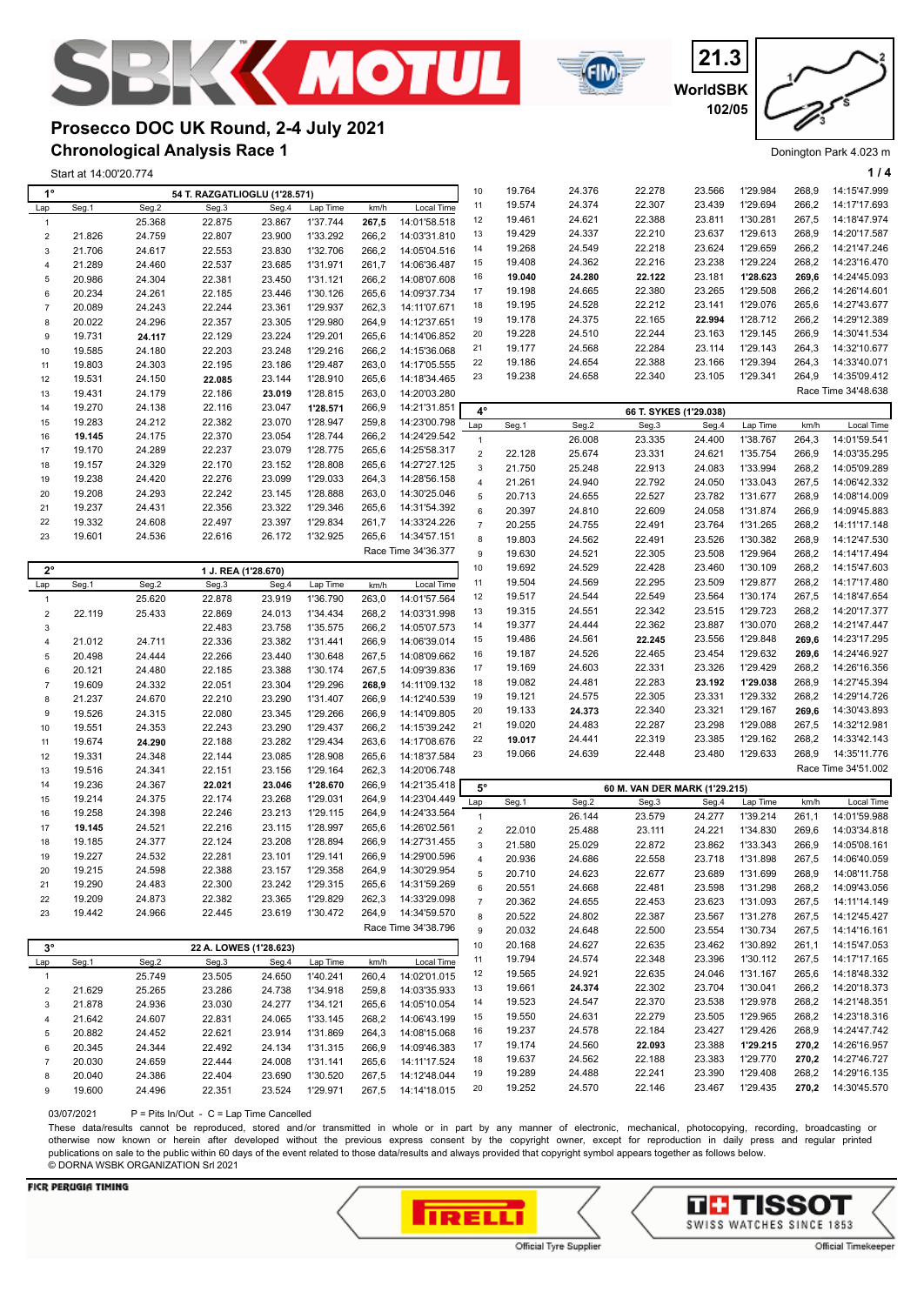





## **Chronological Analysis Race 1 Prosecco DOC UK Round, 2-4 July 2021**

|                 | Start at 14:00'20.774 |                  |                           |        |                      |       |                              |                           |                  |                  |                          |                  |                      |                | 214                          |
|-----------------|-----------------------|------------------|---------------------------|--------|----------------------|-------|------------------------------|---------------------------|------------------|------------------|--------------------------|------------------|----------------------|----------------|------------------------------|
| 21              | 19.106                | 24.647           | 22.233                    | 23.350 | 1'29.336             | 268,9 | 14:32'14.906                 | 6                         | 20.608           | 24.955           | 22.686                   | 24.122           | 1'32.371             | 270,9          | 14:09'56.132                 |
| 22              | 19.235                | 24.648           | 22.210                    | 23.304 | 1'29.397             | 266,9 | 14:33'44.303                 | $\overline{7}$            | 20.572           | 24.966           | 22.587                   | 24.062           | 1'32.187             | 268,2          | 14:11'28.319                 |
| 23              | 19.141                | 24.645           | 22.224                    | 23.285 | 1'29.295             | 269,6 | 14:35'13.598                 | 8                         | 20.278           | 24.786           | 22.482                   | 23.770           | 1'31.316             | 268,2          | 14:12'59.635                 |
|                 |                       |                  |                           |        |                      |       | Race Time 34'52.824          | 9                         | 19.840           | 24.692           | 22.313                   | 23.689           | 1'30.534             | 268,2          | 14:14'30.169                 |
| $6^{\circ}$     |                       |                  |                           |        |                      |       |                              | 10                        | 19.905           | 24.774           | 22.430                   | 23.530           | 1'30.639             | 270,2          | 14:16'00.808                 |
|                 | Seg.1                 | Seg.2            | 91 L. HASLAM (1'29.158)   | Seg.4  |                      |       | Local Time                   | 11                        | 19.763           | 24.670           | 22.322                   | 23.483           | 1'30.238             | 270,9          | 14:17'31.046                 |
| Lap             |                       |                  | Seg.3                     |        | Lap Time             | km/h  |                              | 12                        | 19.728           | 24.678           | 22.374                   | 23.628           | 1'30.408             | 268,9          | 14:19'01.454                 |
| $\overline{1}$  |                       | 25.634           | 23.533                    | 24.440 | 1'39.553             | 263,0 | 14:02'00.327                 | 13                        | 19.693           | 24.899           | 22.464                   | 23.868           | 1'30.924             | 268,2          | 14:20'32.378                 |
| $\sqrt{2}$<br>3 | 21.852                | 25.533<br>24.920 | 23.374                    | 24.629 | 1'35.388             | 254,9 | 14:03'35.715                 | 14                        | 19.817           | 24.832           | 22.288                   | 23.528           | 1'30.465             | 270,2          | 14:22'02.843                 |
|                 | 21.798                |                  | 23.251                    | 24.261 | 1'34.230             | 257,9 | 14:05'09.945                 | 15                        | 19.367           | 24.738           | 22.590                   | 23.524           | 1'30.219             | 268,9          | 14:23'33.062                 |
| $\overline{4}$  | 21.514                | 24.523           | 22.846                    | 24.175 | 1'33.058             | 266,9 | 14:06'43.003                 | 16                        | 19.390           | 24.752           | 22.289                   | 23.620           | 1'30.051             | 270,9          | 14:25'03.113                 |
| $\sqrt{5}$      | 20.846                | 24.484           | 22.653                    | 23.839 | 1'31.822             | 268,2 | 14:08'14.825                 | 17                        | 19.355           | 24.765           | 22.399                   | 23.699           | 1'30.218             | 268,2          | 14:26'33.331                 |
| $\,6\,$         | 20.331                | 24.403           | 22.555                    | 24.054 | 1'31.343             | 267,5 | 14:09'46.168<br>14:11'17.974 | 18                        | 19.434           | 24.883           | 22.627                   | 23.441           | 1'30.385             | 266,9          | 14:28'03.716                 |
| $\overline{7}$  | 20.131                | 24.926           | 22.619                    | 24.130 | 1'31.806             | 264,3 |                              | 19                        | 19.504           | 24.677           | 22.318                   | 23.743           | 1'30.242             | 267,5          | 14:29'33.958                 |
| 8               | 19.963                | 24.302           | 22.404                    | 23.900 | 1'30.569             | 264,9 | 14:12'48.543                 | 20                        | 19.627           | 24.676           | 22.323                   | 23.689           | 1'30.315             | 270,2          | 14:31'04.273                 |
| 9               | 19.499                | 24.313           | 22.370                    | 23.726 | 1'29.908             | 259,2 | 14:14'18.451                 | 21                        | 19.315           | 24.757           | 22.406                   | 23.709           | 1'30.187             | 268,2          | 14:32'34.460                 |
| 10              | 19.580                | 24.375           | 22.284                    | 23.734 | 1'29.973             | 267,5 | 14:15'48.424                 | 22                        | 19.385           | 24.622           | 22.335                   | 23.587           | 1'29.929             | 270,2          | 14:34'04.389                 |
| 11              | 19.874                | 24.326           | 22.516                    | 23.793 | 1'30.509             | 268,2 | 14:17'18.933                 | 23                        | 19.274           | 24.802           | 22.506                   | 23.565           | 1'30.147             | 270,2          | 14:35'34.536                 |
| 12              | 19.491                | 24.421           | 22.250                    | 23.586 | 1'29.748             | 267,5 | 14:18'48.681                 |                           |                  |                  |                          |                  |                      |                | Race Time 35'13.762          |
| 13              | 19.509                | 24.445           | 22.270                    | 23.624 | 1'29.848             | 268,2 | 14:20'18.529                 |                           |                  |                  |                          |                  |                      |                |                              |
| 14              | 19.601                | 24.520           | 22.371                    | 23.645 | 1'30.137             | 266,2 | 14:21'48.666                 | $9^{\circ}$               |                  |                  | 44 L. MAHIAS (1'30.154)  |                  |                      |                |                              |
| 15              | 19.393                | 24.633           | 22.345                    | 23.627 | 1'29.998             | 268,9 | 14:23'18.664                 | Lap                       | Seg.1            | Seg.2            | Seg.3                    | Seg.4            | Lap Time             | km/h           | Local Time                   |
| 16              | 19.234                | 24.480           | 22.277                    | 23.579 | 1'29.570             | 268,9 | 14:24'48.234                 | $\mathbf{1}$              |                  | 26.280           | 23.528                   | 24.882           | 1'42.123             | 256,7          | 14:02'02.897                 |
| 17              | 19.380                | 24.593           | 22.270                    | 23.488 | 1'29.731             | 269,6 | 14:26'17.965                 | $\mathbf 2$               | 22.340           | 25.344           | 23.361                   | 24.420           | 1'35.465             | 257,9          | 14:03'38.362                 |
| 18              | 19.255                | 24.318           | 22.142                    | 23.443 | 1'29.158             | 271,6 | 14:27'47.123                 | $\ensuremath{\mathsf{3}}$ | 21.395           | 25.025           | 23.013                   | 24.344           | 1'33.777             | 257,9          | 14:05'12.139                 |
| 19              | 19.191                | 24.481           | 22.379                    | 23.495 | 1'29.546             | 267,5 | 14:29'16.669                 | $\overline{4}$            | 21.220           | 25.186           | 22.910                   | 24.191           | 1'33.507             | 256,7          | 14:06'45.646                 |
| 20              | 19.183                | 24.342           | 22.291                    | 23.457 | 1'29.273<br>1'29.430 | 268,9 | 14:30'45.942                 | 5                         | 20.633           | 25.107           | 22.851                   | 24.162           | 1'32.753             | 255,5          | 14:08'18.399                 |
| 21              | 19.118                | 24.477           | 22.246                    | 23.589 |                      | 271,6 | 14:32'15.372                 | 6                         | 20.553           | 25.450           | 22.808                   | 23.911           | 1'32.722             | 257,3          | 14:09'51.121                 |
| 22              | 19.076                | 24.527           | 22.313                    | 23.538 | 1'29.454             | 266,2 | 14:33'44.826                 | $\overline{7}$            | 20.167           | 24.969           | 22.797                   | 23.973           | 1'31.906             | 256,7          | 14:11'23.027                 |
| 23              | 19.073                | 24.428           | 22.224                    | 23.628 | 1'29.353             | 270,2 | 14:35'14.179                 | 8                         | 20.136           | 24.928           | 22.739                   | 24.095           | 1'31.898             | 257,3          | 14:12'54.925                 |
|                 |                       |                  |                           |        |                      |       | Race Time 34'53.405          | $\boldsymbol{9}$<br>10    | 19.919<br>20.179 | 25.131<br>25.089 | 22.645<br>22.698         | 23.859<br>23.625 | 1'31.554<br>1'31.591 | 256,1<br>257,9 | 14:14'26.479<br>14:15'58.070 |
| $7^{\circ}$     |                       |                  |                           |        |                      |       |                              |                           |                  |                  |                          |                  |                      |                |                              |
|                 |                       |                  | 31 G. GERLOFF (1'28.950)  |        |                      |       |                              |                           |                  |                  |                          |                  |                      |                |                              |
| Lap             | Seg.1                 | Seg.2            | Seg.3                     | Seg.4  | Lap Time             | km/h  | Local Time                   | 11                        | 20.094           | 25.119           | 22.742                   | 23.743           | 1'31.698             | 256,1          | 14:17'29.768                 |
| $\overline{1}$  |                       | 26.000           | 23.586                    | 25.577 | 1'40.960             | 257,3 | 14:02'01.734                 | 12                        | 20.065           | 25.081           | 22.570                   | 23.607           | 1'31.323             | 258,6          | 14:19'01.091                 |
| $\sqrt{2}$      | 22.265                | 25.352           | 23.362                    | 24.688 | 1'35.667             | 260,4 | 14:03'37.401                 | 13                        | 19.868           | 24.868           | 22.793                   | 23.961           | 1'31.490             | 259,8          | 14:20'32.581                 |
| 3               | 21.698                | 25.175           | 23.111                    | 23.752 | 1'33.736             | 251,9 | 14:05'11.137                 | 14                        | 19.871           | 24.882           | 22.569                   | 23.560           | 1'30.882             | 259,2          | 14:22'03.463                 |
| $\overline{4}$  | 21.236                | 24.679           | 22.579                    | 23.841 | 1'32.335             | 264,9 | 14:06'43.472                 | 15                        | 19.392           | 24.915           | 22.621                   | 23.650           | 1'30.578             | 259,2          | 14:23'34.041                 |
| 5               | 21.043                | 24.572           | 22.513                    | 23.769 | 1'31.897             | 264,9 | 14:08'15.369                 | 16                        | 19.331           | 24.829           | 22.377                   | 23.617           | 1'30.154             | 259,8          | 14:25'04.195                 |
| 6               | 20.646                | 24.624           | 22.436                    | 23.656 | 1'31.362             | 264,9 | 14:09'46.731                 | 17                        | 19.555           | 25.304           | 22.781                   | 23.760           | 1'31.400             | 257,3          | 14:26'35.595                 |
| $\overline{7}$  | 20.338                | 24.589           | 22.362                    | 24.009 | 1'31.298             | 265,6 | 14:11'18.029                 | 18                        | 19.740           | 25.045           | 22.621                   | 23.640           | 1'31.046             | 258,6          | 14:28'06.641                 |
| 8               | 20.512                | 24.461           | 22.267                    | 23.607 | 1'30.847             | 266,2 | 14:12'48.876                 | 19                        | 19.581           | 25.061           | 22.545                   | 23.609           | 1'30.796             | 256,7          | 14:29'37.437                 |
| 9               | 19.944                | 24.339           | 22.122                    | 23.562 | 1'29.967             | 264,9 | 14:14'18.843                 | 20                        | 19.565           | 25.031           | 22.474                   | 23.739           | 1'30.809             | 256,1          | 14:31'08.246                 |
| 10              | 19.762                | 24.438           | 22.172                    | 23.344 | 1'29.716             | 268,2 | 14:15'48.559                 | 21                        | 19.394           | 25.207           | 22.800                   | 23.585           | 1'30.986             | 252,5          | 14:32'39.232                 |
| 11              | 20.185                | 24.389           | 22.096                    | 23.553 | 1'30.223             | 266,2 | 14:17'18.782                 | 22                        | 19.497           | 24.949           | 22.422                   | 23.652           | 1'30.520             | 256,7          | 14:34'09.752                 |
| 12              | 19.357                | 24.377           | 22.083                    | 23.568 | 1'29.385             | 264,9 | 14:18'48.167                 | 23                        | 19.597           | 24.932           | 22.801                   | 23.635           | 1'30.965             | 256,7          | 14:35'40.717                 |
| 13              | 19.551                | 24.336           | 22.095                    | 23.745 | 1'29.727             | 268,9 | 14:20'17.894                 |                           |                  |                  |                          |                  |                      |                | Race Time 35'19.943          |
| 14              | 19.334                | 24.417           | 22.114                    | 23.398 | 1'29.263             | 267,5 | 14:21'47.157                 | $10^{\circ}$              |                  |                  | 47 A. BASSANI (1'30.210) |                  |                      |                |                              |
| 15              | 19.085                | 24.575           | 22.092                    | 23.201 | 1'28.953             | 266,2 | 14:23'16.110                 | Lap                       | Seg.1            | Seg.2            | Seg.3                    | Seg.4            | Lap Time             | km/h           | Local Time                   |
| 16              | 19.015                | 24.418           | 22.182                    | 41.793 | 1'47.408             | 263,6 | 14:25'03.518                 | $\mathbf{1}$              |                  | 26.681           | 23.742                   | 25.095           | 1'42.893             | 254,9          | 14:02'03.667                 |
| 17              | 20.037                | 25.693           | 22.478                    | 23.179 | 1'31.387             | 267,5 | 14:26'34.905                 | $\overline{c}$            | 22.667           | 25.788           | 23.422                   | 24.724           | 1'36.601             | 265,6          | 14:03'40.268                 |
| 18              | 19.365                | 24.722           | 22.194                    | 23.052 | 1'29.333             | 263,0 | 14:28'04.238                 | 3                         | 22.267           | 25.270           | 23.140                   | 24.544           | 1'35.221             | 264,3          | 14:05'15.489                 |
| 19              | 19.192                | 24.781           | 22.186                    | 23.514 | 1'29.673             | 264,9 | 14:29'33.911                 | $\overline{4}$            | 22.150           | 25.055           | 22.864                   | 24.152           | 1'34.221             | 266,2          | 14:06'49.710                 |
| 20              | 19.113                | 24.689           | 22.100                    | 23.267 | 1'29.169             | 262,3 | 14:31'03.080                 | $\mathbf 5$               | 21.211           | 24.655           | 22.984                   | 24.146           | 1'32.996             | 266,9          | 14:08'22.706                 |
| 21              | 19.241                | 24.645           | 22.163                    | 23.289 | 1'29.338             | 263,0 | 14:32'32.418                 | 6                         | 20.782           | 24.939           | 22.746                   | 24.022           | 1'32.489             | 266,9          | 14:09'55.195                 |
| 22              | 19.110                | 24.539           | 22.161                    | 23.140 | 1'28.950             | 266,2 | 14:34'01.368                 | $\overline{7}$            | 20.425           | 24.746           | 23.631                   | 23.852           | 1'32.654             | 268,9          | 14:11'27.849                 |
| 23              | 19.080                | 24.534           | 22.200                    | 23.314 | 1'29.128             | 263,0 | 14:35'30.496                 | 8                         | 20.214           | 24.639           | 22.483                   | 23.832           | 1'31.168             | 269,6          | 14:12'59.017                 |
|                 |                       |                  |                           |        |                      |       | Race Time 35'09.722          | 9                         | 19.998           | 24.486           | 22.516                   | 24.900           | 1'31.900             | 268,9          | 14:14'30.917                 |
| $8^{\circ}$     |                       |                  | 19 A. BAUTISTA (1'29.929) |        |                      |       |                              | $10$                      | 20.472           | 24.756           | 22.720                   | 23.898           | 1'31.846             | 268,2          | 14:16'02.763                 |
| Lap             | Seg.1                 | Seg.2            | Seg.3                     | Seg.4  | Lap Time             | km/h  | Local Time                   | 11                        | 20.937           | 24.790           | 22.686                   | 23.727           | 1'32.140             | 268,9          | 14:17'34.903                 |
| $\mathbf{1}$    |                       | 27.181           | 24.032                    | 24.983 | 1'45.038             | 257,9 | 14:02'05.812                 | 12                        | 20.021           | 24.774           | 22.499                   | 23.673           | 1'30.967             | 269,6          | 14:19'05.870                 |
| $\overline{c}$  | 22.356                | 25.941           | 23.413                    | 24.564 | 1'36.274             | 260,4 | 14:03'42.086                 | 13                        | 19.849           | 24.588           | 22.505                   | 23.545           | 1'30.487             | 269,6          | 14:20'36.357                 |
| 3               | 21.913                | 25.602           | 23.185                    | 24.406 | 1'35.106             | 260,4 | 14:05'17.192                 | 14                        | 19.638           | 24.597           | 22.412                   | 23.575           | 1'30.222             | 268,9          | 14:22'06.579                 |
| $\overline{4}$  | 21.488                | 25.313           | 22.821                    | 24.164 | 1'33.786             | 264,3 | 14:06'50.978                 | 15<br>16                  | 19.630<br>19.525 | 24.640<br>24.956 | 22.343<br>22.447         | 23.597<br>23.575 | 1'30.210<br>1'30.503 | 269,6<br>270,2 | 14:23'36.789<br>14:25'07.292 |

03/07/2021 P = Pits In/Out - C = Lap Time Cancelled

These data/results cannot be reproduced, stored and/or transmitted in whole or in part by any manner of electronic, mechanical, photocopying, recording, broadcasting or otherwise now known or herein after developed without the previous express consent by the copyright owner, except for reproduction in daily press and regular printed publications on sale to the public within 60 days of the event related to those data/results and always provided that copyright symbol appears together as follows below. © DORNA WSBK ORGANIZATION Srl 2021

#### **FICR PERUGIA TIMING**



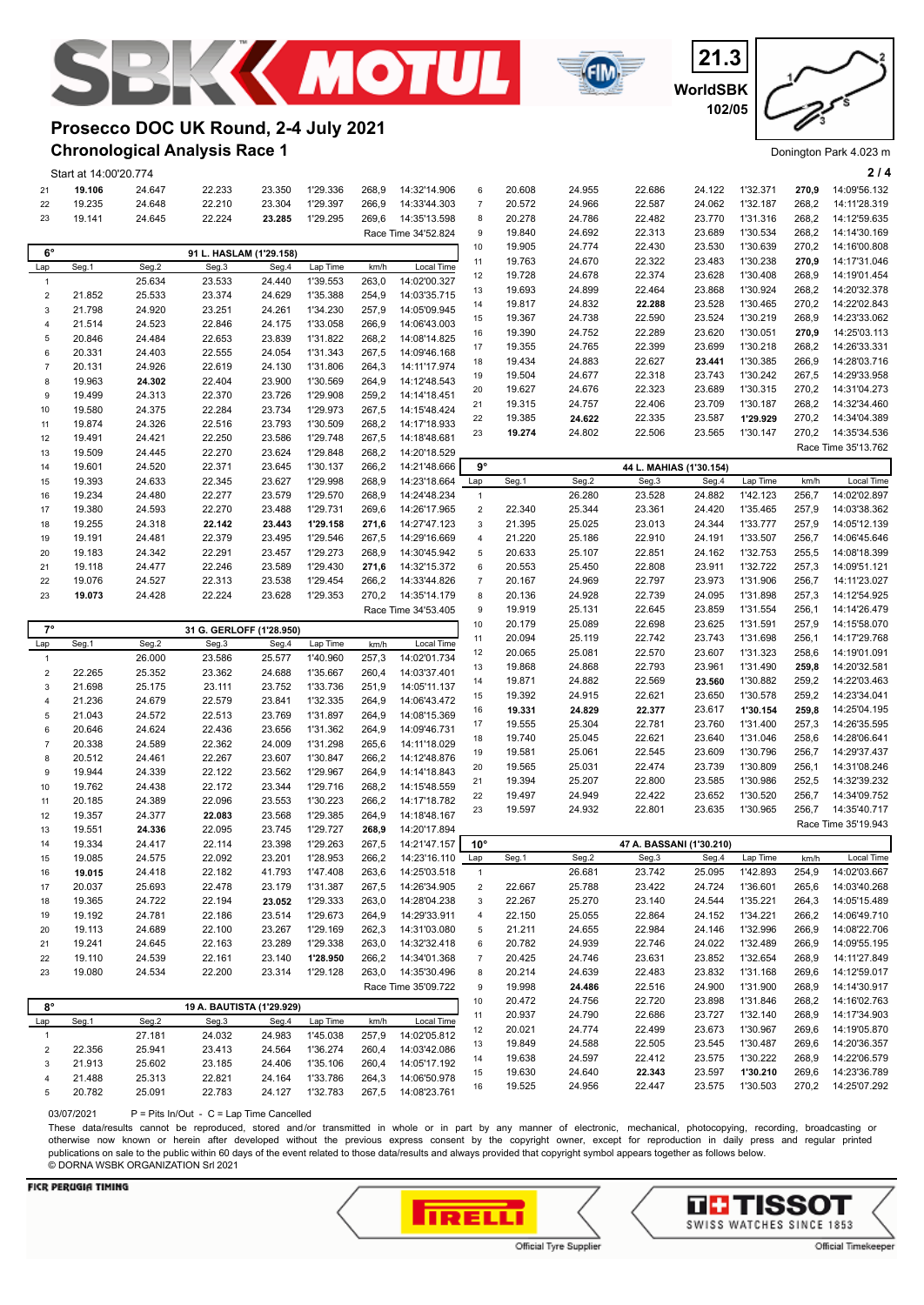



**WorldSBK 21.3 102/05**

#### Donington Park 4.023 m

## **Chronological Analysis Race 1 Prosecco DOC UK Round, 2-4 July 2021**

|                         | Start at 14:00'20.774 |                  |                          |                  |                      |                |                              |                     |                  |                  |                                  |                  |                      |                | 3/4                          |
|-------------------------|-----------------------|------------------|--------------------------|------------------|----------------------|----------------|------------------------------|---------------------|------------------|------------------|----------------------------------|------------------|----------------------|----------------|------------------------------|
| 17                      | 19.581                | 24.812           | 22.475                   | 23.665           | 1'30.533             | 270,2          | 14:26'37.825                 | $\overline{2}$      | 23.077           | 26.025           | 23.883                           | 24.950           | 1'37.935             | 251,9          | 14:03'42.840                 |
| 18                      | 19.792                | 24.734           | 22.425                   | 23.502           | 1'30.453             | 271,6          | 14:28'08.278                 | $\mathbf{3}$        | 22.704           | 25.671           | 23.587                           | 24.739           | 1'36.701             | 260,4          | 14:05'19.541                 |
| 19                      | 19.447                | 24.676           | 22.495                   | 23.853           | 1'30.471             | 270,9          | 14:29'38.749                 | $\overline{4}$      | 22.207           | 25.480           | 23.362                           | 24.363           | 1'35.412             | 257,9          | 14:06'54.953                 |
| 20                      | 19.589                | 24.715           | 22.620                   | 23.576           | 1'30.500             | 268,9          | 14:31'09.249                 | $\mathbf 5$         | 21.536           | 25.565           | 23.248                           | 24.605           | 1'34.954             | 258,6          | 14:08'29.907                 |
| 21                      | 19.507                | 24.938           | 22.641                   | 23.724           | 1'30.810             | 266,2          | 14:32'40.059                 | 6                   | 21.047           | 25.663           | 22.916                           | 24.429           | 1'34.055             | 259,8          | 14:10'03.962                 |
| 22                      | 19.539                | 24.631           | 22.790                   | 23.665           | 1'30.625             | 268,2          | 14:34'10.684                 | $\overline{7}$      | 20.866           | 25.271           | 22.919                           | 24.086           | 1'33.142             | 262,3          | 14:11'37.104                 |
| 23                      | 19.455                | 24.582           | 22.456                   | 23.810           | 1'30.303             | 270,2          | 14:35'40.987                 | 8                   | 20.839           | 25.194           | 22.783                           | 23.860           | 1'32.676             | 268,9          | 14:13'09.780                 |
|                         |                       |                  |                          |                  |                      |                | Race Time 35'20.213          | 9                   | 20.507           | 25.035           | 22.832                           | 23.847           | 1'32.221             | 266,9          | 14:14'42.001                 |
| 11°                     |                       |                  | 7 C. DAVIES (1'29.796)   |                  |                      |                |                              | 10                  | 20.352           | 25.144           | 22.851                           | 23.849           | 1'32.196             | 264,9          | 14:16'14.197                 |
| Lap                     | Seg.1                 | Seg.2            | Seg.3                    | Seg.4            | Lap Time             | km/h           | Local Time                   | 11                  | 20.164           | 25.020           | 22.824                           | 23.709           | 1'31.717             | 266,2          | 14:17'45.914                 |
| $\mathbf{1}$            |                       | 26.581           | 23.881                   | 25.022           | 1'43.255             | 254,9          | 14:02'04.029                 | 12                  | 19.959           | 25.107           | 22.719                           | 23.766           | 1'31.551             | 266,2          | 14:19'17.465                 |
| $\boldsymbol{2}$        | 23.439                | 26.145           | 23.820                   | 24.990           | 1'38.394             | 262,3          | 14:03'42.423                 | 13                  | 19.936           | 24.929           | 22.652                           | 23.715           | 1'31.232             | 266,9          | 14:20'48.697                 |
| 3                       | 23.004                | 25.387           | 23.567                   | 24.402           | 1'36.360             | 264,3          | 14:05'18.783                 | 14                  | 19.844           | 25.032           | 22.688                           | 24.102           | 1'31.666             | 264,9          | 14:22'20.363                 |
| $\overline{4}$          | 22.830                | 25.283           | 23.264                   | 24.114           | 1'35.491             | 268,2          | 14:06'54.274                 | 15                  | 19.743           | 24.978           | 22.660                           | 23.696           | 1'31.077<br>1'31.419 | 268,9          | 14:23'51.440<br>14:25'22.859 |
| 5                       | 21.788                | 25.515           | 23.053                   | 23.860           | 1'34.216             | 268,9          | 14:08'28.490                 | 16<br>17            | 19.629<br>19.595 | 24.949<br>24.941 | 23.084<br>22.581                 | 23.757           | 1'30.552             | 261,1<br>270,2 | 14:26'53.411                 |
| 6                       | 20.788                | 24.904           | 22.910                   | 23.702           | 1'32.304             | 269,6          | 14:10'00.794                 | 18                  | 19.501           | 24.810           | 22.607                           | 23.435<br>23.544 | 1'30.462             | 268,2          | 14:28'23.873                 |
| $\overline{7}$          | 20.673                | 24.909           | 22.695                   | 23.637           | 1'31.914             | 267,5          | 14:11'32.708                 | 19                  | 19.599           | 24.868           | 22.707                           | 23.540           | 1'30.714             | 268,9          | 14:29'54.587                 |
| 8                       | 20.374                | 24.813           | 22.761                   | 23.555           | 1'31.503             | 269,6          | 14:13'04.211                 | 20                  | 19.569           | 24.925           | 22.626                           | 23.628           | 1'30.748             | 267,5          | 14:31'25.335                 |
| 9                       | 19.823                | 24.706           | 22.738                   | 23.351           | 1'30.618             | 268,9          | 14:14'34.829                 | 21                  | 19.458           | 24.929           | 22.701                           | 23.508           | 1'30.596             | 265,6          | 14:32'55.931                 |
| 10                      | 19.762                | 24.658           | 22.604                   | 23.333           | 1'30.357             | 270,2          | 14:16'05.186                 | 22                  | 19.360           | 24.850           | 22.611                           | 23.560           | 1'30.381             | 268,9          | 14:34'26.312                 |
| 11                      | 19.777                | 24.777           | 22.597                   | 23.391           | 1'30.542             | 270,2          | 14:17'35.728                 | 23                  | 19.371           | 24.834           | 22.561                           | 23.465           | 1'30.231             | 268,9          | 14:35'56.543                 |
| 12                      | 19.611                | 24.661           | 22.532                   | 23.662           | 1'30.466             | 270,9          | 14:19'06.194                 |                     |                  |                  |                                  |                  |                      |                | Race Time 35'35.769          |
| 13                      | 19.642                | 24.839           | 22.745                   | 23.507           | 1'30.733             | 272,3          | 14:20'36.927                 | $14^\circ$          |                  |                  |                                  |                  |                      |                |                              |
| 14<br>15                | 19.610<br>19.533      | 24.858<br>24.886 | 22.593<br>22.411         | 23.366<br>23.395 | 1'30.427<br>1'30.225 | 269,6<br>270,2 | 14:22'07.354<br>14:23'37.579 | Lap                 | Seg.1            | Seg.2            | 12 L. MOSSEY (1'30.472)<br>Seg.3 | Seg.4            | Lap Time             | km/h           | Local Time                   |
| 16                      | 19.388                | 24.873           | 22.442                   | 23.389           | 1'30.092             | 271,6          | 14:25'07.671                 | $\overline{1}$      |                  | 27.021           | 24.525                           | 25.539           | 1'45.693             | 250,2          | 14:02'06.467                 |
| 17                      | 19.598                | 25.095           | 22.576                   | 23.363           | 1'30.632             | 270,9          | 14:26'38.303                 | $\sqrt{2}$          | 22.633           | 25.609           | 23.808                           | 25.178           | 1'37.228             | 256,7          | 14:03'43.695                 |
| 18                      | 19.744                | 24.915           | 22.520                   | 23.330           | 1'30.509             | 270,9          | 14:28'08.812                 | 3                   | 22.699           | 25.200           | 23.657                           | 24.955           | 1'36.511             | 254,9          | 14:05'20.206                 |
| 19                      | 19.637                | 25.178           | 22.879                   | 23.796           | 1'31.490             | 270,2          | 14:29'40.302                 | $\overline{4}$      | 22.515           | 25.040           | 23.373                           | 24.653           | 1'35.581             | 258,6          | 14:06'55.787                 |
| 20                      | 20.119                | 25.189           | 23.206                   | 23.774           | 1'32.288             | 267,5          | 14:31'12.590                 | $\mathbf 5$         | 21.110           | 25.358           | 23.333                           | 24.844           | 1'34.645             | 259,8          | 14:08'30.432                 |
| 21                      | 19.715                | 24.872           | 22.562                   | 23.257           | 1'30.406             | 269,6          | 14:32'42.996                 | 6                   | 20.676           | 25.077           | 23.198                           | 24.311           | 1'33.262             | 260,4          | 14:10'03.694                 |
| 22                      | 19.424                | 24.564           | 22.458                   | 23.350           | 1'29.796             | 270,2          | 14:34'12.792                 | $\overline{7}$      | 20.772           | 25.152           | 22.911                           | 24.211           | 1'33.046             | 261,7          | 14:11'36.740                 |
| 23                      | 19.565                | 25.420           | 23.166                   | 24.310           | 1'32.461             | 268,2          | 14:35'45.253                 | 8                   | 20.500           | 25.043           | 23.087                           | 24.152           | 1'32.782             | 260,4          | 14:13'09.522                 |
|                         |                       |                  |                          |                  |                      |                | Race Time 35'24.479          | 9                   | 20.300           | 25.002           | 23.091                           | 24.067           | 1'32.460             | 260,4          | 14:14'41.982                 |
| $12^{\circ}$            |                       |                  | 21 M. RINALDI (1'29.665) |                  |                      |                |                              | 10                  | 20.532           | 25.211           | 23.031                           | 23.940           | 1'32.714             | 261,1          | 14:16'14.696                 |
| Lap                     | Seg.1                 | Seg.2            | Seg.3                    | Seg.4            | Lap Time             | km/h           | Local Time                   | 11                  | 19.896           | 24.960           | 23.014                           | 23.980           | 1'31.850             | 260,4          | 14:17'46.546                 |
| $\overline{1}$          |                       | 26.324           |                          |                  | 1'41.791             | 261,7          | 14:02'02.565                 | 12                  | 19.726           | 24.908           | 22.906                           | 23.938           | 1'31.478             | 261,7          | 14:19'18.024                 |
| $\overline{\mathbf{c}}$ | 22.594                |                  |                          |                  |                      |                |                              |                     |                  |                  |                                  |                  |                      |                |                              |
| 3                       |                       |                  | 23.797                   | 24.797           |                      |                |                              | 13                  | 20.047           | 24.775           | 22.799                           | 24.000           | 1'31.621             | 262,3          | 14:20'49.645                 |
|                         |                       | 26.723           | 23.626                   | 25.220           | 1'38.163<br>1'37.036 | 264,9<br>266,2 | 14:03'40.728                 | 14                  | 19.542           | 24.769           | 22.884                           | 24.038           | 1'31.233             | 260,4          | 14:22'20.878                 |
| 4                       | 22.347<br>22.079      | 25.999<br>26.007 | 23.953<br>23.692         | 24.737<br>24.516 | 1'36.294             | 268,2          | 14:05'17.764<br>14:06'54.058 | 15                  | 19.587           | 24.904           | 22.925                           | 23.774           | 1'31.190             | 261,7          | 14:23'52.068                 |
| 5                       | 21.763                | 26.030           | 23.397                   | 24.188           | 1'35.378             | 264,3          | 14:08'29.436                 | 16                  | 19.488           | 24.713           | 23.042                           | 24.079           | 1'31.322             | 256,7          | 14:25'23.390                 |
| 6                       | 21.249                | 25.223           | 23.165                   | 24.167           | 1'33.804             | 270,9          | 14:10'03.240                 | 17                  | 19.492           | 24.771           | 22.733                           | 23.793           | 1'30.789             | 263,6          | 14:26'54.179                 |
| $\overline{7}$          | 20.991                | 25.101           | 22.942                   | 23.935           | 1'32.969             | 271,6          | 14:11'36.209                 | 18                  | 19.462           | 24.669           | 23.065                           | 23.751           | 1'30.947             | 259,8          | 14:28'25.126                 |
| 8                       | 21.976                | 25.449           | 23.135                   | 24.105           | 1'34.665             | 270,2          | 14:13'10.874                 | 19                  | 19.415           | 24.666           | 22.719                           | 23.672           | 1'30.472             | 259,2          | 14:29'55.598                 |
| 9                       | 20.716                | 24.848           | 22.950                   | 23.722           | 1'32.236             | 270,9          | 14:14'43.110                 | 20                  | 19.503           | 24.756           | 22.758                           | 23.635           | 1'30.652             | 259,2          | 14:31'26.250                 |
| 10                      | 21.730                | 24.767           | 22.686                   | 23.523           | 1'32.706             | 270,2          | 14:16'15.816                 | 21                  | 19.379           | 24.725           | 22.772                           | 23.732           | 1'30.608             | 260,4          | 14:32'56.858                 |
| 11                      | 20.217                | 24.631           | 22.659                   | 23.535           | 1'31.042             | 272,3          | 14:17'46.858                 | 22                  | 19.264           | 24.707           | 22.813                           | 23.815           | 1'30.599             | 261,1          | 14:34'27.457                 |
| 12                      | 20.116                | 24.726           | 22.672                   | 23.680           | 1'31.194             | 269,6          | 14:19'18.052                 | 23                  | 19.527           | 24.900           | 22.807                           | 24.382           | 1'31.616             |                | 260,4 14:35'59.073           |
| 13                      | 19.844                | 24.679           | 22.667                   | 23.655           | 1'30.845             | 263,6          | 14:20'48.897                 |                     |                  |                  |                                  |                  |                      |                | Race Time 35'38.299          |
| 14                      | 19.816                | 25.037           | 22.639                   | 23.608           | 1'31.100             | 273,7          | 14:22'19.997                 | $15^\circ$          |                  |                  | 32 I. VINALES (1'30.991)         |                  |                      |                |                              |
| 15                      | 19.549                | 24.854           | 22.596                   | 23.423           | 1'30.422             | 270,9          | 14:23'50.419                 | Lap                 | Seg.1            | Seg.2            | Seg.3                            | Seg.4            | Lap Time             | km/h           | Local Time                   |
| 16                      | 19.595                | 24.754           | 24.247                   | 23.497           | 1'32.093             | 265,6          | 14:25'22.512                 | $\mathbf{1}$        |                  | 28.644           | 24.992                           | 26.436           | 1'50.349             | 228,9          | 14:02'11.123                 |
| 17                      | 19.614                | 24.824           | 22.670                   | 23.422           | 1'30.530             | 270,9          | 14:26'53.042                 | $\sqrt{2}$          | 24.130           | 27.122           | 24.260                           | 25.444           | 1'40.956             | 258,6          | 14:03'52.079                 |
| 18                      | 19.441                | 24.692           | 22.494                   | 23.316           | 1'29.943             | 272,3          | 14:28'22.985                 | 3                   | 23.358           | 26.248           | 23.941                           | 25.123           | 1'38.670             | 260,4          | 14:05'30.749                 |
| 19                      | 19.250                | 24.575           | 22.433                   | 23.561           | 1'29.819             | 270,9          | 14:29'52.804                 | $\overline{4}$      | 22.205           | 25.841           | 23.549                           | 24.625           | 1'36.220             | 263,6          | 14:07'06.969                 |
| 20                      | 19.376                | 24.727           | 22.519                   | 23.481           | 1'30.103             | 271,6          | 14:31'22.907                 | 5                   | 22.400           | 25.879           | 23.410                           | 24.635           | 1'36.324             | 261,7          | 14:08'43.293                 |
| 21                      | 19.660                | 25.366           | 22.673                   | 23.531           | 1'31.230             | 270,9          | 14:32'54.137<br>14:34'23.802 | 6                   | 21.482           | 25.501           | 23.290                           | 24.268           | 1'34.541             | 257,9          | 14:10'17.834<br>14:11'51.212 |
| 22<br>23                | 19.198<br>19.287      | 24.631<br>24.703 | 22.441                   | 23.395<br>23.464 | 1'29.665<br>1'29.887 | 269,6<br>272,3 | 14:35'53.689                 | $\overline{7}$<br>8 | 20.828<br>20.604 | 25.302<br>25.237 | 23.062<br>22.849                 | 24.186<br>24.009 | 1'33.378<br>1'32.699 | 261,7<br>262,3 | 14:13'23.911                 |
|                         |                       |                  | 22.433                   |                  |                      |                | Race Time 35'32.915          | 9                   | 20.267           | 25.170           | 22.848                           | 23.803           | 1'32.088             | 263,0          | 14:14'55.999                 |
|                         |                       |                  |                          |                  |                      |                |                              | 10                  | 20.319           | 25.057           | 22.826                           | 23.802           | 1'32.004             | 267,5          | 14:16'28.003                 |
| $13^{\circ}$            |                       |                  | 50 E. LAVERTY (1'30.231) |                  |                      |                |                              | 11                  | 19.947           | 24.982           | 22.892                           | 23.830           | 1'31.651             | 264,9          | 14:17'59.654                 |
| Lap<br>$\overline{1}$   | Seg.1                 | Seg.2<br>27.117  | Seg.3<br>24.118          | Seg.4<br>24.992  | Lap Time<br>1'44.131 | km/h<br>255,5  | Local Time<br>14:02'04.905   | 12                  | 19.674           | 24.977           | 22.778                           | 24.075           | 1'31.504             | 263,6          | 14:19'31.158                 |

03/07/2021 P = Pits In/Out - C = Lap Time Cancelled

These data/results cannot be reproduced, stored and/or transmitted in whole or in part by any manner of electronic, mechanical, photocopying, recording, broadcasting or otherwise now known or herein after developed without the previous express consent by the copyright owner, except for reproduction in daily press and regular printed publications on sale to the public within 60 days of the event related to those data/results and always provided that copyright symbol appears together as follows below. © DORNA WSBK ORGANIZATION Srl 2021



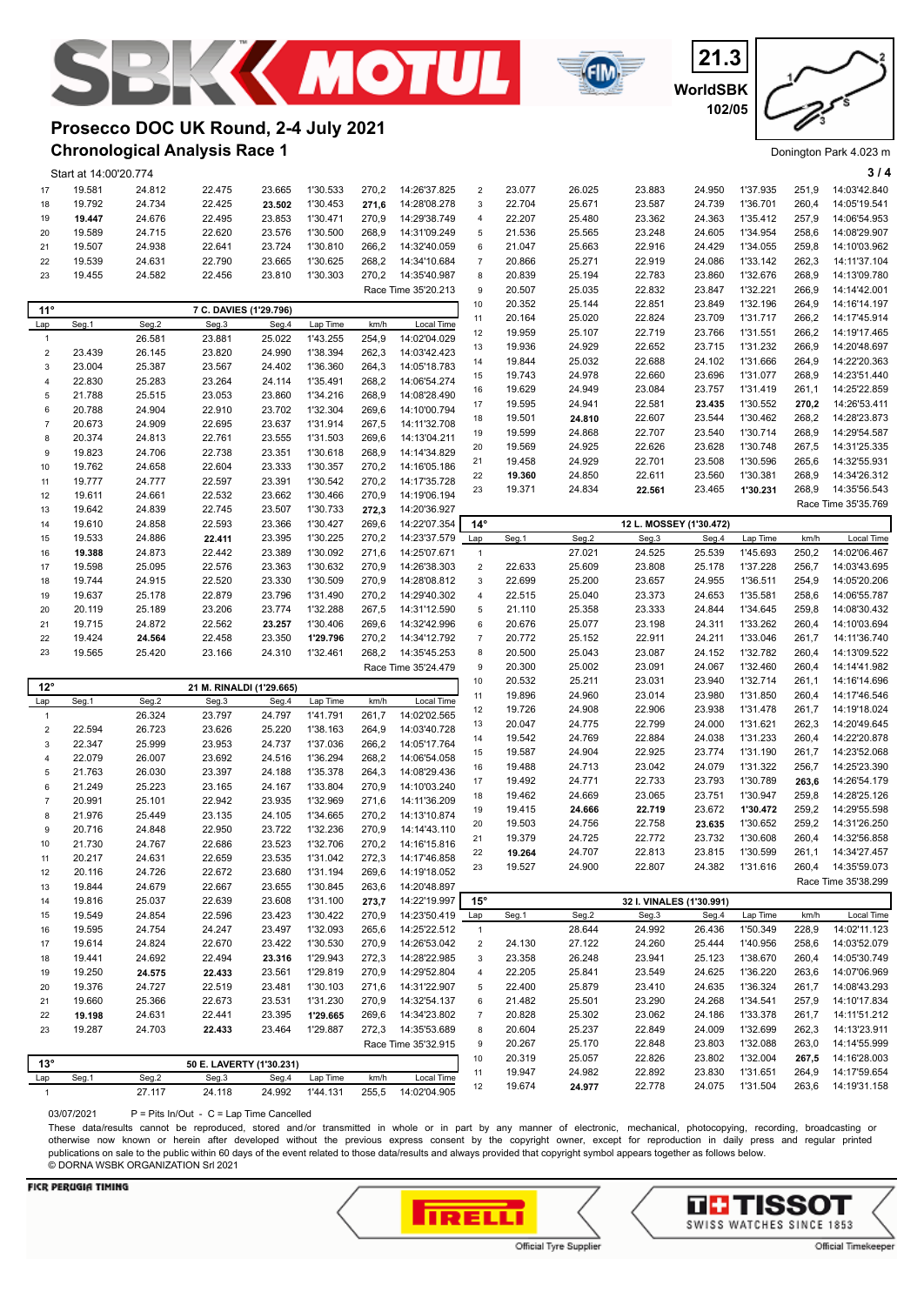





## **Chronological Analysis Race 1 Prosecco DOC UK Round, 2-4 July 2021**

|                         | Start at 14:00'20.774 |                  |                          |                  |                      |                |                            |                           |        |        |                            |        |           |       | 4/4                 |
|-------------------------|-----------------------|------------------|--------------------------|------------------|----------------------|----------------|----------------------------|---------------------------|--------|--------|----------------------------|--------|-----------|-------|---------------------|
| 13                      | 19.826                | 25.115           | 22.809                   | 23.777           | 1'31.527             | 263,0          | 14:21'02.685               | $\mathbf{1}$              |        | 27.184 | 24.554                     | 25.411 | 1'46.460  | 250,2 | 14:02'07.234        |
| 14                      | 19.784                | 25.167           | 22.945                   | 23.858           | 1'31.754             | 261,1          | 14:22'34.439               | $\mathbf 2$               | 23.917 | 26.631 | 24.216                     | 24.864 | 1'39.628  | 266,2 | 14:03'46.862        |
| 15                      | 19.729                | 25.179           | 22.825                   | 23.972           | 1'31.705             | 259,8          | 14:24'06.144               | 3                         | 23.604 | 26.058 | 24.051                     | 24.550 | 1'38.263  | 265,6 | 14:05'25.125        |
| 16                      | 19.846                | 25.247           | 22.768                   | 24.029           | 1'31.890             | 262,3          | 14:25'38.034               | 4                         | 24.039 | 26.058 | 23.697                     | 24.474 | 1'38.268  | 266,9 | 14:07'03.393        |
| 17                      | 19.827                | 25.183           | 22.819                   | 23.924           | 1'31.753             | 261,7          | 14:27'09.787               | 5                         | 22.547 | 25.644 | 24.244                     | 24.261 | 1'36.696  | 246,2 | 14:08'40.089        |
| 18                      | 19.698                | 25.089           | 22.796                   | 23.802           | 1'31.385             | 263,0          | 14:28'41.172               | 6                         | 21.212 | 25.564 | 23.585                     | 24.178 | 1'34.539  | 263,0 | 14:10'14.628        |
| 19                      | 19.563                | 25.041           | 22.703                   | 23.684           | 1'30.991             | 261,7          | 14:30'12.163               | $\overline{\mathfrak{c}}$ | 21.056 | 25.395 | 23.097                     | 23.748 | 1'33.296  | 267,5 | 14:11'47.924        |
| 20                      | 19.804                | 25.057           | 22.814                   | 23.638           | 1'31.313             | 257,3          | 14:31'43.476               | 8                         | 20.655 | 25.202 | 23.564                     | 23.701 | 1'33.122  | 266,2 | 14:13'21.046        |
| 21                      | 19.585                | 25.152           | 22.998                   | 23.706           | 1'31.441             | 254,9          | 14:33'14.917               | 9                         | 20.647 | 25.359 | 22.953                     | 24.005 | 1'32.964  | 267,5 | 14:14'54.010        |
| 22                      | 19.918                | 25.337           | 23.058                   | 23.655           | 1'31.968             | 257,3          | 14:34'46.885               | 10                        | 20.631 | 25.405 | 23.036                     | 23.590 | 1'32.662  | 267,5 | 14:16'26.672        |
| 23                      | 19.983                | 25.369           | 23.163                   | 24.026           | 1'32.541             | 259,2          | 14:36'19.426               | 11                        | 20.314 | 25.305 | 23.025                     | 23.417 | 1'32.061  | 266,9 | 14:17'58.733        |
|                         |                       |                  |                          |                  |                      |                | Race Time 35'58.652        | 12                        | 19.942 | 25.252 | 23.029                     | 23.937 | 1'32.160  | 267,5 | 14:19'30.893        |
| $16^{\circ}$            |                       |                  | 84 L. CRESSON (1'31.422) |                  |                      |                |                            | 13                        | 19.939 | 33.774 | 31.047                     | 36.892 | 2'01.652P | 211,0 | 14:21'32.545        |
| Lap                     | Seg.1                 | Seg.2            | Seg.3                    | Seg.4            | Lap Time             | km/h           | Local Time                 |                           |        |        |                            |        |           |       | Race Time 21'11.771 |
| $\mathbf{1}$            |                       | 28.622           | 25.191                   | 26.249           | 1'50.013             | 258,6          | 14:02'10.787               | <b>RET</b>                |        |        | 55 A. LOCATELLI (1'32.810) |        |           |       |                     |
| $\sqrt{2}$              | 23.998                | 27.359           | 24.576                   | 25.565           | 1'41.498             | 253,1          | 14:03'52.285               | Lap                       | Seg.1  | Seg.2  | Seg.3                      | Seg.4  | Lap Time  | km/h  | Local Time          |
| $\mathsf 3$             | 23.377                | 26.359           | 23.822                   | 25.200           | 1'38.758             | 260,4          | 14:05'31.043               | $\mathbf{1}$              |        | 26.331 | 24.130                     | 24.978 | 1'42.550  | 254,9 | 14:02'03.324        |
| $\overline{4}$          | 22.172                | 25.887           | 23.576                   | 24.765           | 1'36.400             | 259,8          | 14:07'07.443               | $\mathbf 2$               | 22.227 | 25.955 | 23.700                     | 24.409 | 1'36.291  | 256,7 | 14:03'39.615        |
| 5                       | 22.048                | 26.047           | 23.480                   | 24.622           | 1'36.197             | 260.4          | 14:08'43.640               | $\mathsf 3$               | 22.092 | 25.171 | 23.372                     | 24.717 | 1'35.352  | 264.3 | 14:05'14.967        |
| 6                       | 21.495                | 25.501           | 23.347                   | 24.379           | 1'34.722             | 255,5          | 14:10'18.362               | 4                         | 21.854 | 24.911 | 23.183                     | 24.231 | 1'34.179  | 263,0 | 14:06'49.146        |
| $\overline{7}$          | 20.938                | 25.289           | 23.242                   | 24.248           | 1'33.717             | 256,7          | 14:11'52.079               | $\mathbf 5$               | 21.186 | 24.807 | 23.725                     | 24.178 | 1'33.896  | 257,9 | 14:08'23.042        |
| 8                       | 20.528                | 25.217           | 23.252                   | 24.173           | 1'33.170             | 257,9          | 14:13'25.249               | 6                         | 21.176 | 24.668 | 22.874                     | 24.092 | 1'32.810  | 266,2 | 14:09'55.852        |
| 9                       | 20.371                | 25.196           | 23.131                   | 24.004           | 1'32.702             | 257,9          | 14:14'57.951               |                           |        |        |                            |        |           |       | Race Time 9'35.078  |
| 10                      | 19.910                | 25.258           | 23.139                   | 23.924           | 1'32.231             | 258,6          | 14:16'30.182               | <b>RET</b>                |        |        | 45 S. REDDING              |        |           |       |                     |
| 11                      | 20.166                | 25.776           | 23.220                   | 23.866           | 1'33.028             | 254,9          | 14:18'03.210               | Lap                       | Seg.1  | Seg.2  | Seg.3                      | Seg.4  | Lap Time  | km/h  | Local Time          |
| 12                      | 20.075                | 25.392           | 23.146                   | 23.953           | 1'32.566             | 255,5          | 14:19'35.776               | $\mathbf{1}$              |        | 25.782 | 23.383                     | 24.877 | 1'40.654  | 263,6 | 14:02'01.428        |
| 13                      | 19.986                | 25.417           | 22.995                   | 23.846           | 1'32.244             | 256,7          | 14:21'08.020               |                           |        |        |                            |        |           |       | Race Time 1'40.654  |
| 14                      | 19.886                | 25.395           | 23.000                   | 23.942           | 1'32.223             | 250,7          | 14:22'40.243               |                           |        |        |                            |        |           |       |                     |
| 15                      | 19.657                | 25.204           | 23.417                   | 23.997           | 1'32.275             | 256,1          | 14:24'12.518               | <b>RET</b>                |        |        | 23 C. PONSSON              |        |           |       |                     |
| 16                      | 19.829                | 25.341           | 22.978                   | 24.086           | 1'32.234             | 252,5          | 14:25'44.752               | Lap                       | Seg.1  | Seg.2  | Seg.3                      | Seg.4  | Lap Time  | km/h  | Local Time          |
| 17                      | 19.831                | 25.334           | 22.951                   | 23.769           | 1'31.885             | 256,7          | 14:27'16.637               | $\mathbf{1}$              |        | 27.461 | 24.518                     | 25.747 | 1'46.185  | 253,7 | 14:02'06.959        |
| 18                      | 19.709                | 25.249           | 23.018                   | 23.823           | 1'31.799             | 254,3          | 14:28'48.436               |                           |        |        |                            |        |           |       | Race Time 1'46.185  |
| 19                      | 19.945                | 25.185           | 23.824                   | 24.403           | 1'33.357             | 256,7          | 14:30'21.793               |                           |        |        |                            |        |           |       |                     |
| 20                      | 19.959                | 25.264           | 23.007                   | 24.677           | 1'32.907             | 254,3          | 14:31'54.700               |                           |        |        |                            |        |           |       |                     |
| 21                      | 19.710                | 25.211           | 22.776                   | 23.725           | 1'31.422             | 255,5          | 14:33'26.122               |                           |        |        |                            |        |           |       |                     |
| 22                      | 19.700                | 25.143           | 22.934                   | 23.866           | 1'31.643             | 259,8          | 14:34'57.765               |                           |        |        |                            |        |           |       |                     |
|                         |                       |                  |                          |                  |                      |                | Race Time 34'36.991        |                           |        |        |                            |        |           |       |                     |
| <b>RET</b>              |                       |                  | 94 J. FOLGER (1'31.787)  |                  |                      |                |                            |                           |        |        |                            |        |           |       |                     |
| Lap                     | Seg.1                 | Seg.2            | Seg.3                    | Seg.4            | Lap Time             | km/h           | Local Time                 |                           |        |        |                            |        |           |       |                     |
| $\mathbf{1}$            |                       | 28.590           | 25.643                   | 26.867           | 1'50.887             | 242,3          | 14:02'11.661               |                           |        |        |                            |        |           |       |                     |
| $\overline{\mathbf{c}}$ | 24.887                | 27.451           | 24.900                   | 25.539           | 1'42.777             | 251,3          | 14:03'54.438               |                           |        |        |                            |        |           |       |                     |
| $\mathsf 3$             | 23.894                | 26.935           | 24.856                   | 25.467           | 1'41.152             | 254,3          | 14:05'35.590               |                           |        |        |                            |        |           |       |                     |
| $\overline{4}$          | 22.626                | 26.210           | 24.330                   | 24.806           | 1'37.972             | 255,5          | 14:07'13.562               |                           |        |        |                            |        |           |       |                     |
| 5                       | 22.605                | 26.227           | 24.616                   | 24.658           | 1'38.106             | 251,9          | 14:08'51.668               |                           |        |        |                            |        |           |       |                     |
| 6                       | 21.672                | 25.873           | 24.120                   | 24.666           | 1'36.331             | 255,5          | 14:10'27.999               |                           |        |        |                            |        |           |       |                     |
| $\overline{7}$          | 21.522                | 25.857           | 23.862                   | 24.247           | 1'35.488             | 256,1          | 14:12'03.487               |                           |        |        |                            |        |           |       |                     |
| 8                       | 21.137                | 25.737           | 23.958                   | 24.185           | 1'35.017             | 256,7          | 14:13'38.504               |                           |        |        |                            |        |           |       |                     |
| 9                       | 21.069                | 25.849           | 23.896                   | 24.100           | 1'34.914             | 256,7          | 14:15'13.418               |                           |        |        |                            |        |           |       |                     |
| 10                      | 20.826                | 25.629           | 23.801                   | 24.062           | 1'34.318             | 255,5          | 14:16'47.736               |                           |        |        |                            |        |           |       |                     |
| 11                      | 20.548                | 25.465           | 23.823                   | 24.304           | 1'34.140             | 254,9          | 14:18'21.876               |                           |        |        |                            |        |           |       |                     |
| 12<br>13                | 20.613<br>20 259      | 25.529<br>25.336 | 23.419<br>23.336         | 23.989<br>24 296 | 1'33.550<br>1'33 227 | 256,1<br>256.7 | 14:19'55.426<br>14.2128653 |                           |        |        |                            |        |           |       |                     |
|                         |                       |                  |                          |                  |                      |                |                            |                           |        |        |                            |        |           |       |                     |

Lap Seg.1 Seg.2 Seg.3 Seg.4 Lap Time km/h Local Time 03/07/2021 P = Pits In/Out - C = Lap Time Cancelled

**RET 53 T. RABAT (1'32.061)**

 20.017 25.453 23.462 24.488 1'33.420 255,5 14:23'02.073 19.927 27.147 23.221 23.582 1'33.877 **257,9** 14:24'35.950 20.182 25.421 23.264 **23.511** 1'32.378 254,9 14:26'08.328 19.902 25.323 23.268 23.904 1'32.397 256,1 14:27'40.725 19.732 25.413 28.136 23.871 1'37.152 175,0 14:29'17.877 19.741 25.269 23.137 23.640 **1'31.787** 256,1 14:30'49.664  **19.726** 25.198 23.078 35.834 1'43.836 256,1 14:32'33.500 21.186 **25.105 23.061** 38.240 1'47.592P 255,5 14:34'21.092

These data/results cannot be reproduced, stored and/or transmitted in whole or in part by any manner of electronic, mechanical, photocopying, recording, broadcasting or otherwise now known or herein after developed without the previous express consent by the copyright owner, except for reproduction in daily press and regular printed publications on sale to the public within 60 days of the event related to those data/results and always provided that copyright symbol appears together as follows below. © DORNA WSBK ORGANIZATION Srl 2021

Race Time 34'00.318



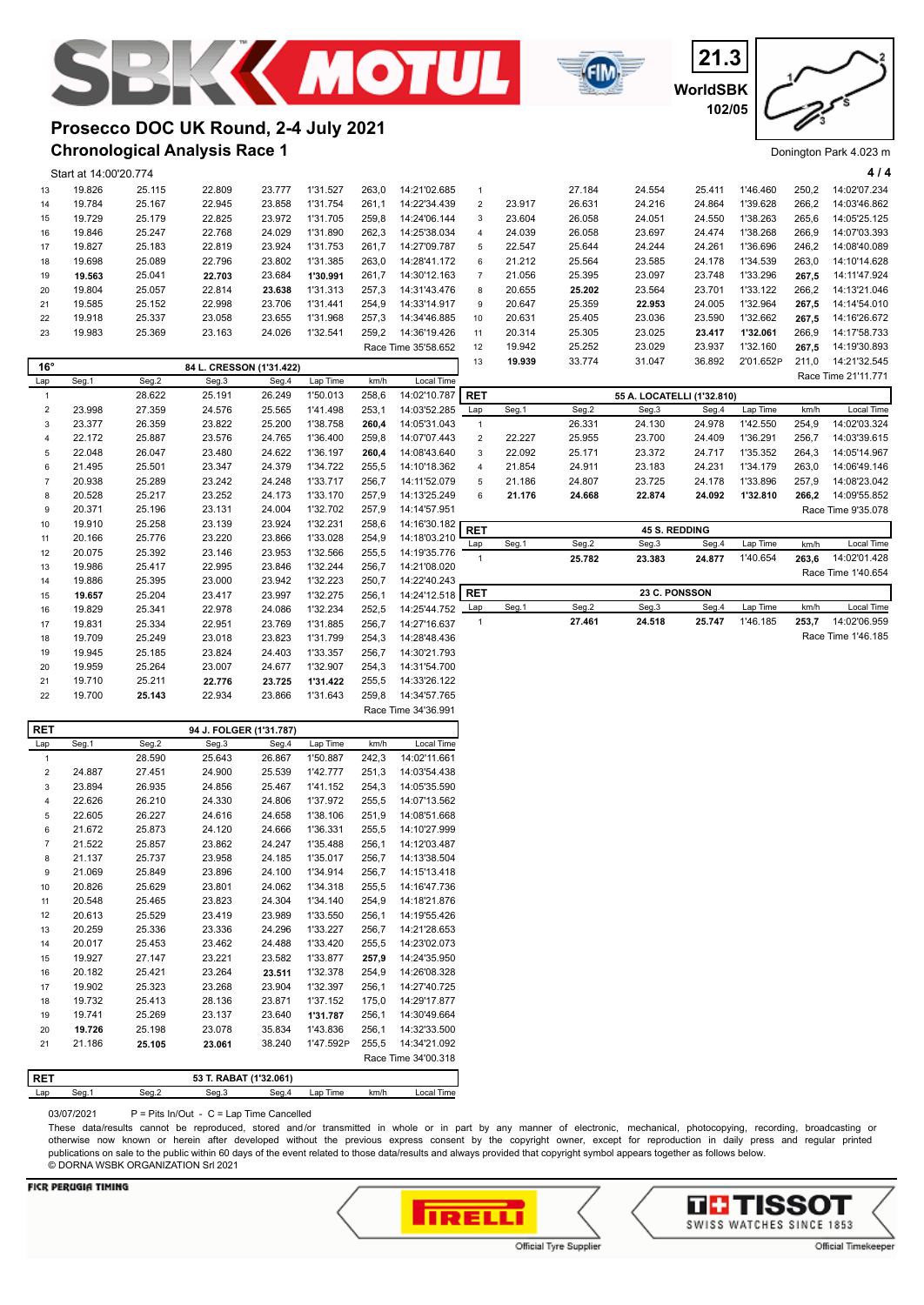## **Weather Report Race 1** Donington Park 4.023 m **Prosecco DOC UK Round, 2-4 July 2021**

**Session started 14:00 - Session ended 14:36**

## **Air Temperature**

**Track Temperature**







**ИМОТИ** 





**Humidity**

**12:21** 

**14:26** 

**14:30** 

**14:34** 



#### 03/07/2021

7

 **(Km/h)**

These data/results cannot be reproduced, stored and/or transmitted in whole or in part by any manner of electronic, mechanical, photocopying, recording, broadcasting or otherwise now known or herein after developed without the previous express consent by the copyright owner, except for reproduction in daily press and regular printed publications on sale to the public within 60 days of the event related to those data/results and always provided that copyright symbol appears together as follows below. © DORNA WSBK ORGANIZATION Srl 2021

### **FICR PERUGIA TIMING**

**IRELLI** 



SWISS WATCHES SINCE 1853

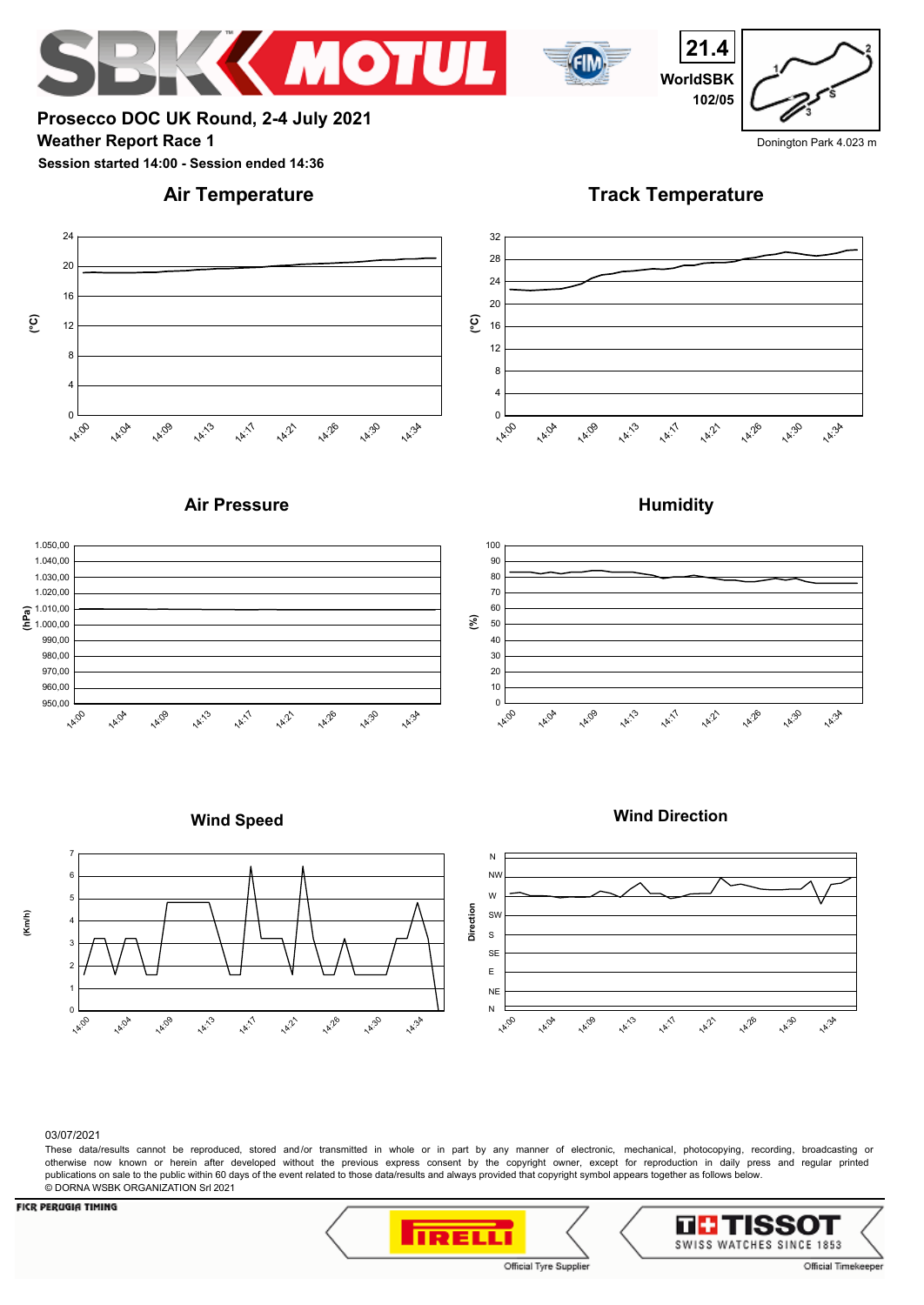





# **Manufacturers Standings Prosecco DOC UK Round, 2-4 July 2021**

|            | Points | Points From First | Points From Previous | ARAGON<br>$23\,$<br>May    | ESTORIL<br>May 30 | MISANO<br>مبر<br>ب<br>June | <b>DONINGTON</b><br>4<br>ylnr | 25<br>ASSEN<br>ληλ | $\infty$<br>August<br>MOST | August 22<br><b>NAVARRA</b> | MAGNY-COURS<br>Б<br>September | စ္<br>BARCELONA<br>September | 26<br>September<br><b>JEREZ</b> | PORTIMAO<br>S<br>October | $\frac{6}{5}$<br><b>AILLICUM</b><br>October | $\frac{4}{3}$<br><b>MANDALIKA</b><br>November |  |
|------------|--------|-------------------|----------------------|----------------------------|-------------------|----------------------------|-------------------------------|--------------------|----------------------------|-----------------------------|-------------------------------|------------------------------|---------------------------------|--------------------------|---------------------------------------------|-----------------------------------------------|--|
| 1 KAWASAKI | 169    |                   |                      | 25 20<br>12                | 25<br>16<br>12    | 16 16<br>$\overline{7}$    | 20                            |                    |                            |                             |                               |                              |                                 |                          |                                             |                                               |  |
| 2 DUCATI   | 159    | 10                |                      | 25<br>13<br>6              | 25<br>- 20<br>7   | 25 20<br>12                | 6                             |                    |                            |                             |                               |                              |                                 |                          |                                             |                                               |  |
| 3 YAMAHA   | 157    | 12                | $\overline{2}$       | 10<br>16<br>$\overline{7}$ | 16<br>20<br>9     | 20 25<br>9                 | 25                            |                    |                            |                             |                               |                              |                                 |                          |                                             |                                               |  |
| 4 BMW      | 80     | 89                | 77                   | 13<br>10<br>5              | 10<br>9<br>3      | 8<br>6<br>3                | 13                            |                    |                            |                             |                               |                              |                                 |                          |                                             |                                               |  |
| 5 HONDA    | 61     | 108               | 19                   | 5<br>8<br>3                | 8<br>9            | 10<br>8                    | 10                            |                    |                            |                             |                               |                              |                                 |                          |                                             |                                               |  |

03/07/2021 First Line: Race 1 & 2 - Second Line: Tissot Superpole Race

These data/results cannot be reproduced, stored and/or transmitted in whole or in part by any manner of electronic, mechanical, photocopying, recording, broadcasting or otherwise now known or herein after developed without the previous express consent by the copyright owner, except for reproduction in daily press and regular printed publications on sale to the public within 60 days of the event related to those data/results and always provided that copyright symbol appears together as follows below. © DORNA WSBK ORGANIZATION Srl 2021<br>FICR PERUGIA TIMING



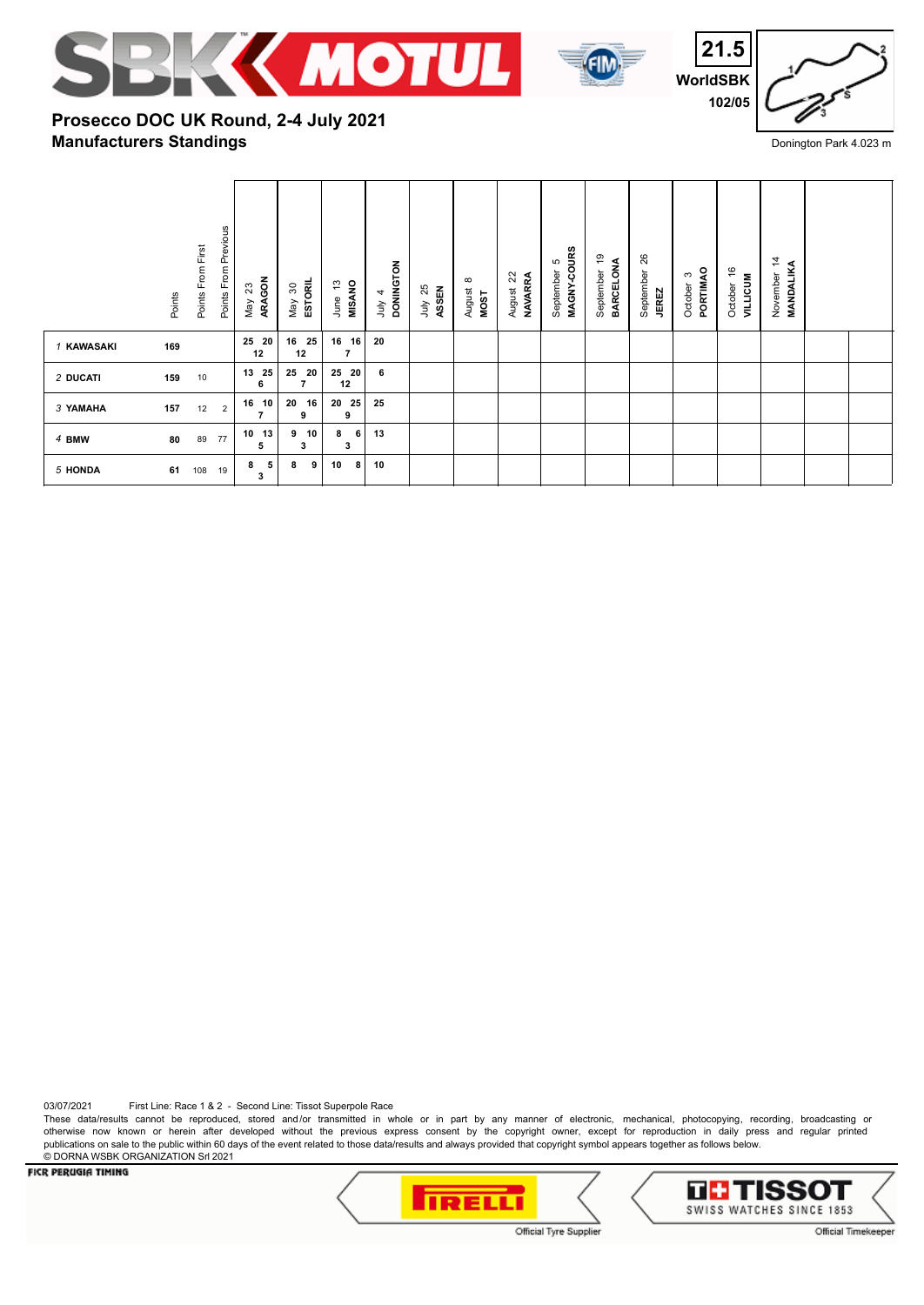



**WorldSBK 21.6 102/05**

Donington Park 4.023 m

# **Best Laps & Speeds Prosecco DOC UK Round, 2-4 July 2021**

|                | No. Rider<br>Bike                    | Nat        | LL | <b>Best Lap</b><br>SPD | LL | FP <sub>1</sub><br>SPD | LL | FP <sub>2</sub><br><b>SPD</b> | FP3<br>LL       | <b>SPD</b> | LL             | SP<br>SPD | LL | RC1<br><b>SPD</b> |  |  |
|----------------|--------------------------------------|------------|----|------------------------|----|------------------------|----|-------------------------------|-----------------|------------|----------------|-----------|----|-------------------|--|--|
|                |                                      |            |    |                        |    |                        |    |                               |                 |            |                |           |    |                   |  |  |
|                | 1 31 G. GERLOFF                      | <b>USA</b> | 80 | 1'27.524               |    | 1'28.681               |    | 1'27.524                      |                 | 1'43.971   |                | 1'41.393  |    | 1'28.950          |  |  |
|                | Yamaha YZF R1                        |            |    | 268,8                  | 20 | 268,2                  | 20 | 267,5                         | 9               | 253,1      | 8              | 256,1     | 23 | 268,8             |  |  |
| $\overline{2}$ | 1 J. REA                             | <b>GBR</b> |    | 1'27.841               |    | 1'27.841               |    | 1'27.853                      |                 | 1'41.433   |                | 1'40.101  |    | 1'28.670          |  |  |
|                | Kawasaki ZX-10RR                     |            | 77 | 271,5                  | 17 | 271,5                  | 20 | 270,2                         | 9               | 258,5      | 8              | 256,7     | 23 | 268,8             |  |  |
| 3              | 54 T. RAZGATLIOGLU                   | <b>TUR</b> |    | 1'28.048               |    | 1'28.105               |    | 1'28.048                      |                 | 1'45.274   |                | 1'42.840  |    | 1'28.571          |  |  |
|                | Yamaha YZF R1                        |            | 75 | 268,8                  | 14 | 268,2                  | 21 | 268,8                         | 11              | 249,0      | 6              | 254,2     | 23 | 267,5             |  |  |
| 4              | 22 A. LOWES                          | <b>GBR</b> |    | 1'28.131               |    | 1'29.028               |    | 1'28.131                      |                 | 1'42.614   |                | 1'41.351  |    | 1'28.623          |  |  |
|                | Kawasaki ZX-10RR                     |            | 82 | 270,9                  | 18 | 269,5                  | 22 | 270,9                         | 11              | 257,3      | 8              | 259,1     | 23 | 269,5             |  |  |
| 5              | 45 S. REDDING                        | GBR        |    | 1'28.150               |    | 1'28.814               |    | 1'28.150                      |                 | 1'47.003   |                | 1'42.067  |    |                   |  |  |
|                | Ducati Panigale V4 R                 |            | 57 | 270,9                  | 24 | 270,2                  | 19 | 270,9                         | $\overline{7}$  | 249,0      | $\overline{7}$ | 251,9     |    |                   |  |  |
|                |                                      |            |    |                        |    |                        |    |                               |                 |            |                |           |    |                   |  |  |
| 6              | 66 T. SYKES                          | <b>GBR</b> |    | 1'28.202               |    | 1'28.202               |    | 1'28.669                      |                 | 1'43.335   |                | 1'40.763  |    | 1'29.038          |  |  |
|                | <b>BMW M 1000 RR</b>                 |            | 66 | 270,2                  | 17 | 270,2                  | 7  | 268,2                         | 12              | 256,1      | 7              | 257,3     | 23 | 269,5             |  |  |
| 7              | 21 M. RINALDI                        | <b>ITA</b> |    | 1'28.324               |    | 1'28.560               |    | 1'28.324                      |                 | 1'48.238   |                | 1'42.587  |    | 1'29.665          |  |  |
|                | Ducati Panigale V4 R                 |            | 86 | 273,6                  | 21 | 272,9                  | 21 | 273,6                         | 13              | 243,3      | 8              | 258,5     | 23 | 273,6             |  |  |
| 8              | 91 L. HASLAM                         | <b>GBR</b> |    | 1'28.395               |    | 1'28.843               |    | 1'28.395                      |                 | 1'42.721   |                | 1'42.206  |    | 1'29.158          |  |  |
|                | Honda CBR1000 RR-R                   |            | 64 | 271,5                  | 14 | 270,2                  | 13 | 270,2                         | 12              | 256,1      | $\overline{2}$ | 253,6     | 23 | 271,5             |  |  |
| 9              | 44 L. MAHIAS                         | <b>FRA</b> |    | 1'28.462               |    | 1'29.505               |    | 1'28.462                      |                 | 1'47.324   |                | 1'42.658  |    | 1'30.154          |  |  |
|                | Kawasaki ZX-10RR                     |            | 76 | 263,6                  | 14 | 261,0                  | 22 | 263,6                         | 10              | 243,9      | 7              | 247,8     | 23 | 259,8             |  |  |
| 10             | 60 M. VAN DER MARK                   | <b>NED</b> |    | 1'28.549               |    | 1'29.104               |    | 1'28.549                      |                 | 1'45.973   |                | 1'40.626  |    | 1'29.215          |  |  |
|                | <b>BMW M 1000 RR</b>                 |            | 82 | 270,2                  | 20 | 267,5                  | 20 | 270,2                         | 12              | 249,0      | 7              | 254,8     | 23 | 270,2             |  |  |
|                |                                      |            |    |                        |    |                        |    |                               |                 |            |                |           |    |                   |  |  |
| 11             | 55 A. LOCATELLI                      | <b>ITA</b> |    | 1'28.594               |    | 1'29.746               |    | 1'28.594                      |                 | 1'45.373   |                | 1'42.683  |    | 1'32.810          |  |  |
|                | Yamaha YZF R1                        |            | 74 | 269,5                  | 22 | 267,5                  | 25 | 269,5                         | 13              | 253,1      | 8              | 255,5     | 6  | 266,2             |  |  |
| 12             | 7 C. DAVIES                          | GBR        |    | 1'29.064               |    | 1'29.172               |    | 1'29.064                      |                 | 1'45.223   |                | 1'42.630  |    | 1'29.796          |  |  |
|                | Ducati Panigale V4 R                 |            | 64 | 272,2                  | 15 | 268,8                  | 14 | 268,2                         | 5               | 248,4      | $\overline{7}$ | 259,8     | 23 | 272,2             |  |  |
| 13             | 47 A. BASSANI                        | <b>ITA</b> |    | 1'29.359               |    | 1'29.607               |    | 1'29.359                      |                 | 1'44.584   |                | 1'42.801  |    | 1'30.210          |  |  |
|                | Ducati Panigale V4 R                 |            | 82 | 272,9                  | 18 | 272,9                  | 21 | 270,2                         | 12              | 248,4      | 8              | 253,1     | 23 | 271,5             |  |  |
| 14             | 53 T. RABAT                          | <b>ESP</b> |    | 1'29.414               |    | 1'30.157               |    | 1'29.414                      |                 | 1'49.002   |                | 1'44.703  |    | 1'32.061          |  |  |
|                | Ducati Panigale V4 R                 |            | 77 | 272,2                  | 23 | 272,2                  | 21 | 272,2                         | 12              | 245,6      | 8              | 256,7     | 13 | 267,5             |  |  |
|                |                                      | <b>ESP</b> |    |                        |    | 1'29.932               |    |                               |                 | 1'45.336   |                | 1'43.625  |    | 1'29.929          |  |  |
| 15             | 19 A. BAUTISTA<br>Honda CBR1000 RR-R |            | 80 | 1'29.568<br>271,5      | 18 |                        | 18 | 1'29.568                      | 13              | 249,0      | 8              | 244,4     | 23 | 270,9             |  |  |
|                |                                      |            |    |                        |    | 271,5                  |    | 271,5                         |                 |            |                |           |    |                   |  |  |
| 16             | 32 I. VINALES                        | <b>ESP</b> |    | 1'29.780               |    | 1'31.880               |    | 1'29.780                      |                 | 1'47.579   |                | 1'44.630  |    | 1'30.991          |  |  |
|                | Kawasaki ZX-10RR                     |            | 80 | 267,5                  | 20 | 266,2                  | 17 | 266,2                         | 12 <sup>2</sup> | 242,8      | 8              | 249,0     | 23 | 267,5             |  |  |
| 17             | <b>12 L. MOSSEY</b>                  | GBR        |    | 1'29.975               |    | 1'30.953               |    | 1'29.975                      |                 | 1'47.762   |                | 1'43.212  |    | 1'30.472          |  |  |
|                | Kawasaki ZX-10RR                     |            | 77 | 263,6                  | 18 | 262,3                  | 19 | 261,7                         | 9               | 229,8      | 8              | 249,0     | 23 | 263,6             |  |  |
|                | 18 94 J. FOLGER                      | GER        |    | 1'30.077               |    | 1'30.077               |    | 1'30.218                      |                 | 1'49.059   |                | 1'46.660  |    | 1'31.787          |  |  |
|                | <b>BMW M 1000 RR</b>                 |            | 77 | 265,5                  | 19 | 265,5                  | 21 | 262,9                         | 9               | 240,6      | $\overline{7}$ | 245,0     | 21 | 257,9             |  |  |
|                | 19 50 E. LAVERTY                     | IRL        |    | 1'30.088               |    |                        |    | 1'30.088                      |                 | 1'48.314   |                | 1'43.345  |    | 1'30.231          |  |  |
|                | <b>BMW M 1000 RR</b>                 |            | 64 | 270,2                  |    |                        | 20 | 267,5                         | 14              | 240,1      | $\overline{7}$ | 253,6     | 23 | 270,2             |  |  |
|                |                                      |            |    |                        |    |                        |    |                               |                 | 1'49.965   |                |           |    |                   |  |  |
|                | 20 23 C. PONSSON                     | <b>FRA</b> |    | 1'30.253               |    | 1'31.579               |    | 1'30.253                      |                 |            |                | 1'46.568  |    |                   |  |  |
|                | Yamaha YZF R1                        |            | 61 | 264,9                  | 20 | 263,6                  | 20 | 264,9                         | 13              | 244,4      | 8              | 250,7     |    |                   |  |  |
| 21             | 84 L. CRESSON                        | <b>BEL</b> |    | 1'31.403               |    | 1'32.033               |    | 1'31.403                      |                 | 1'51.191   |                | 1'46.775  |    | 1'31.422          |  |  |
|                | Kawasaki ZX-10RR                     |            | 80 | 261,0                  | 21 | 261,0                  | 17 | 258,5                         | 12              | 240,1      | 8              | 247,2     | 22 | 260,4             |  |  |
| 22             | 3 K. NOZANE                          | <b>JPN</b> |    | 1'35.209               |    | 1'35.209               |    |                               |                 |            |                |           |    |                   |  |  |
|                | Yamaha YZF R1                        |            | 4  | 256,1                  | 4  | 256,1                  |    |                               |                 |            |                |           |    |                   |  |  |

03/07/2021

These data/results cannot be reproduced, stored and/or transmitted in whole or in part by any manner of electronic, mechanical, photocopying, recording, broadcasting or otherwise now known or herein after developed without the previous express consent by the copyright owner, except for reproduction in daily press and regular printed publications on sale to the public within 60 days of the event related to those data/results and always provided that copyright symbol appears together as follows below. © DORNA WSBK ORGANIZATION Srl 2021



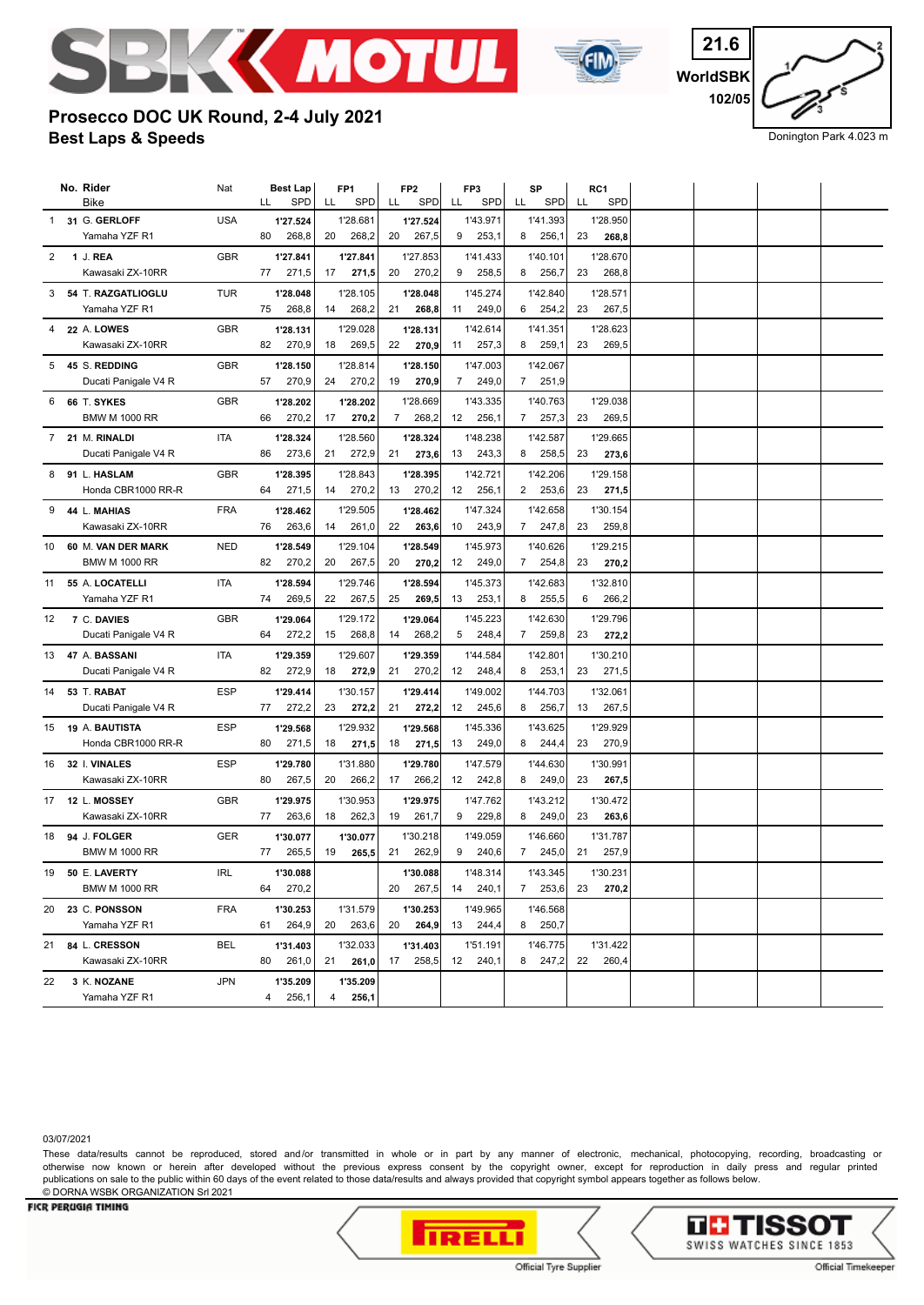





## **Pirelli Best Lap Award Prosecco DOC UK Round, 2-4 July 2021**

|                                | From Previous<br>Points From First<br>Points<br>Points | $3\frac{8}{9}$<br>ARA<br>Мay | ESTORIL<br>ౚ<br>May | <b>MISANO</b><br>مبر<br>ب<br>June | <b>DONINGTON</b><br>4<br>$\frac{2}{3}$ | 25<br>ASSEN<br>ήnΓ | $\infty$<br>August<br>MOST | 22<br><b>NAVARRA</b><br>August | MAGNY-COURS<br>S<br>September | စ္<br>⋖<br>BARCELON<br>৳<br>Septembe | 26<br>September<br><b>JEREZ</b> | o<br>S<br>PORTIM<br>October | ဖ<br>$\overline{\phantom{0}}$<br><b>AILLICUM</b><br>October | $\overline{4}$<br><b>MANDALIK</b><br>November |  |
|--------------------------------|--------------------------------------------------------|------------------------------|---------------------|-----------------------------------|----------------------------------------|--------------------|----------------------------|--------------------------------|-------------------------------|--------------------------------------|---------------------------------|-----------------------------|-------------------------------------------------------------|-----------------------------------------------|--|
| 1 RAZGATLIOGLU<br>Toprak (TUR) | 3                                                      |                              |                     |                                   |                                        |                    |                            |                                |                               |                                      |                                 |                             |                                                             |                                               |  |
| 2 REA<br>Jonathan (GBR)        | $\mathsf 0$<br>3                                       | 1                            |                     |                                   |                                        |                    |                            |                                |                               |                                      |                                 |                             |                                                             |                                               |  |
| <b>3 DAVIES</b><br>Chaz (GBR)  | $\overline{2}$<br>$\overline{2}$<br>1                  |                              |                     |                                   |                                        |                    |                            |                                |                               |                                      |                                 |                             |                                                             |                                               |  |

03/07/2021

These data/results cannot be reproduced, stored and/or transmitted in whole or in part by any manner of electronic, mechanical, photocopying, recording, broadcasting or otherwise now known or herein after developed without the previous express consent by the copyright owner, except for reproduction in daily press and regular printed publications on sale to the public within 60 days of the event related to those data/results and always provided that copyright symbol appears together as follows below. © DORNA WSBK ORGANIZATION Srl 2021